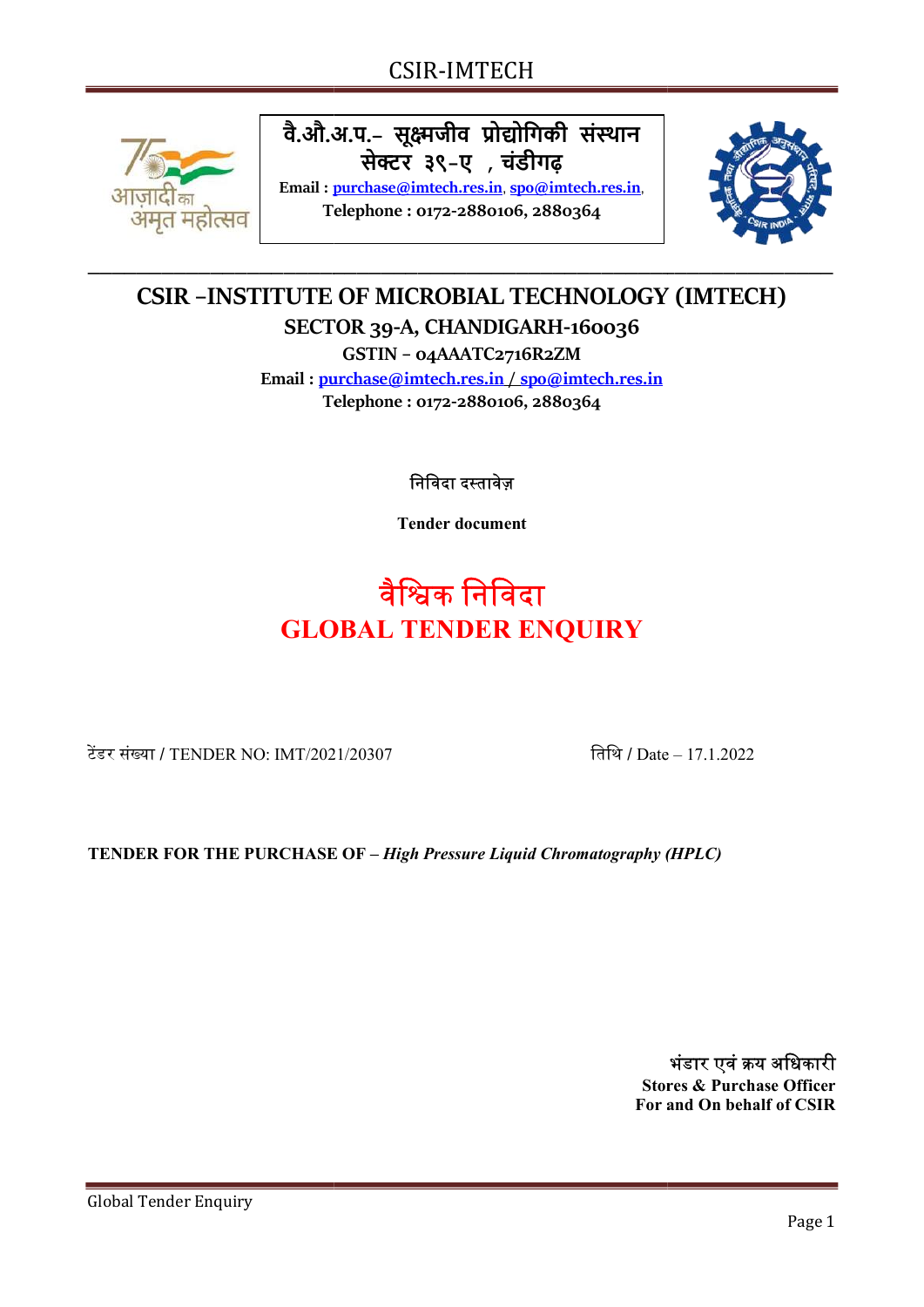# INVITATION FOR BIDS / NIT

1. Director, CSIR- IMTech, Sector 39-A, Chandigarh invites sealed bids from manufacturers, their authorised distributors and Indian Agent of Foreign principals, if any, for purchase of items listed below:

| S <sub>L.No</sub> | Tender No.     | <b>Description of items</b>                   | <b>Quantity</b> | Single / Two<br>bid             | <b>Security (EMD) (in</b><br><b>Indian Rupees</b> )                         |
|-------------------|----------------|-----------------------------------------------|-----------------|---------------------------------|-----------------------------------------------------------------------------|
|                   | IMT/2021/20307 | <b>High Pressure Liquid</b><br>Chromatography |                 | <b>TWO BID</b><br><b>System</b> | <b>Bid Securing Declaration</b><br>(as per annexure III to be<br>submitted) |
|                   |                |                                               |                 |                                 |                                                                             |

- 02. Interested Bidders may obtain further information from Stores & Purchase Officer, CSIR-IMTech, Sector 39- A, Chandigarh
- 03. The bidding document can be downloaded directly from CPPP or our website www.imtech.res.in/tenders free of cost.
- 04. A Pre-bid Conference will be held on **Conference** (Date) at **hours** (IST) in **in in in instead in the United States in the United States in the United States in the United States in the United States in the United States in the United States in the United States in the Unit** kindly submit their queries, if any to the address indicated above so as to reach the (Designated Officer) latest by \_\_\_\_\_\_\_\_\_\_\_\_\_\_\_ (Date). (retain if applicable) --- NOT APPLICABLE IN THIS PROCUREMENT
- 05. All bids must be delivered to the above office at the date and time indicated above. Bids will be opened in the presence of Bidders' authorized representatives who choose to attend on the specified date and time. In the event of the date specified for bid receipt and opening being declared as a closed holiday for purchaser's office, the due date for submission of bids and opening of bids will be the following working day at the appointed time.

#### 06. PARTICIPATION IN THE BID IS OPEN TO ALL BIDDERS I.E. LOCAL AND NON-LOCAL SUPPLIERS.

Classification of bidders as depicted in Department for Promotion of Industry and Internal Trade, Ministry of Commerce and Industry Order No.P45021/2/2017-PP (BE-II) dated 16 September 2020 as amended from time to time.

Class – I Local supplier – whose goods/service offered for procurement has local content equal to or more than 50% as defined below:

Class – II Local supplier – whose goods/service offered for procurement has local content more than 20% but less than 50% as defined below:

Non-Local Supplier – whose goods/service offered for procurement has local content less than 20% as defined below

As per Govt. of India procurement policies,

a. The purchaser intends to give purchase preference to local suppliers\* (Class I) as per extant GoI guidelines, subject to fulfilling the tender specifications and other terms & conditions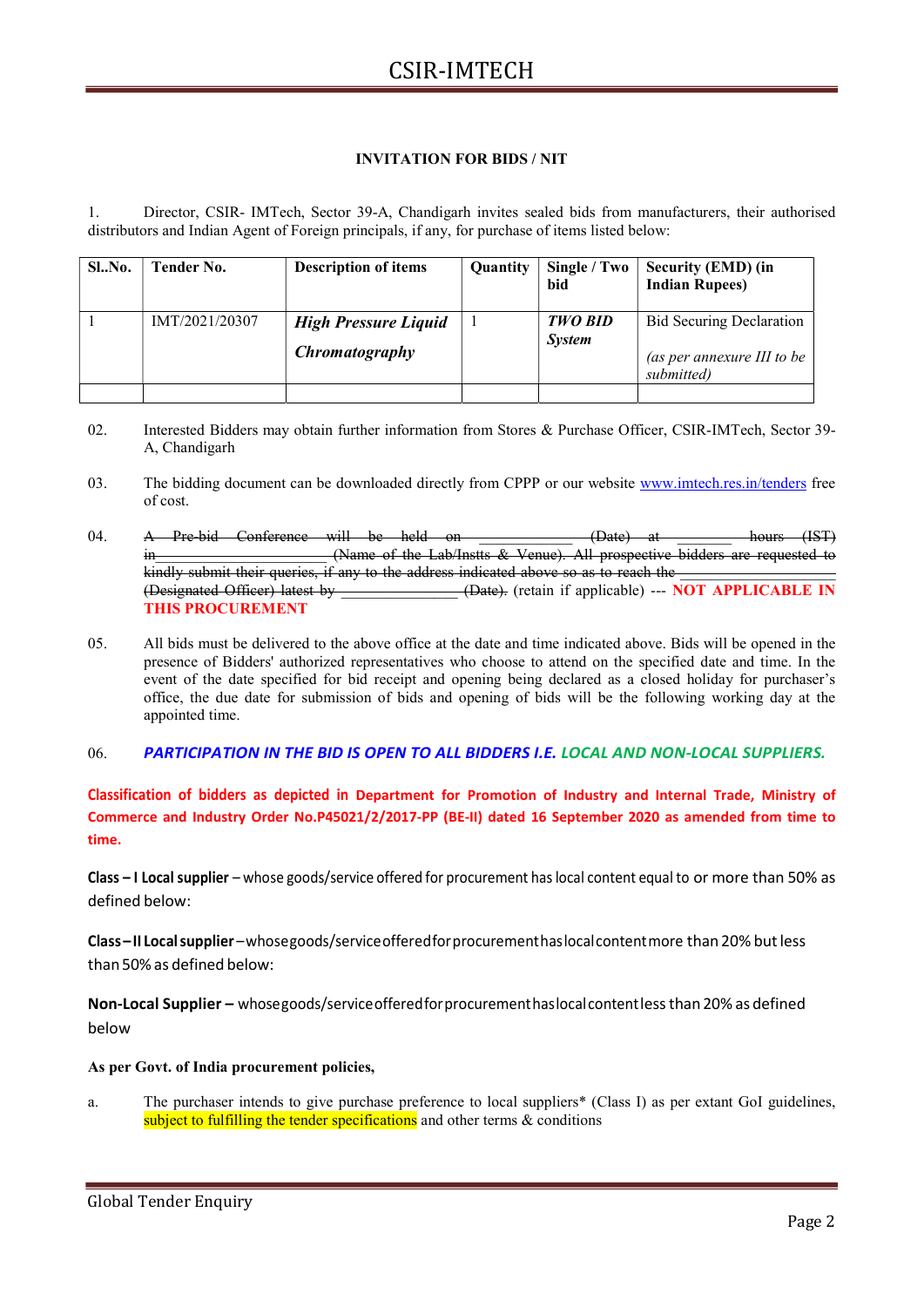b. The procuring entity intends to give purchase preference to products/goods manufactured by micro, small and medium enterprises, as per extant GoI guidelines, subject to fulfilling the tender specifications and other terms & conditions.

 'Local content' means the amount of value added in India which shall, unless otherwise prescribed by the Nodal Ministry, be the total value of the items procured (excluding net domestic indirect taxes) minus the value of imported content in the item (including all customs duties) as a proportion of the total value, in percent.

Bidders qualified under Class classification in light of above referred DPIIT notifications must indicate percentage of local content, description of local content and provide self certification Class -I Local Supplier as the case may be. (Certificate as per Annexure X has to be submitted by the bidder)

Non Local Suppliers need not furnish the Annexure X certificate, (bids not found with Class certificate i.e. Annexure X will be treated as Non-local supplier).

> False declarations will be in breach of the Code of Integrity under Rule  $175(1)(i)(h)$  of the General Financial Rules 2017 for which a bidder or its successors can be debarred for up to two years as per Rule 151 (iii) of the General Financial Rules along with such other actions as may be permissible under law

> A supplier who has been debarred by any procuring entity for violation of above cited order shall not be eligible for preference under above Order for procurement by any other procuring entity for the duration of the debarment.

## Requirement of Registration ( Order No. F.No.6/18/2019-PPD dated 23.07.2020 of Department of Expenditure, Ministry of Finance, Government of India refers )

- I. Any bidder from a country which shares a land border with India will be eligible to bid in this tender only if the Bidder is registered with the Competent Authority i.e Registration Committee constituted by the Department for Promotion of Industry and Internal Trade, Ministry of Commerce and Industry, Government of India.
- II. "Bidder" (including the term 'tenderer',' consultant' or' service provider' in certain contexts) means any person or firm or company , including any member of a consortium or joint venture(that is an association of several persons, or firms or companies) , every artificial juridical person not falling in any of the descriptions of bidder stated herein before, including any agency branch or office controlled by such person , participating in a procurement process.
- III. Bidder from a country which shares a land border with India " for the purpose of above order/ this tender means:
	- a. An entity incorporated, established or registered in such a country ; or
	- b. A subsidiary of an entity incorporated , established or registered in such a country ; or
	- c. An entity substantially controlled through entities incorporated , established or registered in such a country ; or
	- d. An entity whose beneficial owner is situated in such a country: or
	- e. An Indian (Or other) agent of such an entity or
	- f. A natural Person who is a citizen of such a country ; or
	- g. A Consortium or joint venture where any member of the consortium or joint venture falls under any of the above.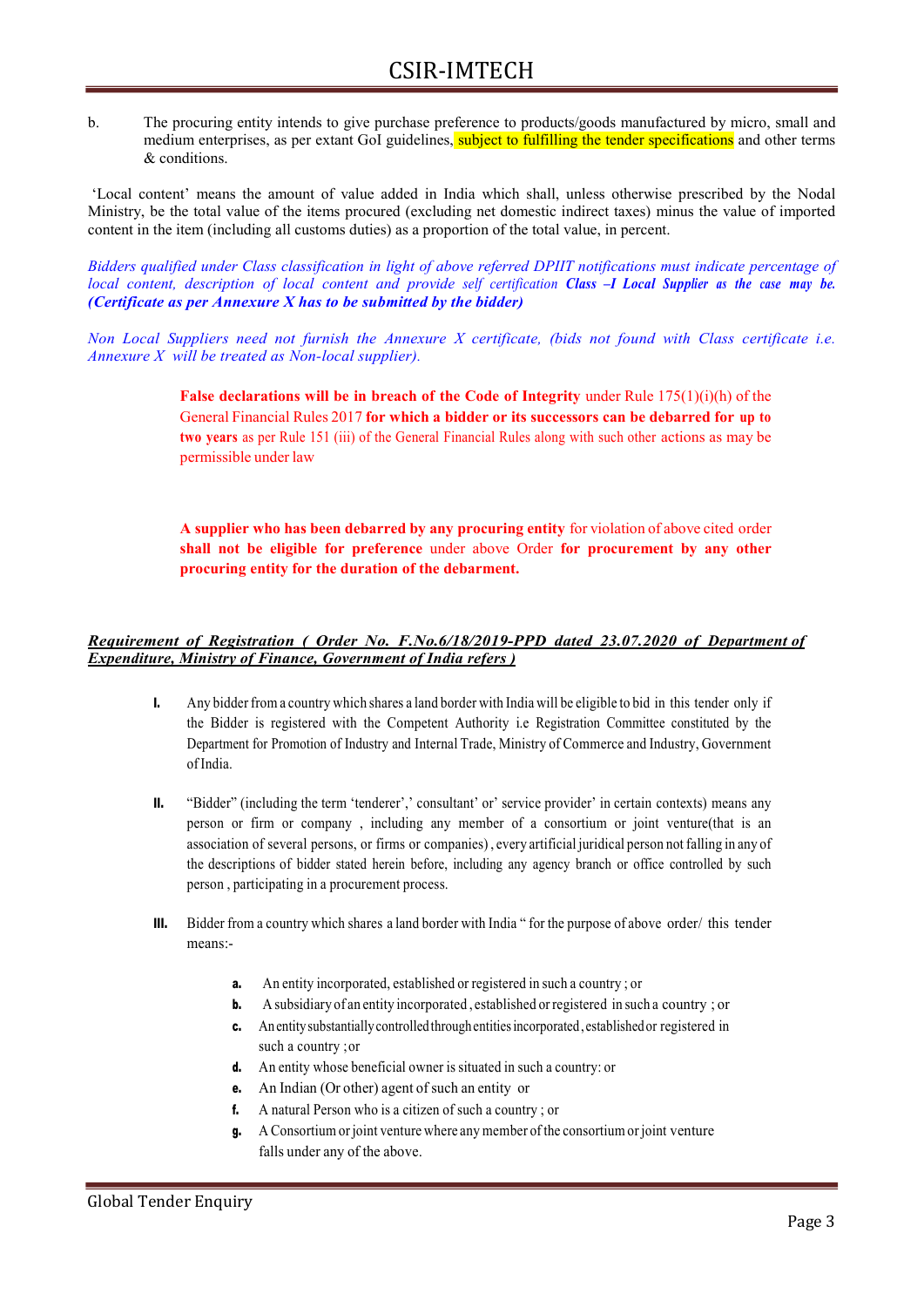- IV. The Beneficial owner for the purpose of (iii) above will be as under:
	- 1. In case of a company or Limited Liability Partnership , the beneficial owner is the natural person(s), who, whether acting alone or together, or through one or more juridical person, has a controlling ownership interest or who exercises control through other means. Explanation
		- a. 'Controlling ownership interest" means ownership of or entitlement to more than twenty –five per cent of shares or capital or profits of the company;
		- **b.** "Control' Shall include the right to appoint majority of the directors or to control the management or Policy decisions including by virtue of their shareholding or management rights or shareholders agreements or voting agreements;
	- 2. In case of a partnership firm., the beneficial owner is the natural person(s) who, whether acting alone or together, or through one or more juridical person, has ownership of entitlement to more than fifteen percent of capital or Profits of the partnership;
	- 3. In case of an unincorporated association or body of individuals , the beneficial owner is the natural person(s), who, whether acting alone or together or through one or more juridical person, has ownership of or entitlement to more than fifteen percent of the property or capital or Profits of such association or body of individuals.
	- 4. Where no natural person is identified under  $(1)$  or  $(2)$  or  $(3)$  above, the beneficial owner is the relevant natural person who holds the position of senior managing official;
	- 5. In case of a trust, the identification of beneficial owner(s) shall include identification of the author of the trust, the trustee, the beneficiaries with fifteen percent or more interest in the trust and any other natural person exercising ultimate effective control over the trust through a chain of control or ownership.
- V. An agent is a person employed to do any act for another or to represent another in dealings with third person.

#### (Certificate as per Annexure IX has to be submitted by the bidder).

The Director, CSIR-IMTech, Chandigarh reserves the right to accept or reject any bids or accept/reject all tenders either in part or in full or to split the order, or to annul the bidding process without assigning any reason.

> Stores & Purchase Officer For and On behalf of CSIR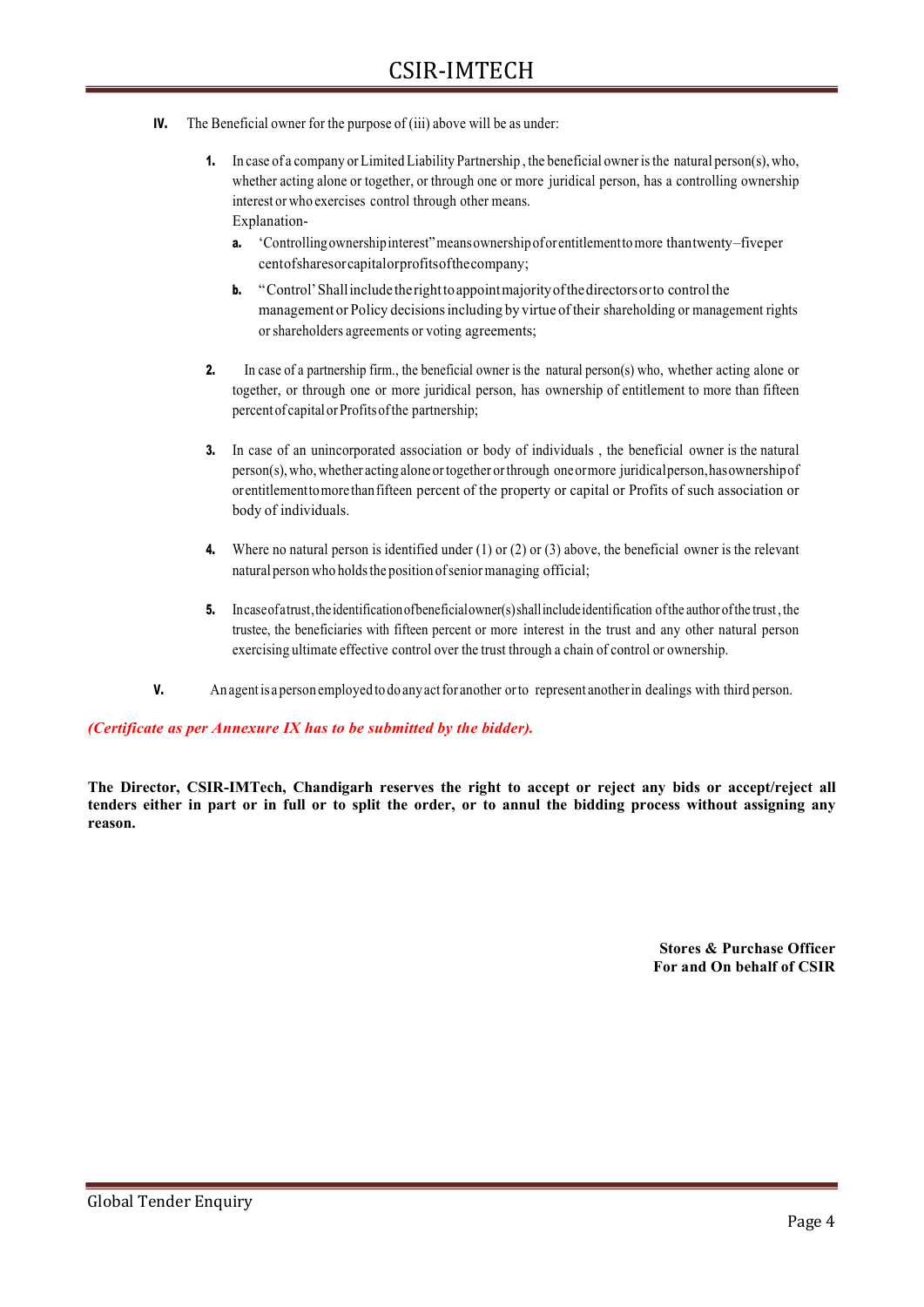#### QUESTIONNAIRE / CHECK LIST

BIDDERS SHOULD FURNISH SPECIFIC ANSWERS TO ALL THE QUESTIONS GIVEN BELOW A N D INDICATE PAGE NO. OF THE QUOTATION ON WHICH SAME COULD BE VERIFIED. IN CASE A QUESTION DOES NOT APPLY TO A BIDDER THE SAME SHOULD BE ANSWERED WITH THE REMARK "NOT APPLICABLE" BIDDERS MAY PLEASE NOTE THAT IF THE ANSWERS SO FURNISHED ARE NOT CLEAR AND/OR ARE EVASIVE, THE BID WILL BE LIABLE TO BE IGNORED.

| 1.       |                                                                                                                                                                                             | Yes / $No$ | Page No. |
|----------|---------------------------------------------------------------------------------------------------------------------------------------------------------------------------------------------|------------|----------|
| 2.       | Bid Validity is 120 days                                                                                                                                                                    |            |          |
| 3.       | Name & Address of Manufacturer / Brand                                                                                                                                                      |            |          |
| 4.       | Country of Origin of goods                                                                                                                                                                  |            |          |
| 5.       | Bidder Information Form (as per Annexure I)                                                                                                                                                 |            |          |
| 6.       | Manufacturer Authorisation Form (as per Annexure II)                                                                                                                                        |            |          |
| 7.       | Bid Securing Declaration (as per Annexure III)<br>Performance Statement Form (as per Annexure IV)                                                                                           |            |          |
| 8.<br>9. | Deviation Statement Form (as per Annexure V)                                                                                                                                                |            |          |
| 10.      | Service Support Detail Form (as per Annexure VI)                                                                                                                                            |            |          |
| 11.      | Acceptance of Tender Terms & Conditions (as per Annexure VII)                                                                                                                               |            |          |
| 12.      | Declaration of abiding by the code of integrity and conflict of interest (as per                                                                                                            |            |          |
|          | Annexure VIII)                                                                                                                                                                              |            |          |
| 13.      | Land-Border Undertaking (as per Annexure IX)                                                                                                                                                |            |          |
| 14.      | Local Content Undertaking, if applicable (as per Annexure $X$ )                                                                                                                             |            |          |
| 15.      | Price Reasonability Certificate (as per Annexure XI)                                                                                                                                        |            |          |
| 16.      | 2-3 latest Reference PO copies from Govt. Departments / Institutes /<br>Organisations etc.                                                                                                  |            |          |
| 17.      | What is your PAN                                                                                                                                                                            |            |          |
| 18.      | What is your GST Number                                                                                                                                                                     |            |          |
| 19.      | If MSME / MSE etc. registered ? Whether specific certificate attached ?                                                                                                                     |            |          |
| 20.      | Whether the billing and supply will be done by the firm directly or by<br>authorized dealer. Please reply and mention all the details including name,<br>mobile number, E-mail of the same. |            |          |

Date Name & Signature of the Bidder with seal.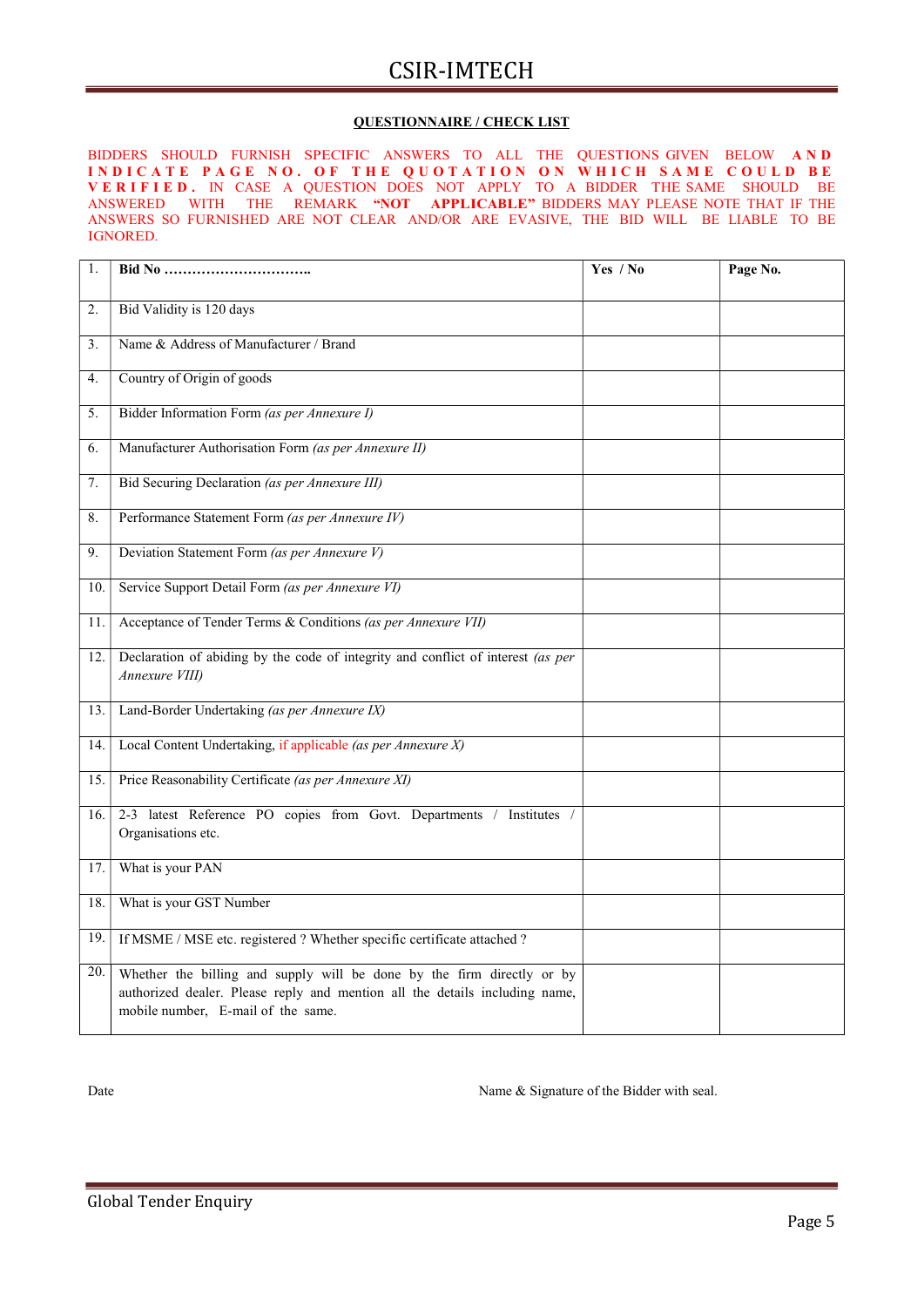# INDEX

| Chapter | Content                                      | Page No.  |
|---------|----------------------------------------------|-----------|
|         | Instructions to Bidders                      | $7 - 25$  |
|         | General Conditions of Contract, SCC (if any) | 26-36     |
|         | Specifications and Allied Technical Details  | $42 - 44$ |
| 4       | Price Schedule Forms                         | 46-47     |
|         | Other Forms                                  | 52-67     |

# CRITICAL DATE SHEET

| Tender No                           | IMT/2021/20307                                                                                                                                     |  |
|-------------------------------------|----------------------------------------------------------------------------------------------------------------------------------------------------|--|
| Name Of Organization                | CSIR-IMTECH, CHANDIGARH                                                                                                                            |  |
| Tender Publishing Date              | 17.1.2022 at 5.30PM                                                                                                                                |  |
| Document Download Start Date & Time | 17.1.2022 at 5.30PM                                                                                                                                |  |
| Bid Submission Start Date and Time  | 17.1.2022 at 5.30PM                                                                                                                                |  |
| Bid Submission End Date and Time    | 17.2.2022 upto 5.00PM                                                                                                                              |  |
| Date and Time for Opening of Bids   | 18.2.2022 at 11.30AM                                                                                                                               |  |
| <b>Address for Communication</b>    | The Director,<br>CSIR-IMTECH, Sector 39-A, Chandigarh<br>Email – $\text{spo}(\hat{\omega})$ imtech.res.in, purchase $(\hat{\omega})$ imtech.res.in |  |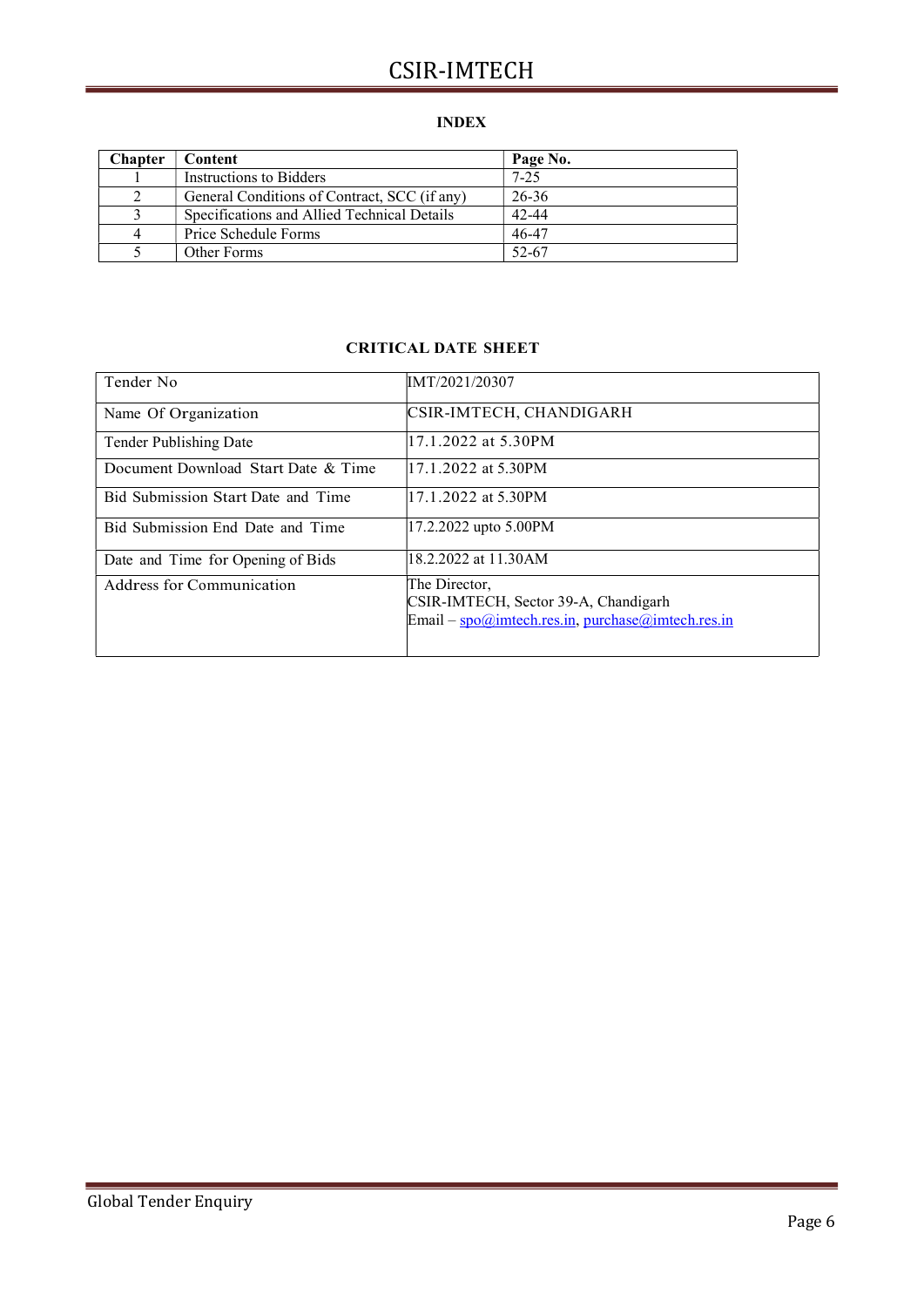### CHAPTER – 1

# INSTRUCTIONS TO BIDDERS

# Table of Contents

| Sl. No.        | <b>Contents</b>                                                                       |
|----------------|---------------------------------------------------------------------------------------|
| A.             | <b>Introduction</b>                                                                   |
| 1.1            | Eligible Bidders                                                                      |
| 1.2            | Cost of Bidding                                                                       |
| 1.3            | Code of Integrity for Public Procurement                                              |
| <b>B.</b>      | <b>The Bidding Documents</b>                                                          |
| 1.4            | Cost of tender Documents                                                              |
| 1.5            | Content of tender Documents                                                           |
| 1.6            | Clarification of tender documents                                                     |
| 1.7            | Amendment of tender Documents                                                         |
| $\mathbf{C}$ . | <b>Preparation of Bids</b>                                                            |
| 1.8            | Language of Bid                                                                       |
| 1.9            | Purchase Preference Policies                                                          |
| 1.10           | Documents Comprising the Bid                                                          |
| 1.11           | Bid form and price schedule                                                           |
| 1.12           | <b>Bid Prices</b>                                                                     |
| 1.13           | <b>Bid Currencies</b>                                                                 |
| 1.14           | Documents establishing bidder's eligibility and Qualifications                        |
| 1.15           | Bidding Documents Establishing Good's eligibility and conformity to Bidding Documents |
| 1.16           | <b>Bid Security</b>                                                                   |
| 1.17           | Period of Validity of Bids                                                            |
| 1.18           | Format and Signing of Bid                                                             |
| 9<br>D.        |                                                                                       |
| 1.19           | <b>Submission and Sealing Bids</b><br>Submission, Sealing and Marking of Bids         |
| 1.20           | Deadline for Submission of Bids                                                       |
| 1.21           | Late Bids                                                                             |
| 1.22           | Withdrawal, substitution and Modification of Bids                                     |
|                |                                                                                       |
| Е.             | <b>Opening and Evaluation of Bids</b>                                                 |
| 1.23           | Opening of Bids by the Purchaser                                                      |
| 1.24           | Confidentiality                                                                       |
| 1.25           | Clarification of Bids                                                                 |
| 1.26           | Preliminary Examination                                                               |
| 1.27           | Responsiveness of Bids                                                                |
| 1.28<br>1.29   | Bidders right to question rejection<br>Non-Conformity, Error and Omission             |
| 1.30           | Examination of Terms & Conditions, Technical Evaluation                               |
| 1.31           | Conversion to Single Currency                                                         |
| 1.32           | Evaluation and Comparison of bids                                                     |
| 1.33           | Contacting the Purchaser                                                              |
| 1.34           | Post qualification                                                                    |
| F.             | <b>Award of Contract</b>                                                              |
| 1.35           | Negotiations                                                                          |
| 1.36           | Award Criteria                                                                        |
| 1.37           | <b>Option Clause</b>                                                                  |
| 1.38           | Purchaser's right to vary Quantities at Time of Award                                 |
| 1.39           | Purchaser's right to accept any bid and to reject any or all Bids                     |
| 1.40           | Notification of Award                                                                 |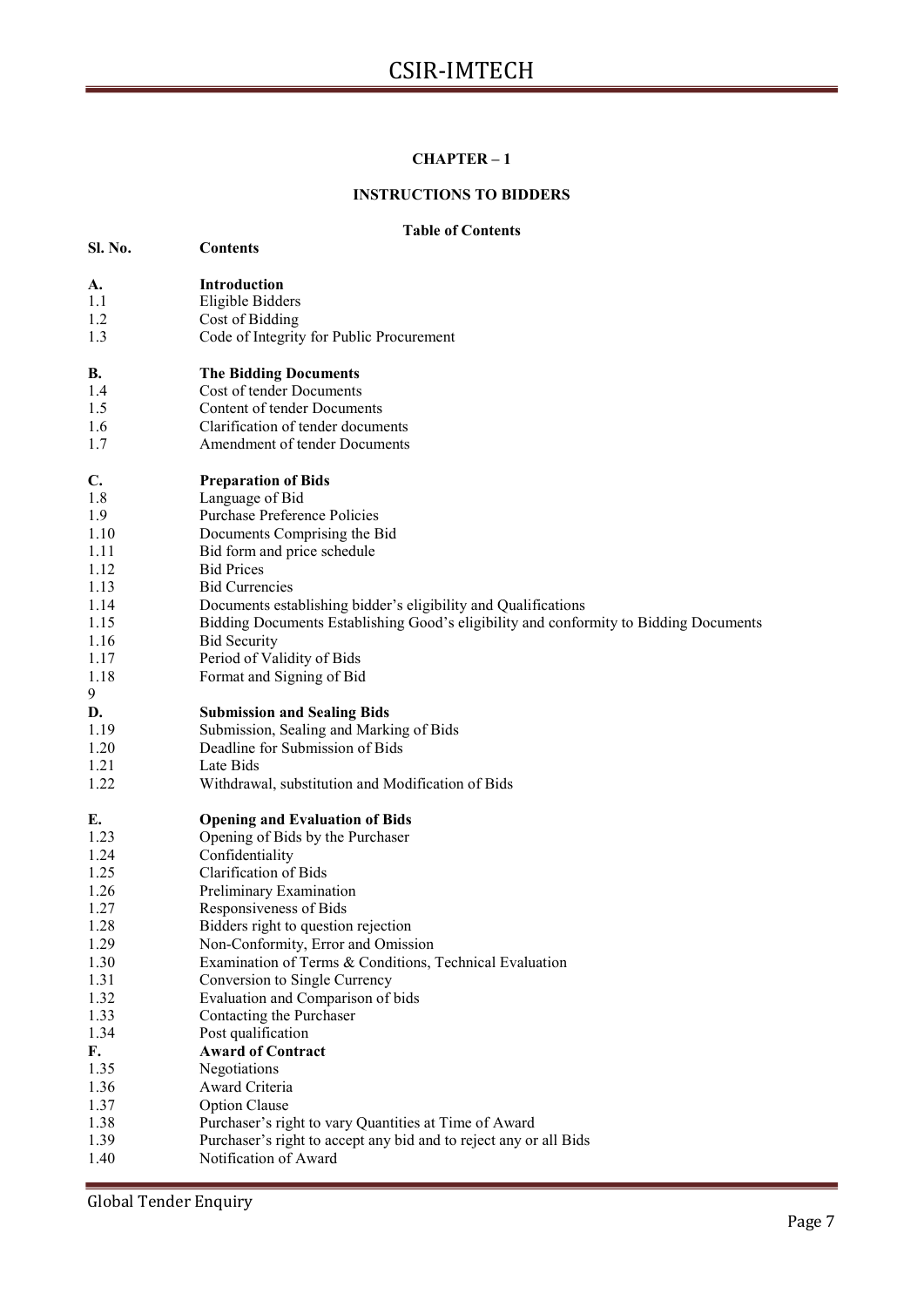- 1.41 Signing of Contract 1.42 Order Acceptance 1.43 Performance Security 1.44 Pre-bid Conference<br>1.45 Integrity Pact
- Integrity Pact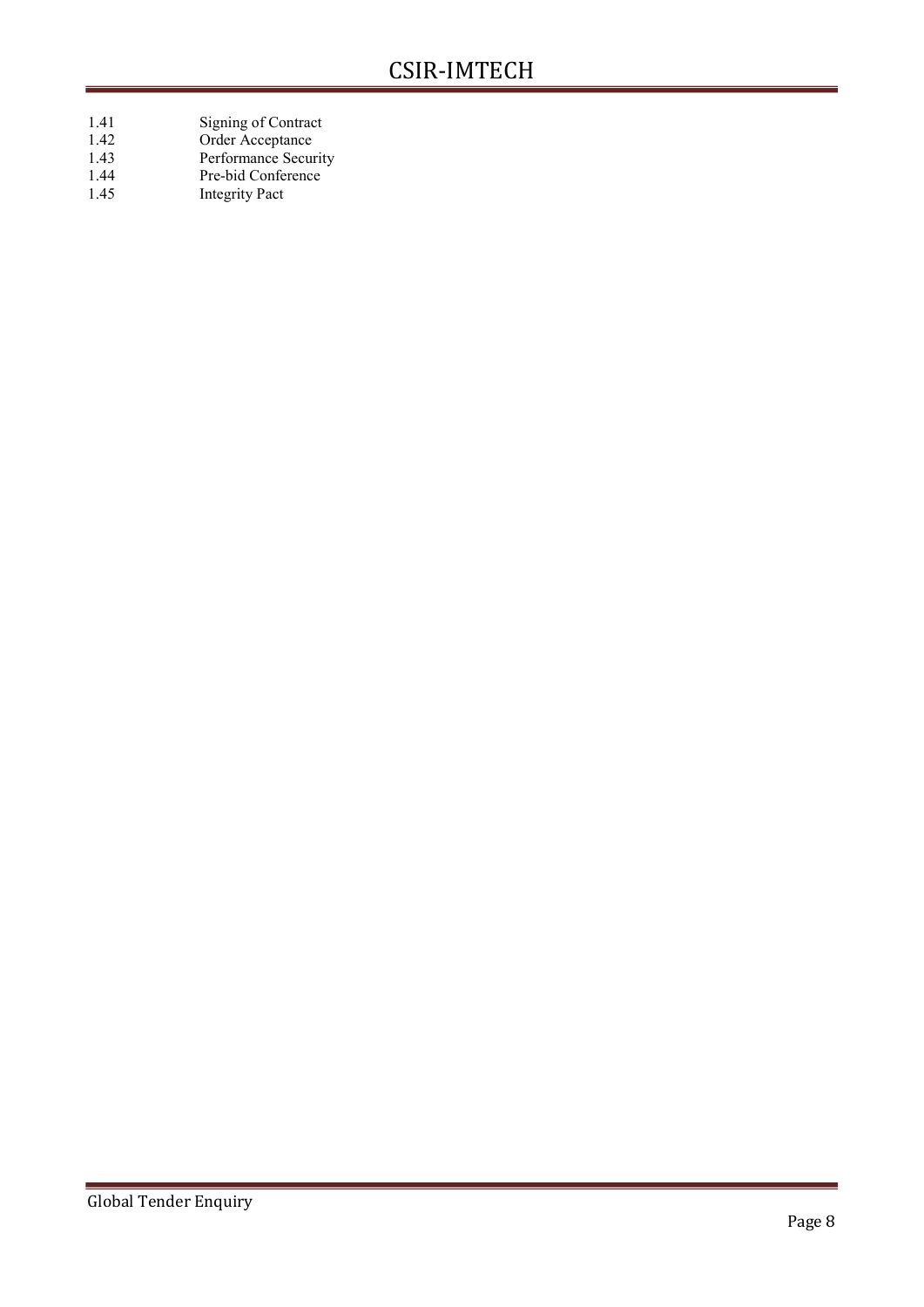## Introduction

#### 1.1. Eligible Bidders

1.1.1 This Invitation for Bids is open to all suppliers.

1.1.2 A supplier or bidder shall be considered to be from a country if (i) the entity is incorporated in that country, or ii) a majority of its shareholding or effective control of the entity is exercised from that country; or (iii) more that 50% of the value of the item being supplied has been added in that country. Indian suppliers shall mean those entities which meet any of these tests with respect to India.

1.1.3 MSEs would be treated as owned by Scheduled Caste/Schedule Tribe enterprises as under:

- (a) In case of proprietary MSE, proprietor(s) shall be  $SC/ST$ .
- (b) In case of partnership MSE, the SC/ST partners shall be holding at least 51% (fifty one percent) shares in the unit.
- (c) In case of Private Limited Companies, at least 51% (fifty one percent) share shall be held by SC/ST promoters.
- 1.1.4 MSEs owned by women shall also be determined as per the above analogy/criteria.

1.1.5 Bidders should not be associated, or have been associated in the past, directly or indirectly, with a firm or any of its affiliates which have been engaged by the Purchaser to provide consulting services for the preparation of the design, specifications, and other documents to be used for the procurement of the goods to be purchased under this Invitation of Bids.

1.1.6 Bids from Joint Ventures, Consortium or Associations so long as they are formed and registered prior to the bid submission date.

1.1.7 The bidders who have been temporarily suspended or removed from the list of registered suppliers by the purchaser or banned from Ministry/country wide procurement shall be ineligible for participation in the bidding process.

#### 1.2 Cost of Bidding

1.2.1 The Bidder shall bear all costs associated with the preparation and submission of its bid and "the Purchaser, will in no case be responsible or liable for these costs, regardless of the conduct or outcome of the bidding process.

### 1.3 Code of Integrity

1.3.1 The bidders/suppliers should sign a declaration about abiding by the Code of Integrity for Public Procurement in bid documents. In case of any transgression of this code, the bidder is not only liable to be removed from the list of registered suppliers, but it would be liable for other punitive actions such as cancellation of contracts, banning and blacklisting or action in Competition Commission of India, and so on.

1.3.2 Code of integrity for Public Procurement: The Purchaser as well as bidders, suppliers, contractors and consultants should observe the highest standard of ethics and should not indulge in the following prohibited practices, either directly or indirectly, at any stage during the procurement process or during execution of resultant contracts:

i) Corrupt practice : making offers, solicitation or acceptance of bribe, rewards or gifts or any material benefit, in exchange for an unfair advantage in the procurement process or to otherwise influence the procurement process or contract execution;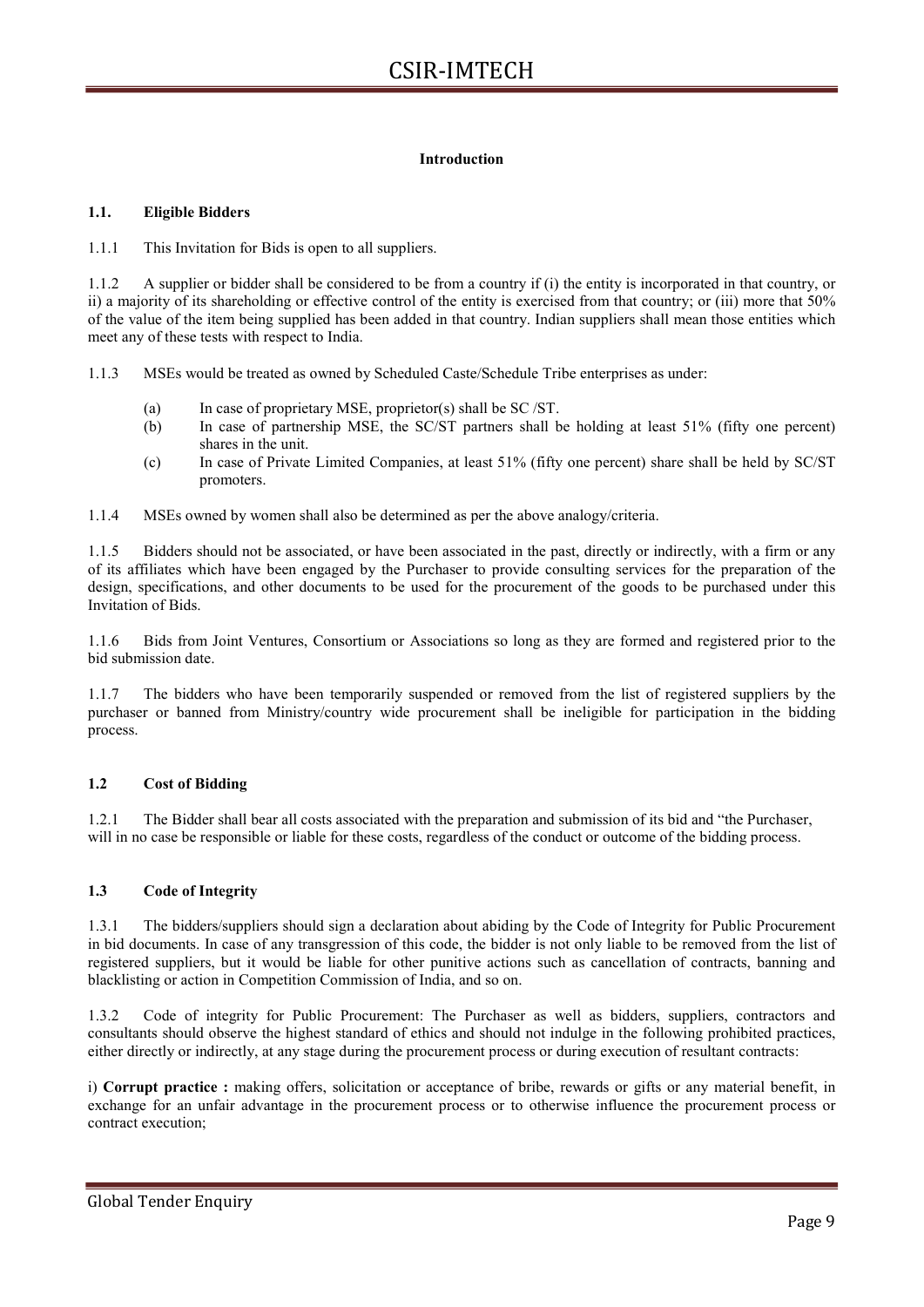ii) Fraudulent practice : any omission or misrepresentation that may mislead or attempt to mislead so that financial or other benefits may be obtained or an obligation avoided. This includes making false declaration or providing false information for participation in a tender process or to secure a contract or in execution of the contract;

iii) Anti-competitive practice : any collusion, bid rigging or anti-competitive arrangement, or any other practice coming under the purview of the Competition Act, 2002, between two or more bidders, with or without the knowledge of the purchaser, that may impair the transparency, fairness and the progress of the procurement process or to establish bid prices at artificial, non-competitive levels;

iv) Coercive practice : harming or threatening to harm, persons or their property to influence their participation in the procurement process or affect the execution of a contract;

v) Conflict of interest : participation by a bidding firm or any of its affiliates that are either involved in the consultancy contract to which this procurement is linked; or if they are part of more than one bid in the procurement; or if the bidding firm or their personnel have relationships or financial or business transactions with any official of purchaser who are directly or indirectly related to tender or execution process of contract; or improper use of information obtained by the (prospective) bidder from the purchaser with an intent to gain unfair advantage in the procurement process or for personal gain; and

vi) Obstructive practice : materially impede the purchaser's investigation into allegations of one or more of the above mentioned prohibited practices either by deliberately destroying, falsifying, altering; or by concealing of evidence material to the investigation; or by making false statements to investigators and/or by threatening, harassing or intimidating any party to prevent it from disclosing its knowledge of matters relevant to the investigation or from pursuing the investigation; or by impeding the purchaser's Entity's rights of audit or access to information;

#### 1.3.3 Obligations for Proactive disclosures

i) The Purchaser as well as bidders, suppliers, contractors and consultants, are obliged under Code of Integrity for Public Procurement to sue-moto proactively declare any conflicts of interest (coming under the definition mentioned above pre-existing or as and as soon as these arise at any stage) in any procurement process or execution of contract. Failure to do so would amount to violation of this code of integrity; and

ii) The bidder must declare, whether asked or not in a bid document, any previous transgressions of such a code of integrity with any entity in any country during the last three years or of being debarred by any other Procuring Entity. Failure to do so would amount to violation of this code of integrity;

iii) To encourage voluntary disclosures, such declarations would not mean automatic disqualification for the bidder making such declarations. The declared conflict of interest would be evaluated and mitigation steps, if possible, taken by the purchaser.

#### 1.3.4 Punitive Provisions

Without prejudice to and in addition to the rights of the Purchaser to other penal provisions as per the bid documents or contract, if the Purchaser comes to a conclusion that a (prospective) bidder/supplier, directly or through an agent, has violated this code of integrity in competing for the contract or in executing a contract, the purchaser may take appropriate measures including one or more of the following:

#### i) If his bids are under consideration in any procurement:

- a) Forfeiture or encashment of bid security;
- b) Calling off of any pre-contract negotiations; and
- c) Rejection and exclusion of the bidder from the procurement process.

#### ii) If a contract has already been awarded

- a) Cancellation of the relevant contract and recovery of compensation for loss incurred by the purchaser;
- b) Forfeiture or encashment of any other security or bond relating to the procurement;
- c) Recovery of payments including advance payments, if any, made by the purchaser along with interest thereon at the prevailing rate.

#### iii) Provisions in addition to above: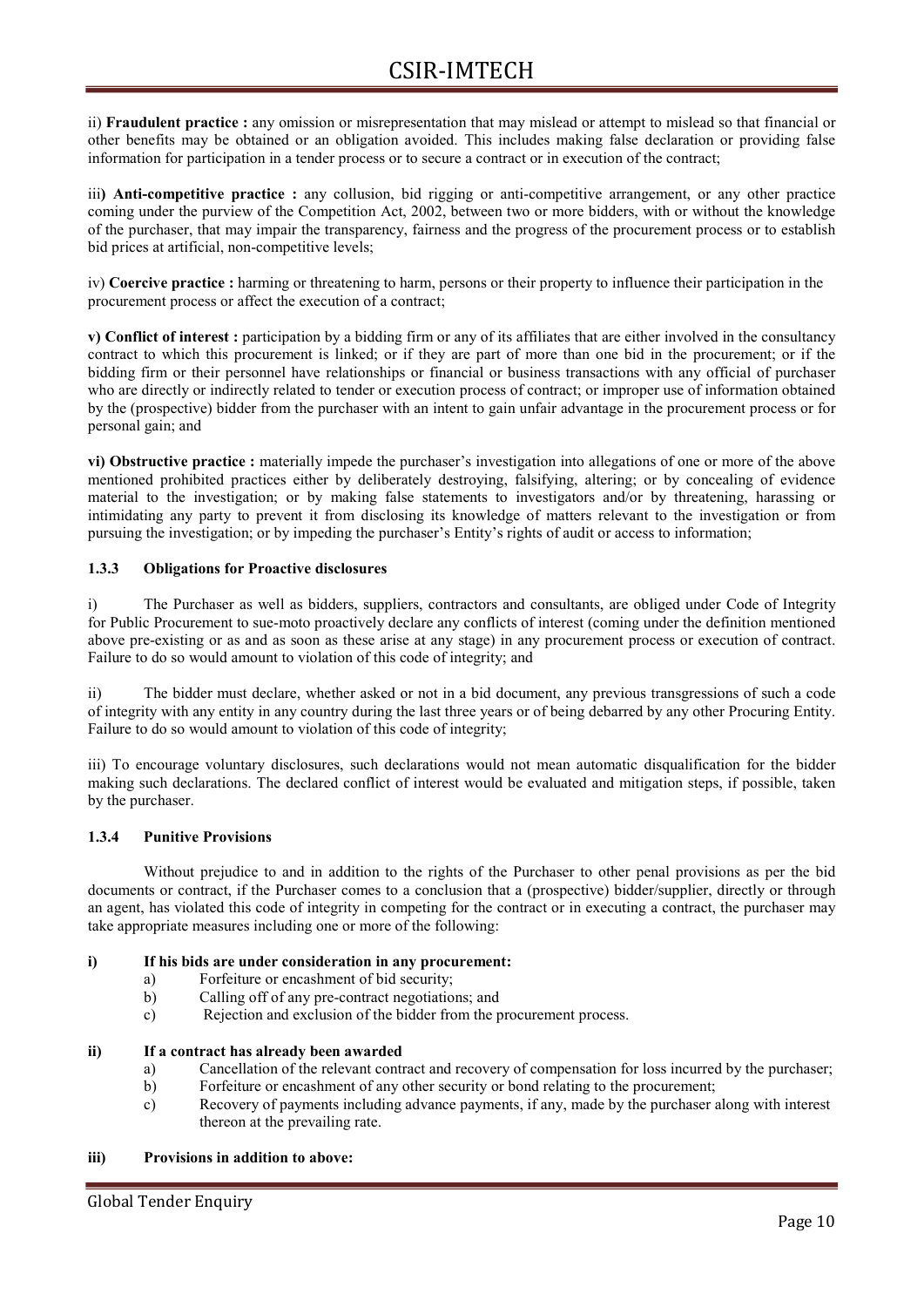- a) Removal from the list of registered suppliers and banning/debarment of the bidder from participation in future procurements of the purchaser for a period not less than one year;
- b) In case of anti-competitive practices, information for further processing may be filed under a
- signature of the Joint Secretary level officer, with the Competition Commission of India; c) Initiation of suitable disciplinary or criminal proceedings against any individual or staff found responsible.

### B. The Bidding Documents

#### 1.4 Cost of Tender Documents

1.4.1 Interested eligible bidders may download the tender document from our Website as indicated in the Invitation for Bids/NIT free of cost.

#### 1.5 Content of Tender Documents

1.5.1 The goods required, bidding procedures and contract terms are prescribed in the bidding documents which should be read in conjunction. The bidding documents, apart from the invitation for bids and Critical Date Sheet have been divided into 8 Chapters as under:

Chapter 1: Instructions to Bidder (ITB) Chapter 2: General Conditions of Contract (GCC) and Special Condition of Contract (SCC) Chapter 3: Schedule of Requirements Chapter 4: Specifications and Allied Technical Details Chapter 5: Price Schedule Forms Chapter 6: Qualification requirements, if any Chapter 7: Contract Form Chapter 8: Other Standard Forms comprising:

1.5.2 The Bidder is expected to examine all instructions, forms, terms, and specifications in the bidding documents. Failure to furnish all information required by the bidding documents or submission of a bid not substantially responsive to the bidding documents in every respect will be at the Bidder's risk and may result in rejection of its bid.

#### 1.6 Clarification of tender documents

1.6.1 A prospective Bidder requiring any clarification of the Bidding Documents shall contact the purchase in writing at Purchaser's email address specified in Special Conditions of Contract (SCC), latest by 31.1.2022. No request for clarification or query shall normally be entertained after the specified date/pre-bid conference if any. Should the Purchaser deem it necessary to amend the Tender Documents as a result of a clarification, it shall do so following the procedure under Clause relating to amendment of Tender Documents and Clause relating to Deadline for Submission of Bids.

The queries, clarifications and amendments issued would also be hosted on the website of the Purchaser for the benefit of the other prospective bidders.

#### 1.7 Amendment of Tender Documents

1.7.1 At any time prior to the deadline for submission of bids, the Purchaser may, for any reason, whether at its own initiative or in response to a clarification requested by a prospective bidder, modify the tender documents by amendment. The same would also be hosted on the website of the Purchaser and all prospective bidders are expected to surf the website before submitting their bids to take cognizance of the amendments. However, the copies of the amendments would be sent by registered post/speed post/courier/e-mail to all the bidders who have purchased the tender documents.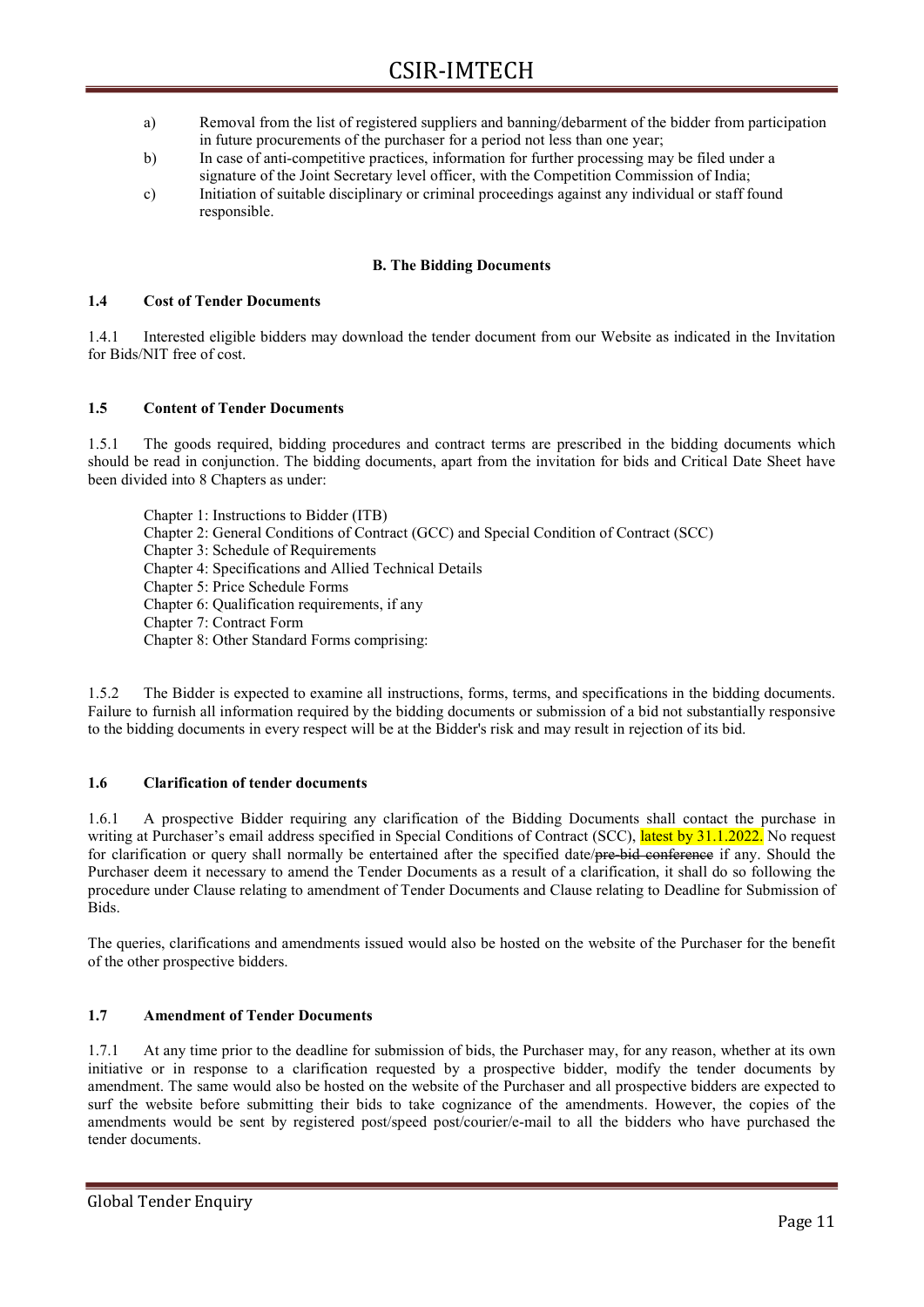1.7.2 In order to allow prospective bidders reasonable time in which to take the amendment into account in preparing their bids, the Purchaser, at its discretion, may extend the deadline for the submission of bids and host the changes on the website of the Purchaser.

#### C. PREPARATION OF BIDS

# 1.8. Language of Bid

1.8.1 The bid prepared by the Bidder, as well as all correspondence and documents relating to the bid exchanged by the Bidder and the Purchaser shall be written in English language only.

1.8.2 The Supplier shall bear all costs of translation, if any, to the English language and bear all risks of the accuracy of such translation, for documents provided by the Supplier.

#### 1.9 Purchase Preference Policies

1.9.1 The purchaser intends to give product reservation/purchase preference/price preference in line with current Govt. of India procurement policies to help inclusive national economic growth by providing long term support to Micro, Small and Medium enterprises (MSMEs) and disadvantaged sections of the society and to address environmental concerns along with preferential market access in govt. procurements.

1.9.2 For the above purpose, local supplier means a supplier or service provider whose product or service offered for procurement meets the minimum local content as prescribed in Department for Promotion of Industry and Internal Trade, Ministry of Commerce and Industry Order No.P45021/2/2017-PP (BE-II) dated 16 September 2020 or by the competent Ministries/Departments in pursuance of this order and local content means the amount of value added in India which shall, unless otherwise prescribed by the Nodal Ministry, be the total value of the items procured (excluding net domestic indirect taxes) minus the value of imported content in the item (including all customs duties) as a proportion of the total value, in percent.

#### 1.10. Documents comprising the bid

#### Two Bid System. For Two Bid system, bid must be submitted in two separate envelopes i.e. 1) Technical Bid and 2) Price Bid superscribing our Tender / RFQ No. on both envelopes and both these envelopes should be put in single envelope mentioning details viz. Tender No., Date of Submission and Date of Opening.

1.10.1 The bid prepared by the Bidder shall include documents as under:

#### A. Technical bid

- (a) Bidder Information Form;
- (b) Declaration abiding by the Code of Integrity and no conflict of interest for public procurement;
- (c) Bid Securing Declarations in the Invitation to Bids;
- (d) Service support details form;
- (e) Deviation Statement Form;
- (f) Performance Statement Form;
- (g) Manufacturer's Authorisation Form
- (h) Documentary evidence establishing that the bidder is eligible to bid and is qualified to perform the contract if its bid is accepted;
- (i) Integrity Pact, if required;
- (j) Documents establishing goods eligibility and conformity to bidding documents; indicating the Indian Customs Tariff Number (ICT & HSN No.) .
- (k) Schedule of requirements.
- (l) Self certification that the item offered meets the minimum local content of 50% giving details of the contents/description of local content and location(s) and at which the local value addition is made in case the bidder wishes to avail the benefits under the make in India policy, if applicable.
- (m) In cases of procurement for a value in excess of 10 crores, the local supplier shall be required to provide a certificate from the statutory auditor or cost auditor of the company (in the case of companies) or from a practicing cost accountant or practicing chartered accountant (in respect of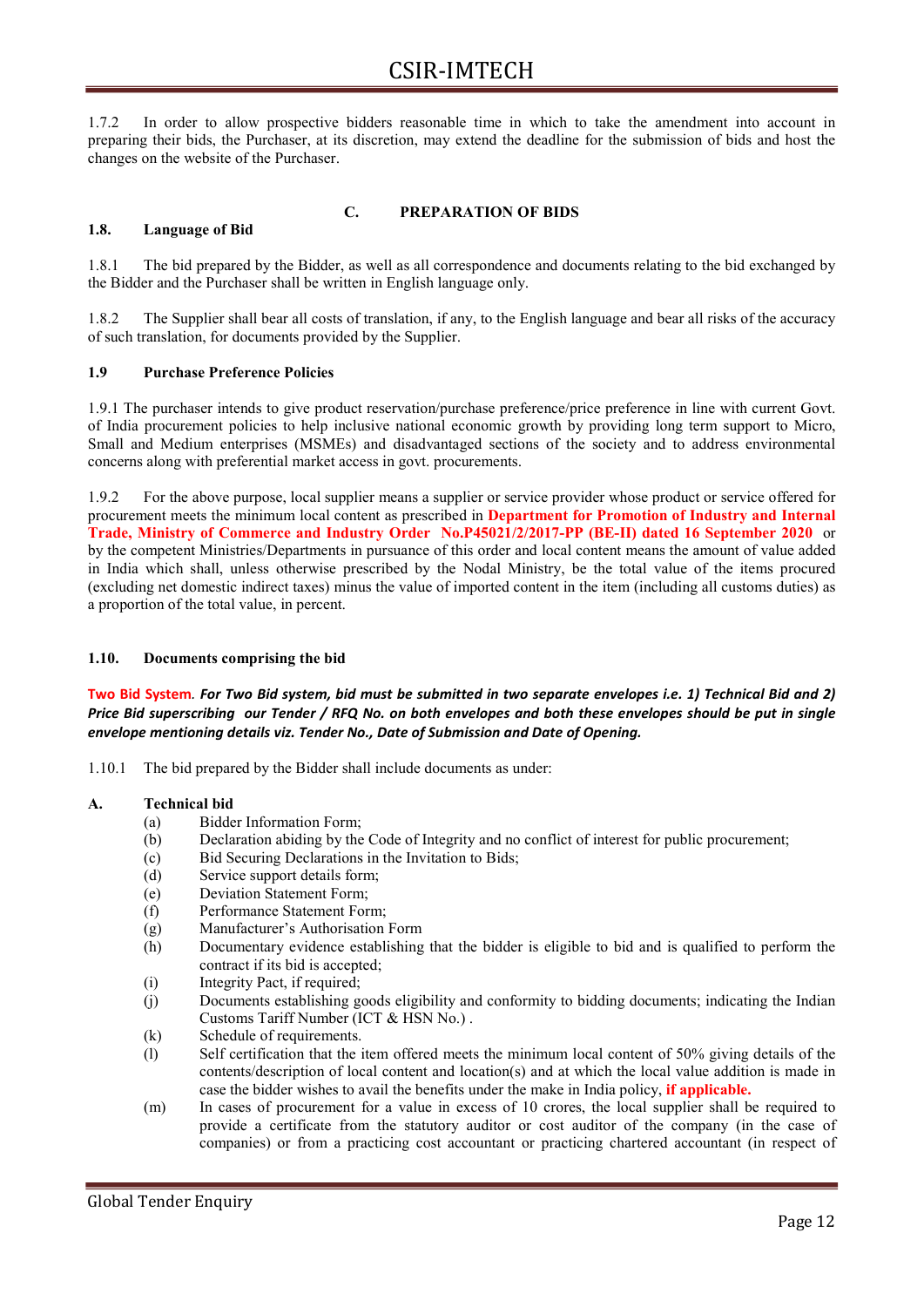suppliers other than companies) giving the percentage of local content to avail the benefits under the make in India policy, if applicable.

(n) Documentary evidence about the status of the bidder i.e. whether MSE or not, owned by SC/ST or not and whether the MSE is owned by a women entrepreneur or not.

#### B. Price bid

- (i) Bid form;
- (ii) Applicable Price Schedule Form;

NOTE : THE QUOTATION SHOULD BE SUBMITTED EITHER BY THE PRINCIPAL MANUFACTURER OR AUTHORISED AGENT / DEALER, BOTH CANNOT BID SIMULTANEOUSLY FOR THE SAME ITEM/PRODUCT IN THE SAME TENDER. BID OF OEM WOULD BE CONSIDERED IN CASE BOTH MANUFACTURER AND AGENT HAVE QUOTED.

- IF AN AGENT IS SUBMITTING THE BID ON BEHALF OF THE PRINCIPAL/OEM, THE SAME AGENT SHALL NOT SUBMIT A BID ON BEHALF OF ANOTHER PRINCIPAL/OEM IN THE SAME TENDER FOR THE SAME ITEM/PRODUCT.
- ONE MANUFACTURER CAN ALSO AUTHORIZE ONLY ONE AGENT / DEALER IN A TENDER.

#### 1.11. Bid form and price schedule

1.11.1 The bidder shall complete the Bid Form and the appropriate price schedule form furnished in the bidding documents. These forms must be completed without any alterations to its format and no substitutes shall be accepted. All blank spaces shall be filled in with the information requested. The Bid Form and the appropriate Price Schedule form shall be submitted in accordance with Clause 1.18.3 of the bidding documents giving item-wise price break up on the bidder's letter head, signed and stamped.

#### 1.12. Bid Prices

1.12.1 The Bidder shall indicate on the appropriate price schedule form, the unit prices and total bid prices of the goods it proposes to supply under the contract.

1.12.2 Prices indicated on the price-schedule form shall be entered separately in the following manner:

#### (a) For Goods manufactured within India

- (i) The price of the goods quoted Ex-works including taxes already paid.
- (ii) GST and other taxes, if any which will be payable on the goods if the contract is awarded.
- (iii) The charges for inland transportation, insurance and other local services required for delivering the goods at the desired destination as specified in the price schedule form.
- (iv) Wherever applicable, the cost towards the installation, commissioning, spares, extended warranty, AMC/CMC, site preparation and training including any incidental services, if any.

#### (b) For Goods manufactured abroad

- (i) The price of the goods, quoted on FCA (named place of delivery abroad) or FOB (named port of shipment), as specified in the price schedule form.
- (ii) The charges for insurance and transportation of the goods to the port / place of destination both by Air/Sea.
- (iii) The agency commission charges, if any.
- (iv) Wherever applicable, the cost towards the installation, commissioning, spares, extended warranty, AMC/CMC, site preparation and training including any incidental services, if any.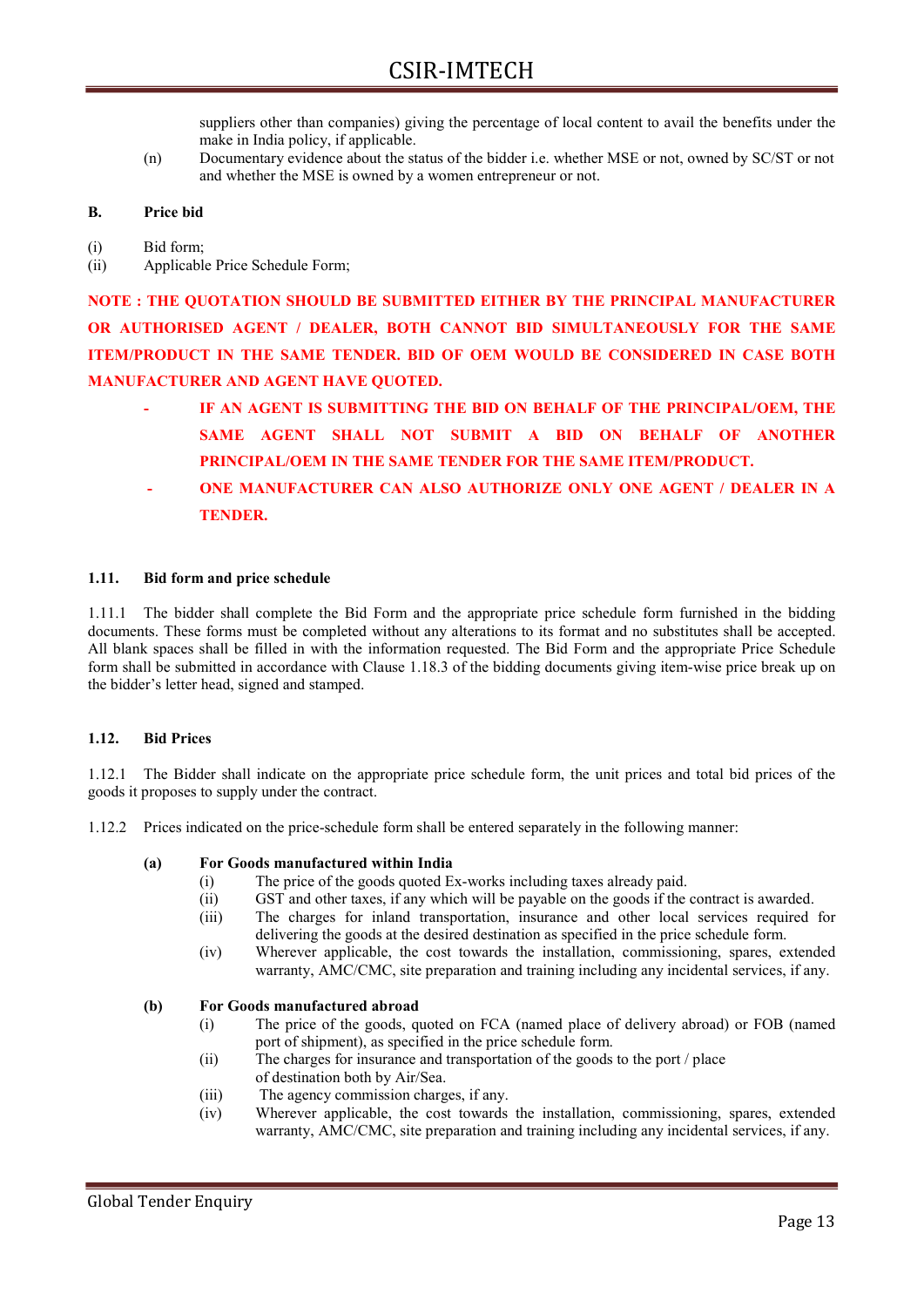1.12.3 The terms FOB, FCA, CIF, CIP etc. shall be governed by the rules prescribed in the current edition of the Incoterms published by the International Chambers of Commerce, Paris.

#### 1.12.4 Where there is no mention of packing, forwarding, freight, insurance changes, taxes etc. such offer shall be rejected as incomplete.

1.12.5 The price quoted shall remain fixed during the contract period and shall not vary on any account

1.12.6 All lots and items must be listed and priced separately in the Price Schedules. If a Price Schedule shows items listed but not priced, their prices shall be assumed to be included in the prices of other items. Lots or items not listed in the Price Schedule shall be assumed to be not included in the bid.

1.12.7 The Purchaser is registered with Dept. of Scientific & Industrial Research, Govt. Of India and concessional customs duty and GST & IGST are leviable vide notification No. 54/2002-Customs on all imports covered under Notification No.51/96-Customs dated 23.07.1996, Notification No.47/2017-Integrated Tax (Rate) and Notification No. 45/2017-Central Tax (Rate) both dated 14th November, 2017

1.12.8 Please state specifically in your offer whether the duties and taxes are extra over the prices quoted, failing which it will be presumed that the prices are inclusive of taxes and duties and no claim would be entertained for statutory variations at a later date.

1.12.9 Stipulations like GST is presently not applicable but the same will be charged if it becomes leviable later on is not acceptable unless in such cases it is clearly stated that GST will not be charged if the same becomes applicable later on due to increase in turn over etc. If a bidder fails to comply with this requirement, his quoted price shall be loaded with the quantum of duty which is normally applicable on the item in question for the purpose of comparison with the prices of other tenderers.

Note: All payments due under the contract shall be paid after deduction of statutory levies at source (like TDS etc.), wherever applicable.

#### 1.13. Bid Currencies

1.13.1 Prices shall be quoted in Indian Rupees for offers received for supply within India and in freely convertible foreign currency in case of offers received for supply from foreign countries i.e. domestic bidders are to quote and accept their payment in Indian currency; Indian agents of foreign suppliers are to receive their agency commission in Indian currency; cost of imported goods & services rendered in India, which are directly imported against the contract, may be quoted in foreign currency (currencies).

#### 1.14. Documents Establishing Bidder's Eligibility and Qualifications

1.14.1 The bidder shall furnish, as part of its bid, documents establishing the bidder's eligibility to bid and its qualification to perform the contract if its bid is accepted.

1.14.2 The documentary evidence of the bidder's qualifications to perform the contract if the bid is accepted shall establish to purchaser's satisfaction that :

- (a) The bidder meets the qualification criteria listed in bidding documents if any.
- (b) Bidder who does not manufacture the goods if offers to supply shall submit Manufacturer's Authorisation Form (MAF) using the form specified in the bidding document to demonstrate that it has been duly authorized by the manufacturer of the goods to quote and/or supply the goods.
- (c) In case a bidder not doing business within India, it shall furnish the certificate to the effect that the bidder is or will be represented by an agent in India equipped and able to carry out the supply, maintenance, repair obligations etc. during the warranty and post warranty period or ensure a mechanism at place for carrying out the supply, maintenance, repair obligations etc. during the warranty and post-warranty period.
- 1.14.3 Conditional tenders shall not be accepted.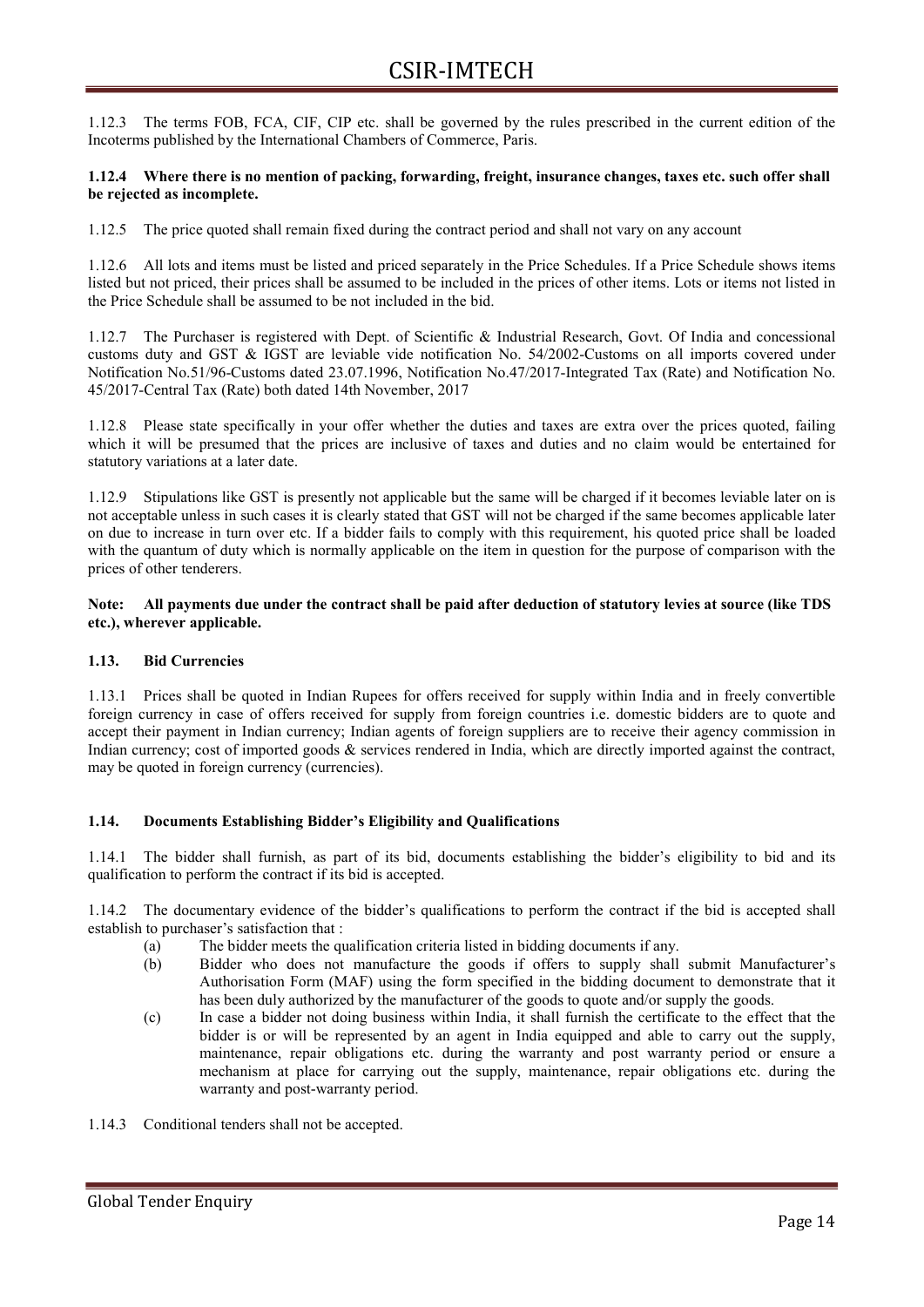#### 1.15 Documents Establishing Goods' Eligibility and Conformity to Bidding Documents

1.15.1 To establish the good's eligibility the documentary evidence of the goods and services eligibility shall consist of a statement on the country of origin of the goods and services offered which shall be confirmed by a certificate of origin at the time of shipment.

1.15.2 To establish the conformity of the goods and services to the specifications and schedule of requirements of the bidding document, the documentary evidence of conformity of the goods and services to the bidding documents may be in the form of literature, drawings and data, and shall consist of:

OEM technical catalogues / brochures specifying the products details and features & website link of the product must be provided which will be the basis of verifying technical specifications of the offered instrument / equipment for evaluation purposes. Compliance sheet will not be the basis of technical qualification.

- (a) A detailed description of the essential technical and performance characteristics of the goods;
- (b) A list giving full particulars, including available sources and current prices, of spare parts, special tools, etc., necessary for the proper and continuing functioning of the goods during the warranty period following commencement of the use of the goods by the Purchaser in the Priced-bid; and
- (c) An item-by-item commentary on the Purchaser's Technical Specifications demonstrating substantial responsiveness of the goods and services to those specifications or a statement of deviations and exceptions to the provisions of the Technical Specifications.

1.15.3 For purposes of the commentary to be furnished pursuant to above, the Bidder shall note that standards for workmanship, material and equipment, designated by the Purchaser in its Technical Specifications are intended to be descriptive only and not restrictive. The Bidder may substitute these in its bid, provided that it demonstrates to the Purchaser's satisfaction that the substitutions ensure substantial equivalence to those designated in the Technical Specifications.

#### (Mere copy and paste job of tendered specifications will not be considered and will result in rejection of bid)

#### 1.15.4 Alternate offers/makes/models would not be considered.

#### 1.16. Bid Security

1.16.1 The Bidder shall furnish, as part of its bid, a bid security (BS) for an amount as specified in the Invitation for Bids. In the case of foreign bidders, the BS shall be submitted either by the principal or by the Indian agent and in the case of indigenous bidders; the BS shall be submitted by the manufacturer or their specifically authorized dealer/bidder.

1.16.2 The bid security is required to protect the Purchaser against the risk of Bidder's conduct, which would warrant the security's forfeiture.

1.16.3 The bid security shall be in Indian Rupees for offers received for supply within India and denominated in the currency of the bid or in any freely convertible foreign exchange in the case of offers received for supplies from foreign countries in equivalent Indian Rupees. The bid security shall be in one of the following forms at the bidder's option:

- (a) A bank guarantee issued/confirmed by a Scheduled Commercial Bank in India in the form provided in the bidding documents and valid for 45 days beyond the validity of the bid. In case a bidder desires to submit a BG issued from a foreign bank, then the same should be confirmed by a Scheduled commercial bank in India; or
- (b) Fixed Deposit receipt pledged in favour of the Lab. /Institute.
- (c) A Banker's Cheque or Demand Draft in favour of the purchaser issued by any Scheduled commercial bank in India.
- (d) Bid Securing Declaration

1.16.4 The bid security shall be payable promptly upon written demand by the purchaser in case the conditions listed in the ITB clause 1.16.9 are invoked.

1.16.5 The bid security should be submitted in its original form. Copies shall not be accepted.

Global Tender Enquiry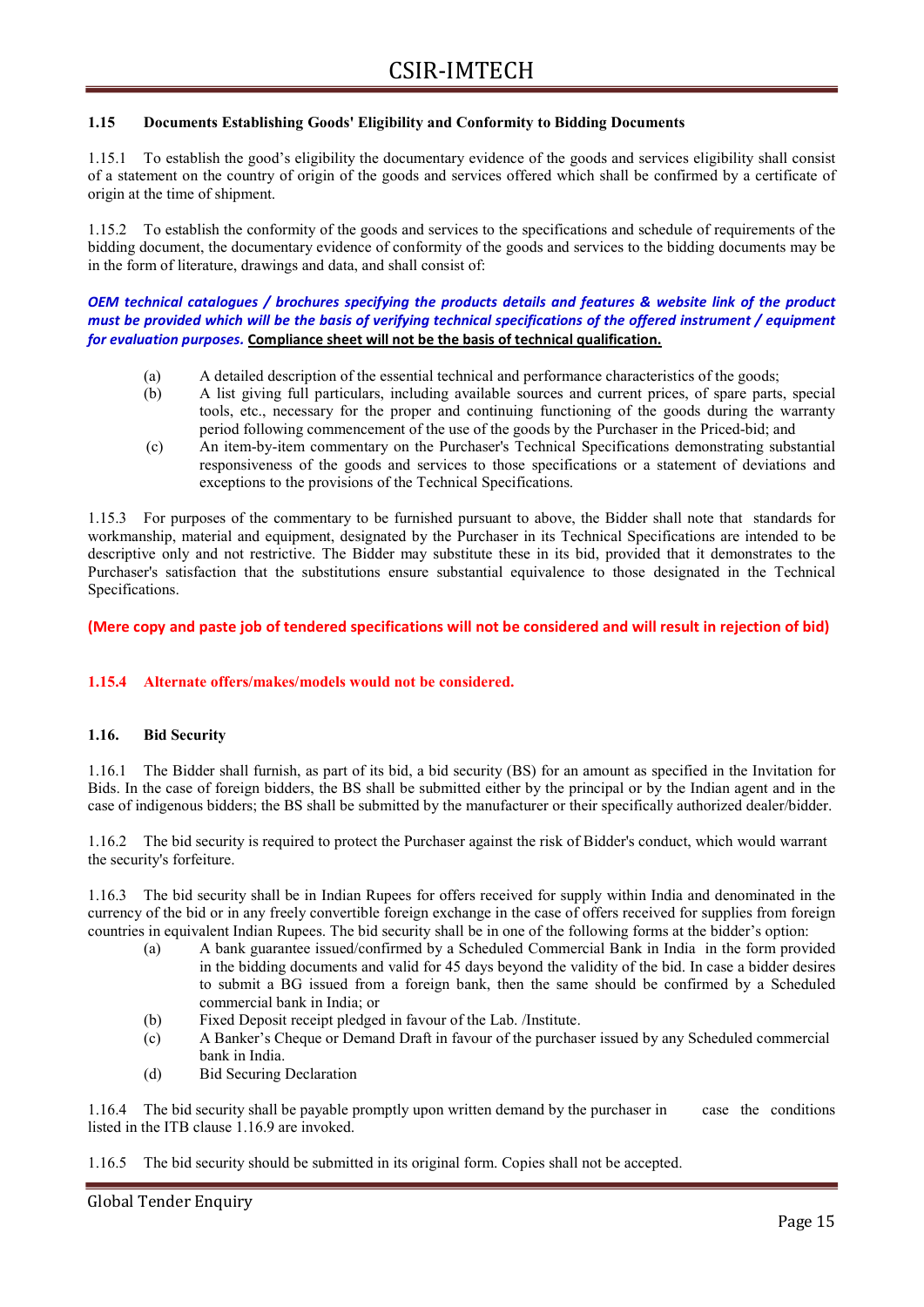1.16.6 The bid security of unsuccessful bidder will be discharged /returned as promptly as possible positively within a period of 30 days after the expiration of the period of bid validity or placement of order whichever is later, without any interest.

1.16.7 The successful Bidder's bid security will be discharged upon the Bidder furnishing the performance security, without any interest.

1.16.8 Bidders that are currently registered with the purchaser or registered as MSEs will continue to remain registered during the tender validity period also and are exempted from payment of EMD. In case the tenderer falls in these categories, the bidder should furnish a certified copy of its valid registration details. Except for MSEs, this exemption is valid for the trade group and monetary value of registration only. The MSEs are provided tender document free of cost and are exempted from the payment of Bid Security provided the goods are produced and the services are rendered by them and not for any trading activities undertaken by them. Further firms who are having Udyog Aadhar Memorandum are entitled to all benefits available for MSEs under the Public Procurement Policies for MSEs and can get registered with any of the following agencies:

- a) District Industries Centre
- b) Khadi and Village Industries Commission
- c) Khadi and Village Industries Board
- d) Coir Board
- e) National Small Industries Corporation
- f) Directorate of Handicraft and handloom and
- g) Any other body specified by the Ministry of MSME

1.16.9 Where any aggregator has been appointed by the Ministry of MSME, themselves quote on behalf of some MSE units, such offers will be considered as offer from MSE units and all such facilities would be extended to these aggregators also.

1.16.10 The bid security may be forfeited:

- (a) If a Bidder withdraws or amends or modifies or impairs or derogates its bid during the period of bid validity specified by the Bidder on the Bid Form; or
- (b) In case of a successful Bidder, if the Bidder fails to furnish order acceptance within 14 days of the order or fails to sign the contract and/or fails to furnish Performance Security within 21 days from the date of contract/ order.

1.16.11 Whenever the bidder chooses to submit the Bid Security in the form of Bank Guarantee, then he should advise the banker issuing the Bank Guarantee to immediately send by Registered Post (A.D.) an unstamped duplicate copy of the Guarantee directly to the Purchaser with a covering letter to compare with the original BG for the correctness, genuineness, etc.

#### 1.17. Period of Validity of Bids.

1.17.1 Bids shall remain valid for minimum of 120 days after the date of bid opening prescribed by the Purchaser. A bid valid for a shorter period shall be rejected by the Purchaser as non-responsive.

1.17.2 In exceptional circumstances, the Purchaser may solicit the Bidder's consent to an extension of the period of validity. The request and the responses thereto shall be made in writing (by post, fax or e-mail). The bid security provided shall also be suitably extended failing which the bid would be summarily ignored. A Bidder may refuse the request without forfeiting its bid security. A Bidder granting the request will not be required nor permitted to modify its bid.

1.17.3 Bid evaluation will be based on the bid prices without taking into consideration the above corrections.

#### 1.18. Format and Signing of Bid

1.18.1 The bids may be submitted in single envelop OR in two parts as specified in the Invitation for Bids.

1.18.2 In case the bids are invited on single envelop basis, then both Technical and Price parts should be submitted in single envelope.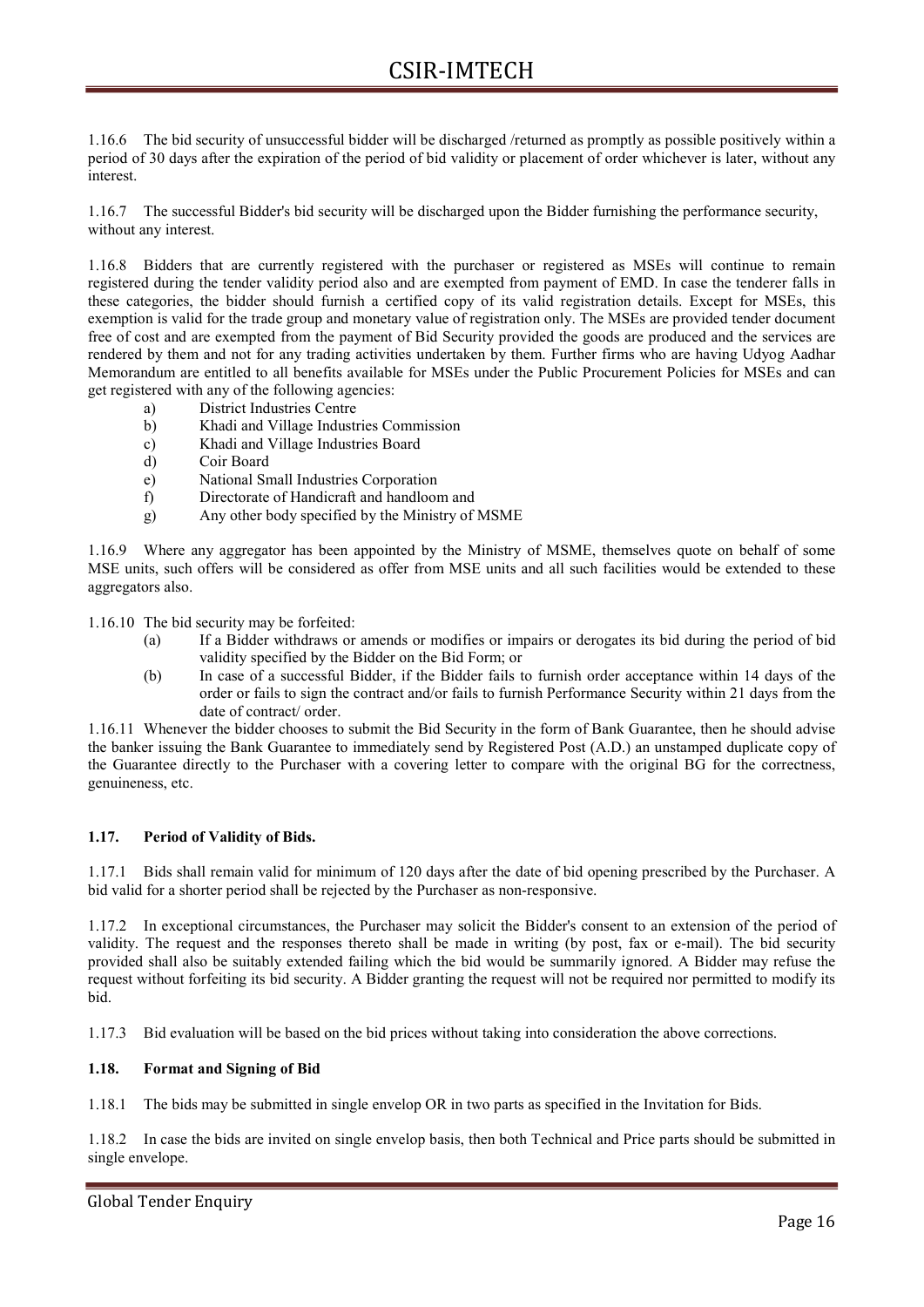1.18.3 In case the bids are invited on two-bid system, the Bidder shall submit the bids in two separate parts. One part shall contain Technical bid comprising all documents listed under clause relating to Documents Comprising the Bid excepting bid form and price schedules. The other part shall contain the priced-bid comprising bid form and price schedules.

1.18.4 The original and all copies of the bid shall be typed or written in indelible ink and shall be signed by the Bidder or a person or persons duly authorized to bind the Bidder to the Contract. All pages of the bid, except for unamended printed literature, shall be initialled by the person or persons signing the bid detailing his/her name and contact details.

1.18.5 Any interlineations, erasures or overwriting shall be valid only if they are initialled by the persons or persons signing the bid.

#### D. Submission and sealing of Bids

#### 1.19. Submission, Sealing and Marking of Bids

1.19.1 The bidders may submit their duly sealed bids generally by post or by hand. (Bids received by FAX/E-mail shall not be accepted)

1.19.2 In the case of bids invited on single envelop basis, both Technical bid and Price bid should be submitted in single envelope clearly mentioning our Tender/RFQ No., Due date for submission and Date of opening.

1.19.3 In the case of bids invited on two-part basis, the Bidder shall seal the technical bid and associated documents in separate envelope and priced bid separate envelops duly marked as "Technical Bid"and "Price Bid" respectively. Both the envelops shall be sealed in One Outer envelope.

1.19.4

- (a) The inner and outer envelopes shall be addressed to the Director, CSIR-IMTech, Sector 39-A, Chandigarh and deposited in the Tender box kept in Purchase Section, if delivered by hand.
- (b) Bear the name and address of the bidder, Tender No., due date and a warning "Do Not Open Before \_\_\_\_\_\_\_\_\_\_\_\_\_\_\_\_\_\_\_\_\_\_\_\_\_\_\_\_\_\_\_\_\_\_\_ to be completed with time and date as specified in the invitation for bids.

1.19.5 If the outer envelope is not sealed and marked as required above, the Purchaser will assume no responsibility for the bid's misplacement or premature opening. In such cases, bids received in open condition within the due date and time will be accepted at the risk of the bidder if the same is presented to the Controller of Stores & Purchase / Stores & Purchase Officer before expiry of the due date and time of opening of the bids.

1.19.6 Firms submitting bids in a single envelope against the requirement of two-bid system would be considered for further evaluation at the risk & responsibility of the bidder. However, the opened priced bid, if prepared separate from the technical bid, would be sealed immediately by the Tender Opening Committee without disclosing the price.

#### 1.20. Deadline for Submission of Bids

1.20.1 Bids must be received by the Purchaser at the address specified at Clause 1.19.4 (a) not later than the time and date specified in invitation for bids. In the event of the specified date for the submission of Bids being declared a holiday for the Purchaser, the Bids will be received up to the appointed time on the next working day.

1.20.2 The Purchaser may, at its discretion, extend the deadline for submission of bids by amending the bid documents in accordance with Clause relating to Amendment of Bidding Documents in which case all rights and obligations of the Purchaser and Bidders previously subject to the deadline will thereafter be subject to the deadline as extended.

#### 1.21. Late Bids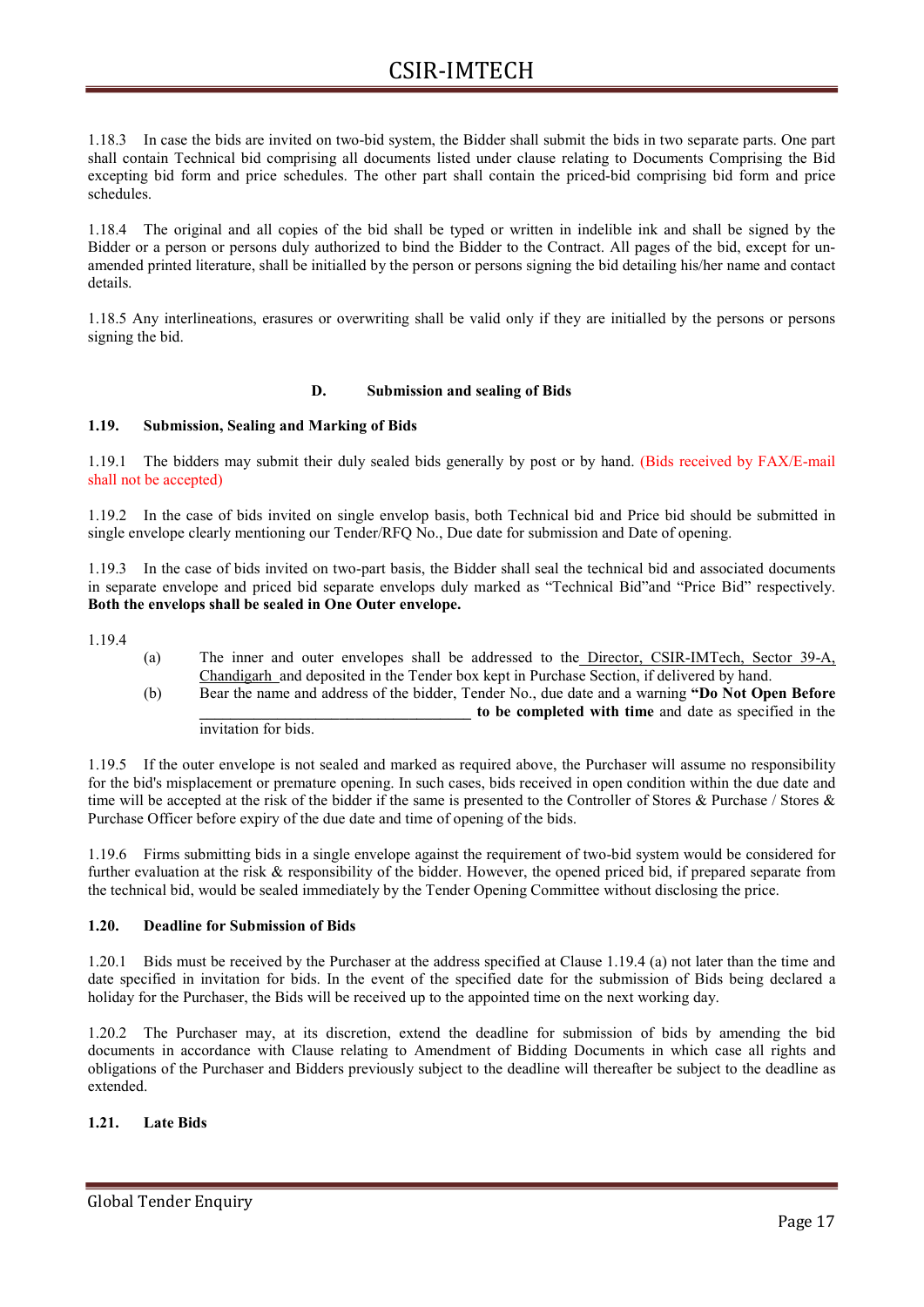1.21.1 Any bid received by the Purchaser after the deadline for submission of bids prescribed by the Purchaser will be rejected.

1.21.2 Such tenders shall be marked as late and not considered for further evaluation. They shall not be opened at all and be returned to the bidders in their original envelope without opening.

#### 1.22. Withdrawal, substitution and Modification of Bids.

1.22.1 A Bidder may withdraw, substitute, or modify its Bid after it has been submitted by sending a written notice duly signed by an authorized representative. The corresponding substitution or modification of the bid must accompany the respective written notice. All notices must be:

- (a) Submitted in accordance with ITB Clauses 1.18 and 1.19 (except that withdrawal notices do not require copies), and in addition, the respective envelopes shall be clearly marked "Withdrawal, Substitution or Modification" and
- (b) Received by the Purchaser prior to the deadline prescribed for submission of bids, in accordance with ITB Clause 1.20.

1.22.2 Bids requested to be withdrawn in accordance with ITB Sub-Clause 1.22.1 shall be returned unopened to the Bidders. No bid may be withdrawn, substituted, or modified in the interval between the deadline for submission of bids and the expiration of the period of bid validity specified by the Bidder on the Bid Form or any extension thereof.

#### E. Opening and Evaluation of Bids

#### 1.23 Opening of Bids by the Purchaser

1.23.1 The Purchaser will open all bids one at a time in the presence of bidders' authorized representatives who choose to attend, as per the schedule given in invitation for bids. The Bidders' representatives who are present shall sign the quotation opening sheet evidencing their attendance. In the event of the specified date of Bid opening being declared a holiday for the Purchaser, the Bids shall be opened at the appointed time and location on the next working day. In two-part bidding, the financial bid shall be opened only after technical evaluation.

1.23.2 First, envelopes marked "WITHDRAWAL" shall be opened and read out and the envelope with the corresponding bid shall not be opened, but returned to the Bidder. No bid withdrawal shall be permitted unless the corresponding withdrawal notice contains a valid authorization to request the withdrawal and is read out at bid opening. Next, envelopes marked "SUBSTITUTION" shall be opened and read out and exchanged with the corresponding Bid being substituted, and the substituted Bid shall not be opened, but returned to the Bidder. No Bid substitution shall be permitted unless the corresponding substitution notice contains a valid authorization to request the substitution and is read out at bid opening. Envelopes marked

"MODIFICATION" shall be opened and read out with the corresponding bid. No bid modification shall be permitted unless the corresponding modification notice contains a valid authorization to request the modification and is read out at Bid opening. Only envelopes that are opened and read out at Bid opening shall be considered further.

1.23.3 The bidder's name, bid modification or withdrawals, bid prices, discounts and the presence or absence of requisite bid security and such other details as the Purchaser, at its discretion, may consider appropriate, will be announced at the opening. No bid shall be rejected at bid opening, except for late bid(s). The contents of the bid forms and price schedules would however be announced only at the time of opening of Priced-bids in the case of two-bid system.

1.23.4 Bids that are received late shall not be considered further for evaluation, irrespective of the circumstances.

1.23.5 Bidders interested in participating in the bid opening process, should depute their representatives along with an authority letter to be submitted to the purchaser at the time of bid opening.

#### 1.24. Confidentiality

1.24.1 Information relating to the examination, evaluation, comparison, and post qualification of bids, and recommendation of contract award, shall not be disclosed to bidders or any other persons not officially concerned with such process until publication of the Contract Award.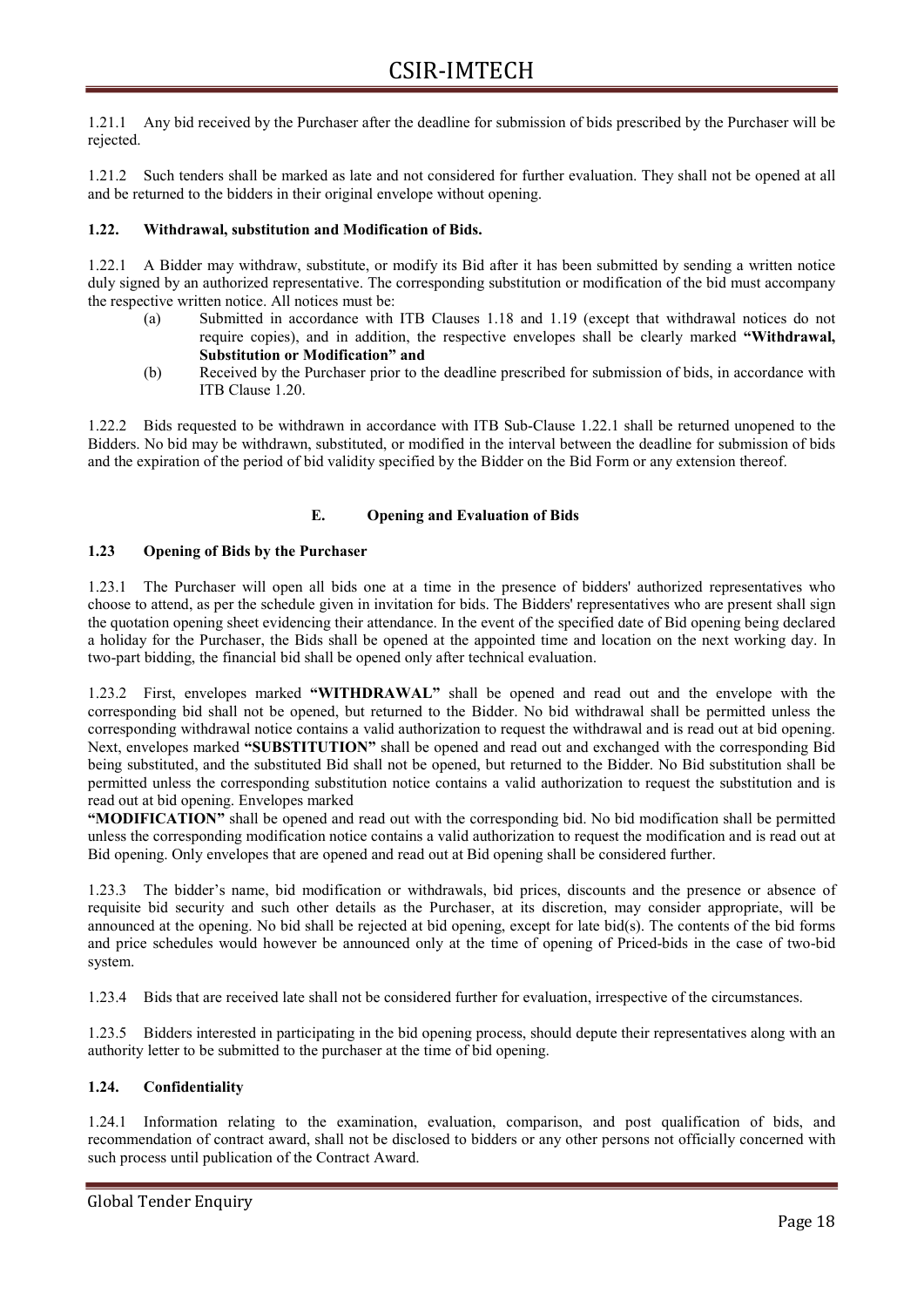1.24.2 Any effort by a Bidder to influence the Purchaser in the examination, evaluation, comparison, and post qualification of the bids or contract award decisions may result in the rejection of its Bid.

#### 1.25. Clarification of Bids

1.25.1 To assist in the examination, evaluation, comparison and post qualification of the bids, the Purchaser may, at its discretion, ask the Bidder for a clarification of its bid. The request for clarification and the response shall be in writing and no change in prices or substance of the bid shall be sought, offered or permitted. However, no negotiation shall be held except with the lowest bidder, at the discretion of the purchaser. Any clarification submitted by a bidder in respect to its bid which is not in response to a request by the purchaser shall not be considered.

#### 1.26. Preliminary Examination

1.26.1 The Purchaser shall examine the bids to confirm that all documents and technical documentation requested in ITB Clause 1.10 have been provided, and to determine the completeness of each document submitted.

1.26.2 The Purchaser shall confirm that the following documents and information have been provided in the Bid. If any of these documents or information is missing, the offer shall be rejected.

(a) Bid Form and Price Schedule, in accordance with ITB Clause 1.10;

(b) All the tenders received will first be scrutinized to see whether the tenders meet the basic requirements as incorporated in the tender enquiry document. The tenders, who do not meet the basic requirements, are to be treated as unresponsive and ignored. The following are some of the important points, for which a tender may be declared as unresponsive and to be ignored, during the initial scrutiny:

- (i) The Bid is unsigned.
- (ii) The Bidder is not eligible.
- (iii) The Bid validity is shorter than the required period.
- (iv) The Bidder has quoted for goods manufactured by a different firm without the required authority letter from the proposed manufacturer.
- (v) Bidder has not agreed to give the required performance security or has not furnished the bid security.
- (vi) The goods quoted are sub-standard, not meeting the required specification, etc.
- (vii) Against the schedule of Requirement (incorporated in the tender enquiry), the bidder has not quoted for the entire requirement as specified in that schedule.
- (viii) The bidder has not agreed to some essential condition(s) incorporated in the tender enquiry.

#### 1.27 Bidder's right to question rejection

1.27.1 A Bidder shall have the right to be heard in case he feels that a proper procurement process is not being followed and/or his tender has been rejected wrongly. Only a directly affected bidder can represent in this regard as under:

- i) Only a bidder who has participated in the concerned procurement process i.e. pre- qualification, bidder registration or bidding, as the case may be, can make such representation;
- ii) In case pre-qualification bid has been evaluated before the bidding of Technical bids, an application for review in relation to the technical bid may be filed only by a bidder who has qualified in prequalification bid;
- iii) In case technical bid has been evaluated before the opening of the financial bid, an application for review in relation to the financial bid may be filed only by a bidder whose technical bid is found to be acceptable.
- iv) Following decisions of the purchaser in accordance with the provision of internal guidelines shall not be subject to review:
	- a) Determination of the need for procurement;
	- b) Selection of the mode of procurement or bidding system;
	- c) Choice of selection procedure;
	- d) Provisions limiting participation of bidders in the procurement process;
	- e) The decision to enter into negotiations with the L1 bidder;
	- f) Cancellation of the procurement process except where it is intended to subsequently retender the same requirements;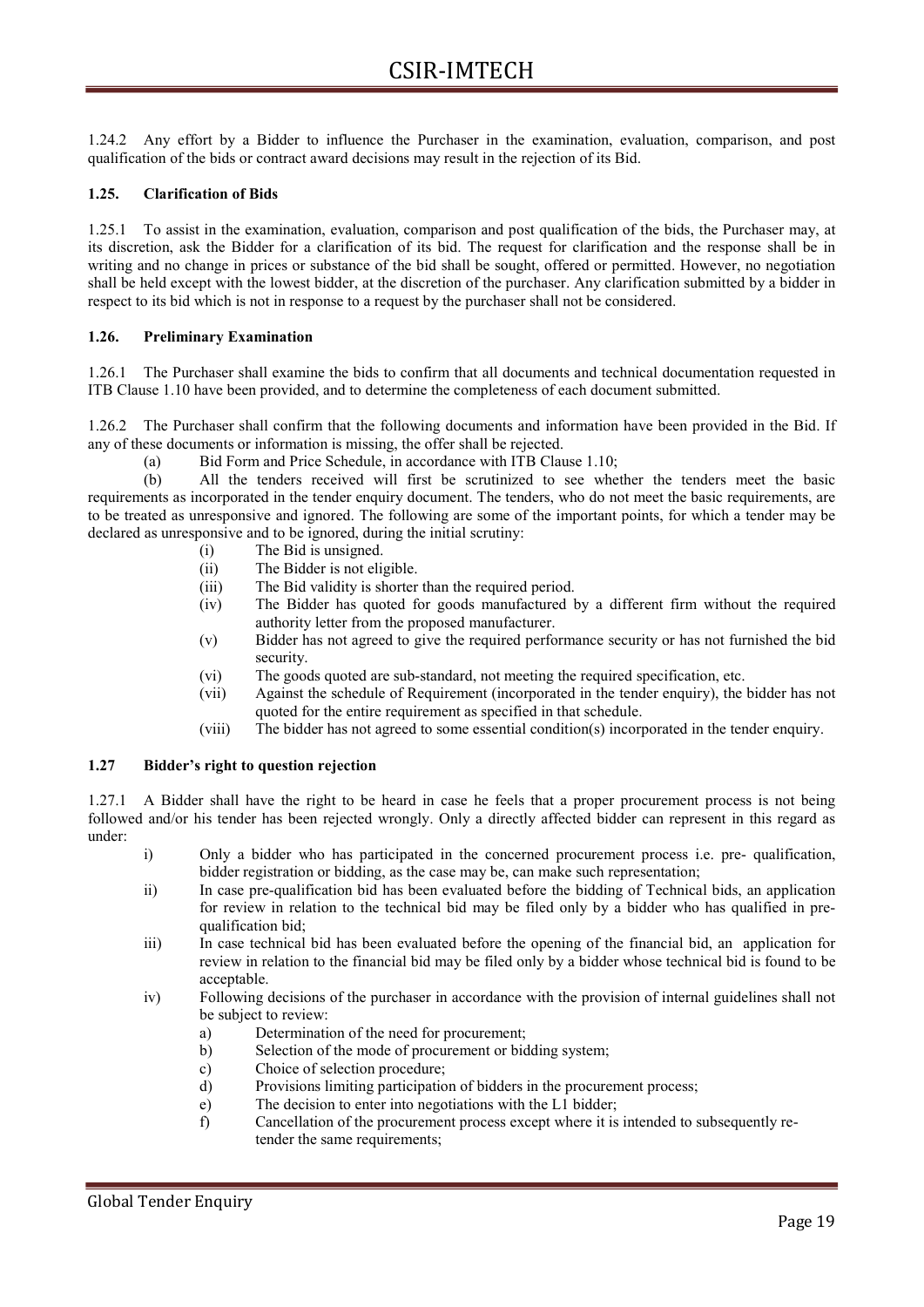- g) Issues related to ambiguity in contract terms may not be taken up after a contract has been signed, all such issues should be highlighted before consummation of the contract by the vendor/contractor; and
- h) Complaints against specifications except under the premise that they are either vague or too specific so as to limit competition may be permissible.

1.27.2 In case a Bidder feels aggrieved by the decision of the purchaser, he may then send his representation in writing to Purchaser's address within 05 working days from the date of communication of the purchaser intimating the rejection for reconsideration of the decision by the purchaser.

#### 1.28 Responsiveness of Bids

1.28.1 Prior to the detailed evaluation, the purchaser will determine the substantial responsiveness of each bid to the bidding documents. For purposes of this clause, a substantive responsive bid is one, which conforms to all terms and condition of the bidding documents without material deviations, reservations or omissions. A material deviation, reservation or omission is one that:

- (a) Affects in any substantial way the scope, quality, or performance of the Goods and Related Services specified in the Contract; or
- (b) Limits in any substantial way, inconsistent with the Bidding Documents, the Purchaser's rights or the Bidder's Obligations under the Contract OR
- (c) If rectified, would unfairly affect the competitive position of other bidders presenting substantially responsive bids.

1.28.2 The purchaser's determination of the bid's responsiveness is to be based on the contents of the bid itself without recourse to extrinsic evidence.

1.28.3 If a bid is not substantially responsive, it will be rejected by the Purchaser and may not subsequently be made responsive by the Bidder by correction of the material deviation, reservation or omission.

1.28.4 If a bidder quotes Nil Charges/consideration, the bid shall be treated as unresponsive and will not be considered.

#### 1.29 Non-Conformity, Error and Omission

1.29.1 Provided that a Bid is substantially responsive, the Purchaser may waive any nonconformities or omissions in the Bid that do not constitute a material deviation.

1.29.2 Provided that a bid is substantially responsive, the Purchaser may request that the Bidder submit the necessary information or documentation, within a reasonable period of time, to rectify nonmaterial nonconformities or omissions in the bid related to documentation requirements. Such omission shall not be related to any aspect of the price of the Bid. Failure of the Bidder to comply with the request may result in rejection of its Bid.

1.29.3 Provided that the Bid is substantially responsive, the Purchaser shall correct arithmetical errors on the following basis:

- (a) if there is a discrepancy between the unit price and the line item total that is obtained by multiplying the unit price by the quantity, the unit price shall prevail and the line item total shall be corrected, unless in the opinion of the Purchaser there is an obvious misplacement of the decimal point in the unit price, in which case the line item total as quoted shall govern and the unit price shall be corrected;
- (b) if there is an error in a total corresponding to the addition or subtraction of subtotals, the subtotals shall prevail and the total shall be corrected; and
- (c) if there is a discrepancy between words and figures, the amount in words shall prevail, unless the amount expressed in words is related to an arithmetic error, in which case the amount in figures shall prevail subject to (a) and (b) above.

1.29.4 Provided that a bid is substantially responsive, the purchaser may request that a bidder may confirm the correctness of arithmetic errors as done by the purchaser within a target date. In case, no reply is received then the bid submitted shall be ignored and its Bid Security may be forfeited.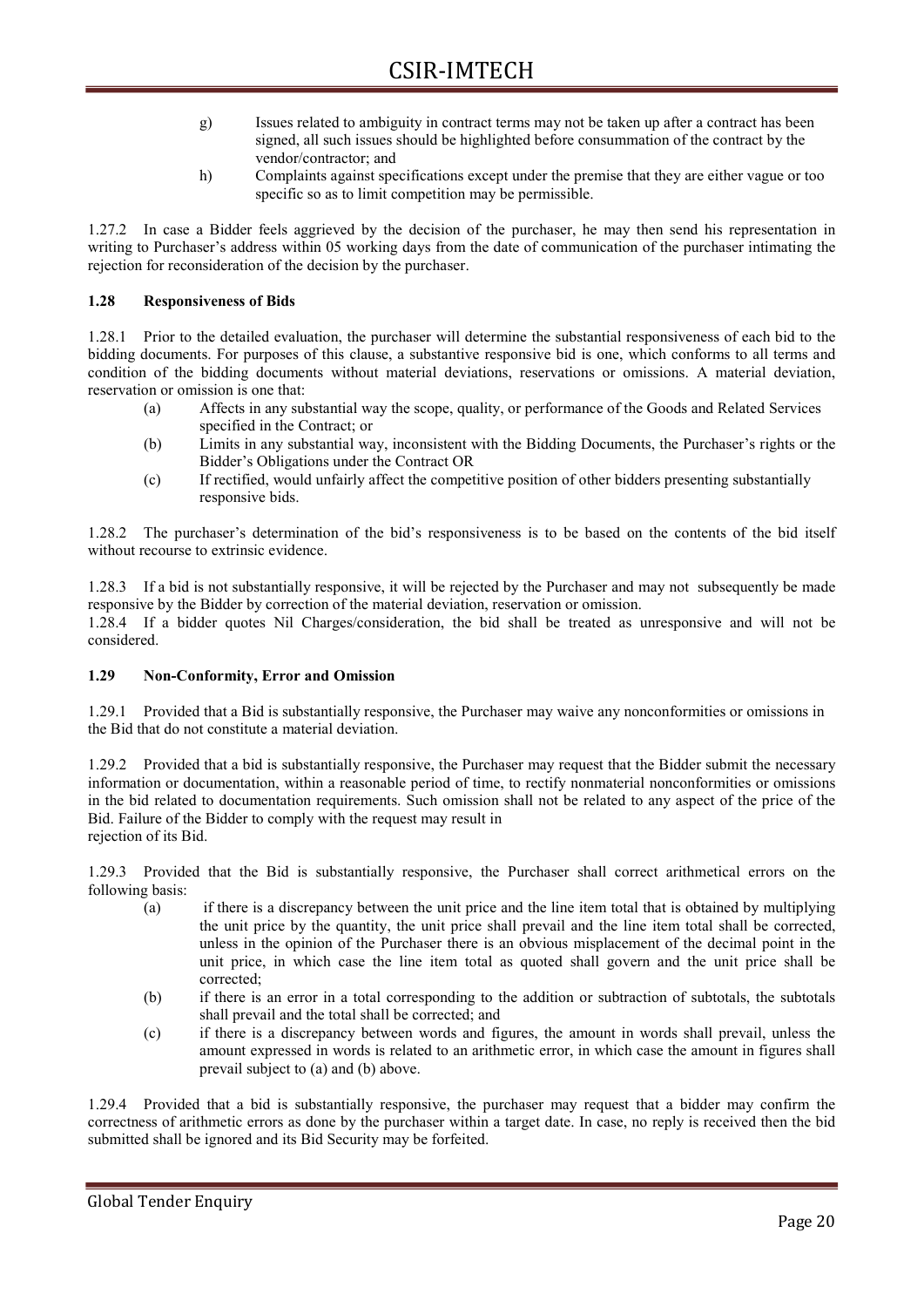#### 1.30 Examination of Terms & Conditions, Technical Evaluation

1.30.1 The Purchaser shall examine the Bid to confirm that all terms and conditions specified in the GCC and the SCC have been accepted by the Bidder without any material deviation or reservation.

1.30.2 The Purchaser shall evaluate the technical aspects of the Bid submitted in accordance with ITB Clause 1.15, to confirm that all requirements specified in Schedule of Requirements of the Bidding Documents have been met without any material deviation or reservation.

1.30.3 If, after the examination of the terms and conditions and the technical evaluation, the Purchaser determines that the Bid is not substantially responsive in accordance with ITB Clause 1.28, it shall reject the Bid.

#### 1.31 Conversion to Single Currency

1.31.1 To facilitate evaluation and comparison, the Purchaser will convert all quoted prices expressed in various currencies to Indian Rupees at the selling exchange rate established by any bank in India as notified in the Newspapers on the date of bid opening (techno-commercial bid in the case of two-part bidding) For this purpose, exchange rate notified in www.xe.com or www.rbi.org or any other website could also be used by the purchaser.

#### 1.32 Evaluation and comparison of bids

1.32.1 The Purchaser shall evaluate each bid that has been determined, up to this stage of the evaluation, to be substantially responsive.

1.32.2 To evaluate a Bid, the Purchaser shall only use all the factors, methodologies and criteria defined below. No other criteria or methodology shall be permitted.

1.32.3 Purchase preference shall be given to all local suppliers in all procurements undertaken by the purchaser in the following manner:

- (a) Where the purchaser has restricted the eligibility of suppliers to Indian suppliers only, as per para 06 of the invitation to bid/NIT. This is applicable only for those items for which the Nodal Ministry has communicated that there is sufficient local capacity and local competition for the cost of procurement.
- (b) If the tendered items are not listed by the Nodal Ministry indicating the local capacity and local competition, the following procedure of evaluation shall be followed, irrespective of value:
	- (i) Among all qualified bids, the lowest bid will be termed as L1. If L1 is from a local supplier, the contract for full quantity will be awarded to L1.
	- (ii) If L1 bid is not from a local supplier, 50% of the order quantity shall be awarded to L1. Thereafter, the lowest bidder among the local suppliers, will be invited to match the L1 price for the remaining 50% quantity, subject to the local supplier 's quoted price which should fall within the margin of purchase preference of 20%. The contract for that quantity shall be awarded to such local supplier, who matches the L1 price. In case such lowest eligible local supplier fails to match the L1 price or accepts less than the offered quantity, the next higher local supplier within the margin of purchase preference shall be invited to match the L1 price for the remaining quantity and so on. The contract shall be awarded accordingly. In case some quantity is still left uncovered on the part of local suppliers, the balance quantity may also be ordered to the L1 bidder.
- (c) If the tendered item is not divisible, the following procedure of evaluation shall be followed:
	- i) Among all qualified bids, the lowest bid will be termed as L1. If L1 is from a local supplier, the contract will be awarded to L1.
	- ii) If L1 is not from a local supplier, the lowest bidder among the local suppliers will be invited to match the L1 price, subject to local supplier's quoted price falling within the margin of purchase preference of 20%. Accordingly, the contract shall be awarded to the local supplier matching the L1 price.
	- iii) In case such lowest eligible local supplier fails to match the L1 price, the local supplier with the next higher bid within the margin of purchase preference shall be invited to match the L1 price. This may be repeated until all the local suppliers are given an opportunity to match the L1 price. The contract shall be awarded accordingly. In case none of the local suppliers within the margin of purchase preference match the L1 price, the contract may be awarded to the L1 bidder.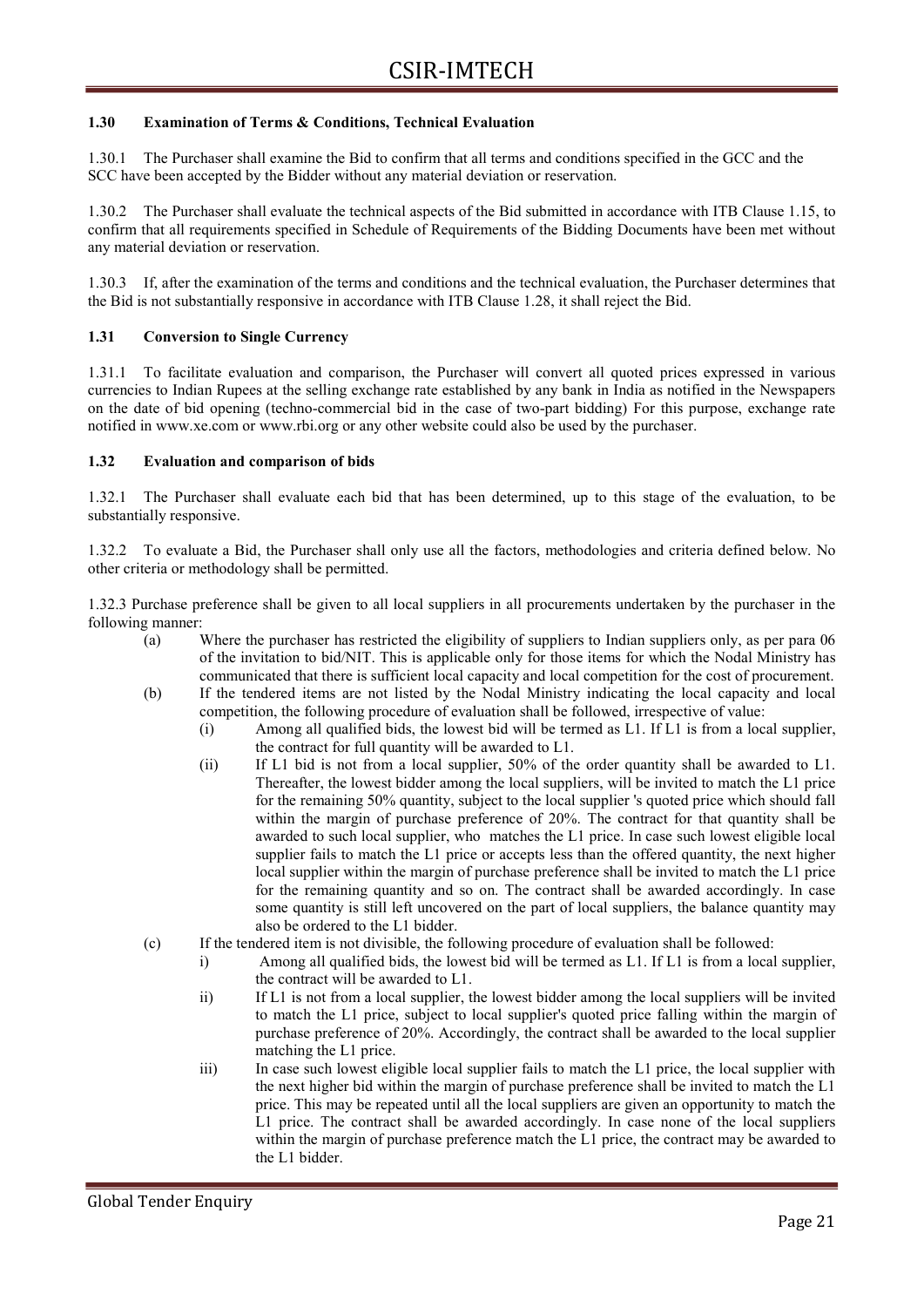1.32.4 Further, In tender, where the items are divisible, the participating Micro and Small Enterprises (MSE) quoting price within price band of L1+15 (fifteen) per cent shall also be allowed to supply a portion of requirement by bringing down their price to L1 price in a situation where L1 price is from someone other than a MSE and such MSE shall be allowed to supply up to 25 (twenty five) per cent of total tendered value. The 25 (twenty five) per cent quantity is to be distributed proportionately among these bidders, in case there are more than one MSMEs within such price band.

1.32.5 Within this 25% (Twenty five Percent) quantity, a purchase preference of 25 (twenty five) per cent out of 25 (twenty five) per cent) is reserved for MSEs owned by Scheduled Caste (SC)/Scheduled Tribe (ST) entrepreneurs (if they participate in the tender process and match the L1 price). Further, out of the total annual procurement from the MSEs, (3%) three percent from within the 25% target shall be earmarked for

procurement from MSEs owned by women. Provided that, in the event of failure of such SC/ST MSE to participate in tender process or meet tender requirements and L1 price, four per cent sub-target shall be met from other MSE.

1.32.6 In case the items are not divisible, then the MSE quoting price within price band L1 +15% may be awarded for full/complete supply of total tendered quantity to MSE, considering the spirit of the policy for enhancing the Government procurement from MSEs.

1.32.7 The bids shall be evaluated on the basis of final landing cost which shall be arrived as under:

#### For goods manufactured in India

- (i) The price of the goods quoted ex-works including all taxes already paid.
- (ii) GST and other taxes, if any which will be payable on the goods if the contract is awarded.
- (iii) Charges for inland transportation, insurance and other local services required for delivering the goods at the desired destination.
- (iv) Wherever applicable, the cost towards the installation, commissioning, spares, extended warranty, AMC/CMC, site preparation and training including any incidental services, if any.

### For goods manufactured abroad

- (i) The price of the goods, quoted on FCA (named place of delivery abroad) or FOB (named port of shipment), as specified in the bidding document.
- (ii) The charges for insurance and transportation of the goods to the port/place of destination.
- (iii) The agency commission etc., if any.
- (iv) Wherever applicable, the cost towards the installation, commissioning, spares, extended warranty, AMC/CMC, site preparation and training including any incidental services, if any.

1.32.8 The comparison between the indigenous and the foreign offers shall be made on FOR destination basis and CIF/CIP basis respectively. However, the CIF/CIP prices quoted by any foreign bidder shall be loaded further as under:

- (a) Towards customs duty and other statutory levies as per applicable rates.
- (b) Towards custom clearance, inland transportation etc. 2% of the CIF/CIP value.

The bidder should give a clear cut breakup of EXW, FOB/FCA, CIF/CIP prices to facilitate proper comparison with the purchaser reserving the right to order on either basis, failing which the bid would be summarily ignored.

#### Note: Where there is no mention of packing, forwarding, freight, insurance charges, taxes etc. such offers shall be rejected as incomplete.

1.32.9 Orders for imported stores need not necessarily be on FOB/FCA basis rather it can be on the basis of any of the incoterm specified in ICC Incoterms 2020 as may be amended from time to time by the ICC or any other designated authority and favourable to the purchaser.

1.32.10 Wherever the price quoted on FOB/FCA and CIF/CIP basis are the same, the Contract would be made on CIF / CIP basis only.

1.32.11 The GCC and the SCC shall specify the mode of transport i.e., whether by air/ocean/road/rail.

1.32.12 There is no provision to purchase optional items. The specifications embodied in the tender documents would be the basis of evaluating the responsiveness of bids received.

1.32.13 The Purchaser shall compare all substantially responsive bids to determine the lowest valuated bid, in accordance with ITB Clause 1.32.

#### 1.33 Contacting the Purchaser

Global Tender Enquiry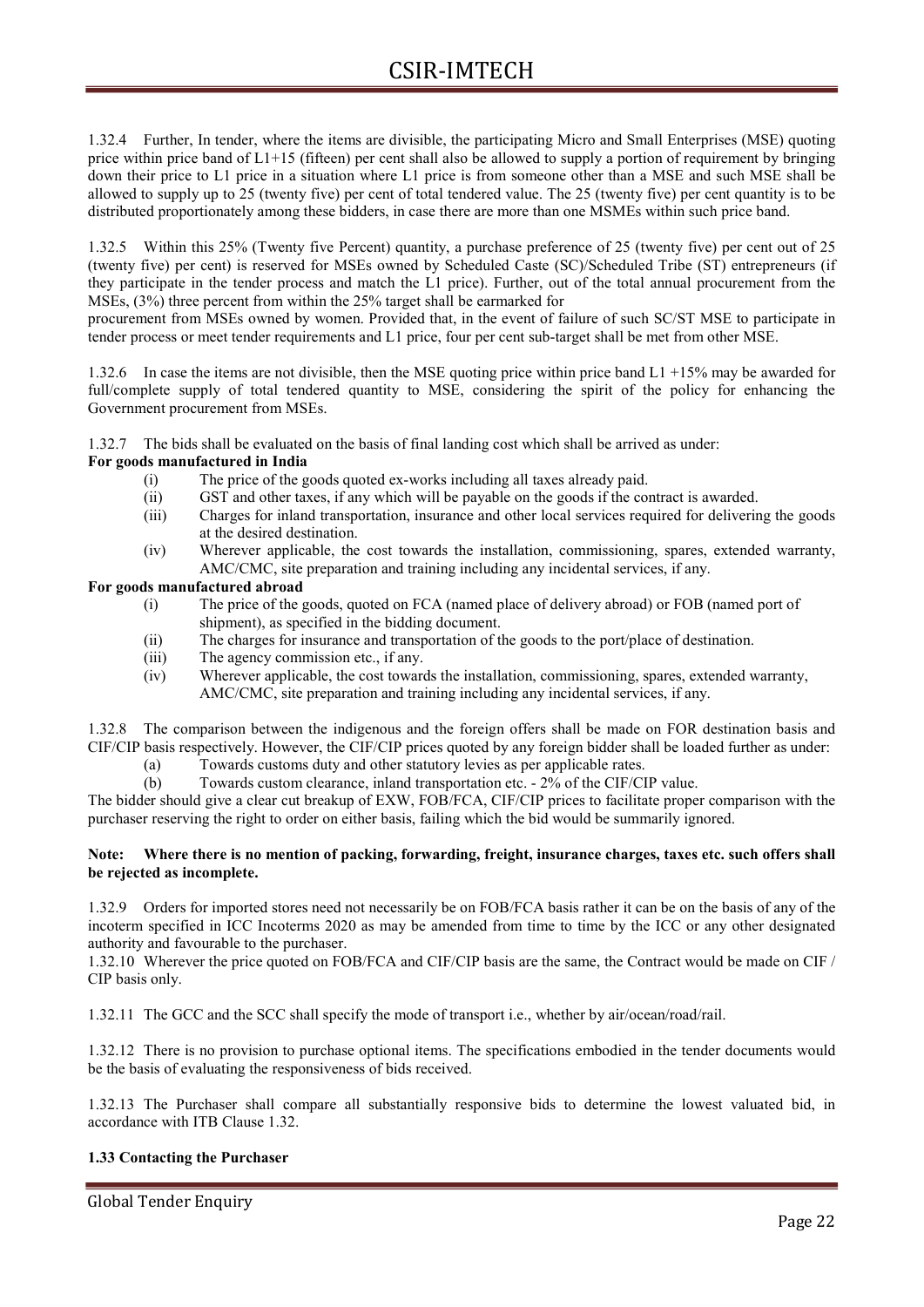1.33.1 Subject to ITB Clause 1.25, no Bidder shall contact the Purchaser on any matter relating to its bid, from the time of the bid opening to the time the Contract is awarded.

1.33.2 Any effort by a Bidder to influence the Purchaser in its decisions on bid evaluation, bid comparison or contract award may result in rejection of the Bidder's bid.

#### 1.34 Post qualification

1.34.1 In the absence of pre-qualification, the Purchaser will determine to its satisfaction whether the Bidder that is selected as having submitted the lowest evaluated responsive bid is qualified to perform the contract satisfactorily, in accordance with the criteria listed in ITB Clause 1.14.

1.34.2 The determination will take into account the eligibility criteria listed in the bidding documents and will be based upon an examination of the documentary evidence of as the Purchaser deems necessary and appropriate.

1.34.3 An affirmative determination will be a prerequisite for award of the contract to the

#### F. AWARD OF CONTRACT

#### 1.35 Negotiations

1.35.1 Normally, there shall not be any negotiation. Negotiations, if at all, shall be an exception and only in the case of items with limited source of supply. Negotiations shall be held with the lowest evaluated responsive bidder. Counter offers tantamount to negotiations and shall be treated at par with negotiations in the case of one time purchases.

#### 1.36 Award Criteria

1.36.1 Subject to ITB Clause 1.39, the Purchaser will award the contract to the successful Bidder whose bid has been determined to be substantially responsive and has been determined to be the lowest evaluated bid, provided further that the Bidder is determined to be qualified to perform the contract satisfactorily. The details of the award would be hosted on the website of the Purchaser.

#### 1.37 Purchaser's right to vary Quantities at Time of Award

1.37.1 The Purchaser reserves the right at the time of Contract award to increase or decrease the quantity of goods and services originally specified in the Schedule of Requirements to the extent of 25% without any change in unit price or other terms and conditions.

#### 1.38 Option Clause

1.38.1 The Purchaser reserves the right to increase or decrease the quantity of the required goods up to 25% (Twenty-Five) per cent at any time, till final delivery date (or the extended delivery date of the contract), by giving reasonable notice even though the quantity ordered initially has been supplied in full before the last date of the delivery period (or the extended delivery period)

#### 1.39 Purchaser's right to accept Any Bid and to reject any or All Bids

1.39.1 The Purchaser reserves the right to accept or reject any bid, and to annul the bidding process and reject all bids at any time prior to award of Contract, without thereby incurring any liability to the affected Bidder or Bidders.

#### 1.40 Notification of Award

1.40.1 Prior to the expiration of the period of bid validity, the Purchaser will notify the successful bidder in writing by registered letter or by cable or telex or fax or e mail that the bid has been accepted and a separate purchase order shall follow through post.

1.40.2 Until a formal contract is prepared and executed, the notification of award should constitute a binding contract.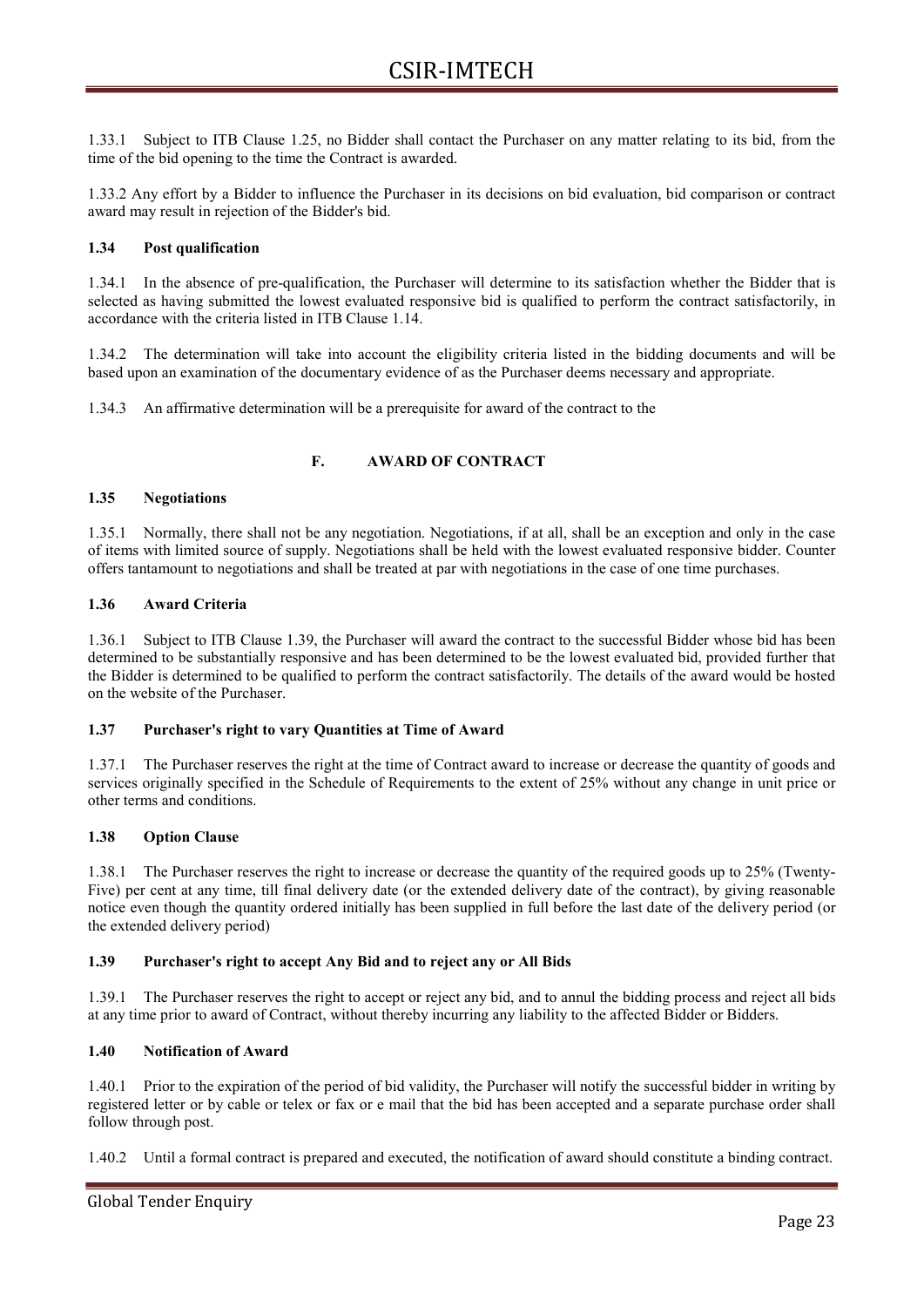1.40.3 Upon the successful bidder's furnishing of the signed contract form and performance security pursuant to ITB Clause 1.43, the Purchaser will promptly notify each unsuccessful Bidder and will discharge its bid security.

#### 1.41 Signing of Contract

1.41.1 Promptly after notification, the Purchaser shall send the successful Bidder the Agreement/Purchase Order.

1.41.2 Within twenty-one (21) days of date of the Purchase Order, the successful Bidder shall sign, date, and return it to the Purchaser.

#### 1.42 Order Acceptance

1.42.1 The successful bidder should submit Order acceptance within 14 days from the date of issue of order/signing of contract, failing which it shall be presumed that the vendor is not interested and his bid security is liable to be forfeited pursuant to clause 1.16.9 of ITB.

1.42.2 The order confirmation must be received within 14 days. However, the Purchaser has the powers to extend the time frame for submission of order confirmation beyond the original date. Even after extension of time, if the order confirmation is not received, the contract is liable to be cancelled provided that the purchaser, on being satisfied that it is not a case of cartelization and the integrity of the procurement process has been maintained, may, for cogent reasons, offer the next successful bidder an opportunity to match the financial bid of the first successful bidder, and if the offer is accepted, award the contract to the next successful bidder at the price bid of the first successful bidder.

#### 1.43 Performance Security

1.43.1 Within 21 days of receipt of the notification of award/PO, the Supplier shall furnish performance security (PS) in the amount specified in SCC, valid till 60 days after the warranty period.

1.43.2 The proceeds of the performance security shall be payable to the Purchaser as compensation for any loss resulting from the Supplier's failure to complete its obligations under the Contract.`

1.43.3 The Performance Security shall be denominated in Indian Rupees for the offers received for supplies within India and denominated in the currency of the contract in the case of offers received for supply from foreign countries or in equivalent Indian rupees in case the performance security is submitted by the Indian Agent.

1.43.4 In the case of imports, the PS may be submitted either by the principal or by the Indian agent and, in the case of purchases from indigenous sources, the PS may be submitted by either the manufacturer or their authorized dealer/bidder.

1.43.5 The Performance security shall be in one of the following forms:

- (a) A Bank guarantee or stand-by Letter of Credit issued by a Nationalized/Scheduled bank located in India or a Foreign bank with preferably its operating branch in India in the form provided in the bidding documents. Or
- (b) A Banker's Cheque or Account Payee Demand Draft in favour of the Purchaser Or,
- (c) A Fixed Deposit Receipt pledged in favour of the Purchaser.

1.43.6 The performance security will be discharged by the Purchaser and returned to the Supplier not later than 60 days following the date of completion of the Supplier's performance obligations, including any warranty obligations, unless specified otherwise in SCC, without levy of any interest.

1.43.7 In the event of any contract amendment, the supplier shall, within 21 days of receipt of such amendment, furnish the amendment to the performance security, rendering the same valid for the duration of the contract, as amended for further period of 60 days thereafter.

1.43.8 The performance security must be received within 21 days. However, the Purchaser has the powers to extend the time frame for submission of Performance Security (PS). Even after extension of time, if the PS is not received, the contract is liable to be cancelled provided that the purchaser, on being satisfied that it is not a case of cartelization and the integrity of the procurement process has been maintained, may, for cogent reasons, offer the next successful bidder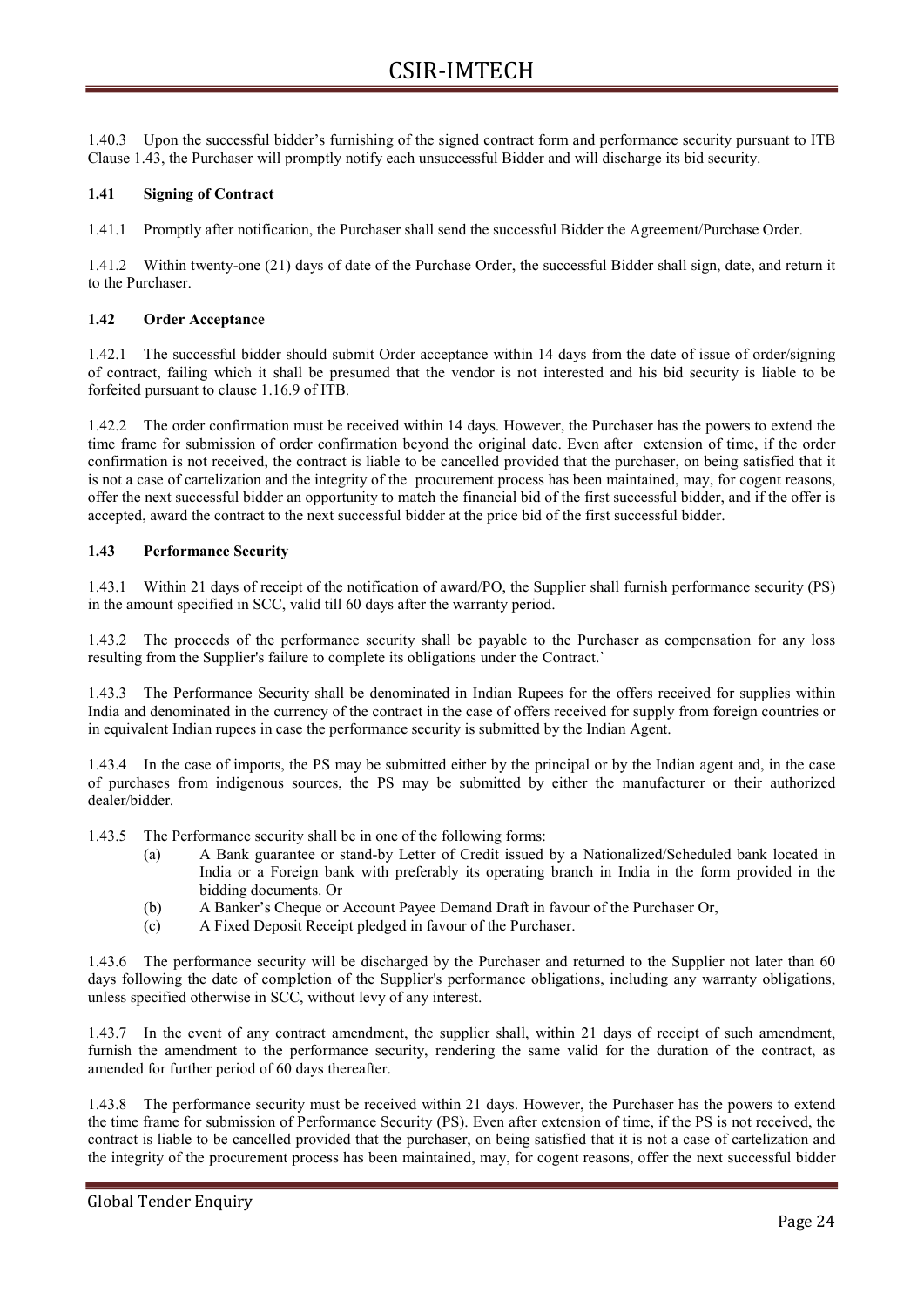an opportunity to match the financial bid of the first successful bidder, and if the offer is accepted, award the contract to the next successful bidder at the price bid of the first successful bidder.

1.43.9 Whenever, the bidder chooses to submit the Performance Security in the form of Bank Guarantee, then he should advise the banker issuing the Bank Guarantee to immediately send by Registered Post (A.D.) an unstamped duplicate copy of the Guarantee directly to the Purchaser with a covering letter to compare with the original BG for the correctness, genuineness, etc.

#### 1.44. Pre-bid Conference (PBC)

1.44.1 A Pre-bid Conference shall be held as indicated in invitation to bid, if any. All prospective bidders are requested to kindly attend the Pre-bid Conference. In order to facilitate the purchaser the proper conduct of the Pre-bid Conference, all prospective bidders are requested to kindly submit their queries (with envelope bearing Tender No. And Date on top marked "Queries for Pre-Bid Conference") as to reach the purchaser as indicated in invitation to bid. The purchaser shall answer the queries during the pre-bid conference, which would become a part of the proceedings of the Pre-bid Conference. The proceeding of the Pre Bid Conference would be hosted on the website of the purchaser. Before formulating and submitting their bids, all prospective bidders are advised to surf through Purchaser's website after the Pre-bid Conference, in order to enable them take cognizance of the revised tender conditions.

#### 1.45 Integrity Pact

1.45.1 Integrity Pact binds both buyers and sellers to ethical conduct and transparency in all activities from preselection of bidders, bidding and contracting, implementation, completion and operation related to the contract.

1.45.2 The Integrity pact essentially envisages an agreement between the prospective vendors/bidders and the buyer, committing the persons/officials of both sides, not to resort to any corrupt practices in any aspect/stage of the contract. Only those vendors/bidders, who commit themselves to such a Pact with the buyer, would be considered competent to participate in the bidding process. In other words, entering into this Pact would be a preliminary qualification. The essential ingredients of the Pact include:

- i) Promise on the part of the Purchaser to treat all bidders with equity and reason and not to seek or accept any benefit, which is not legally available;
- ii) Promise on the part of bidders not to offer any benefit to the employees of the Purchaser not available legally and also not to commit any offence under Prevention of Corruption Act, 1988 or Indian Penal Code 1860;
- iii) Promise on the part of bidders not to enter into any undisclosed agreement or understanding with other bidders with respect to prices, specifications, certifications, subsidiary contracts; etc.
- iv) Undertaking (as part of Fall Clause) by the bidders that they have not and will not sell the same material/equipment at prices lower than the bid price;
- iv) Foreign bidders to disclose the name and address of agents and representatives in India and Indian Bidders to disclose their foreign principals or associates;
- v) Bidders to disclose the payments to be made by them to agents/brokers or any other intermediary;
- vi) Bidders to disclose any past transgressions committed over the specified period with any other company in India or Abroad that may impinge on the anti-corruption principle;
- vii) Integrity Pact lays down the punitive actions for any violation.

1.45.3 Each page of such Integrity Pact would be duly signed by Purchaser's competent signatory. All pages of the Integrity Pact are to be returned by the bidder (along with the technical bid) duly signed by the same signatory who signed the bid, i.e. who is duly authorized to sign the bid and to make binding commitments on behalf of his company. Any bid not accompanied by Integrity Pact duly signed by the bidder shall be considered to be a non-responsive bid and shall be rejected straightway.

- 1.45.4 The SCC shall specify whether there is a need to enter into a separate Integrity pact or not.
- 1.45.5 The Integrity Pact would be effective from the date of invitation of bids till complete execution of the contract.
- 1.45.6 The names and contact details of the Independent External Monitors (IEM) on the event of the need of IP is as detailed in the SCC.
- 1.45.7 The modal format of IP is at Chapter-8.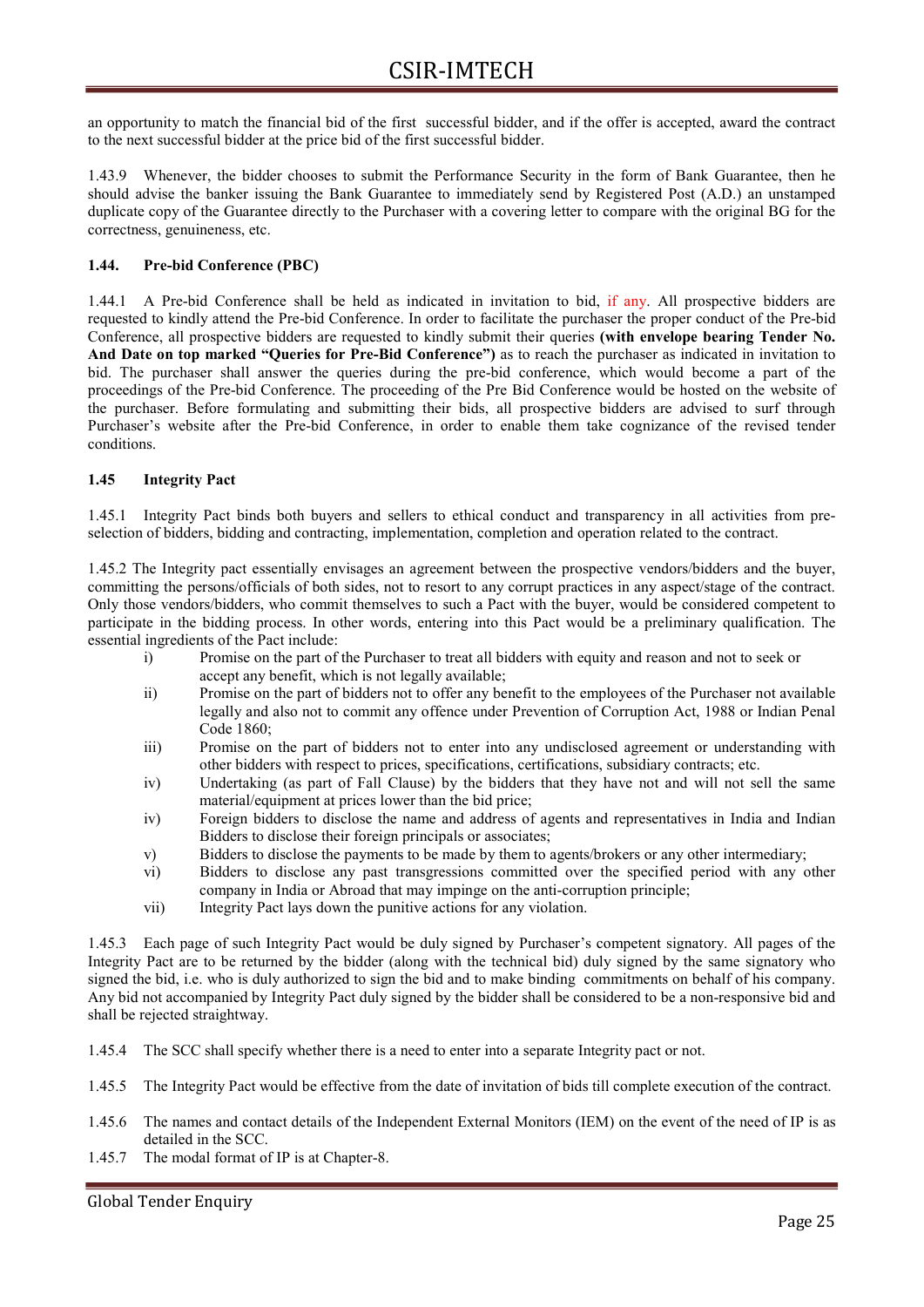### CHAPTER 2

#### CONDITIONS OF CONTRACT A GENERAL CONDITIONS OF CONTRACT (GCC)

# Table of Contents

| Sl. No. | <b>Clause</b>                                |
|---------|----------------------------------------------|
| 2.1     | Definitions                                  |
| 2.2     | <b>Contract Documents</b>                    |
| 2.3     | Code of Integrity                            |
| 2.4     | Joint Venture, Consortium or Association     |
| 2.5     | Scope of Supply                              |
| 2.6     | Supplier's Responsibility                    |
| 2.7     | Contract price                               |
| 2.8     | Copy Right                                   |
| 2.9     | Application                                  |
| 2.10    | Standards                                    |
| 2.11    | Use of Contract Documents and Information    |
| 2.12    | Patent Indemnity                             |
| 2.13    | Performance Security                         |
| 2.14    | <b>Inspections and Tests</b>                 |
| 2.15    | Packing                                      |
| 2.16    | Delivery and Documents                       |
| 2.17    | Insurance                                    |
| 2.18    | Transportation                               |
| 2.19    | Incidental Services                          |
| 2.20    | <b>Spare Parts</b>                           |
| 2.21    | Warranty                                     |
| 2.22    | Terms of Payment                             |
| 2.23    | <b>Change Orders and Contract Amendments</b> |
| 2.24    | Assignment                                   |
| 2.25    | Subcontracts                                 |
| 2.26    | Extension of time                            |
| 2.27    | <b>Liquidated Damages Clause</b>             |
| 2.28    | Termination for Default                      |
| 2.29    | Force Majeure                                |
| 2.30    | Termination for insolvency                   |
| 2.31    | Termination for Convenience                  |
| 2.32    | Settlement of Disputes                       |
| 2.33    | Governing Language                           |
| 2.34    | Applicable Law                               |
| 2.35    | Notice                                       |
| 2.36    | <b>Taxes and Duties</b>                      |
| 2.37    | Right to use Defective Goods                 |
| 2.38    | Protection against Damage                    |
| 2.39    | Site preparation and installation            |
| 2.40    | <b>Import and Export Licenses</b>            |
| 2.41    | <b>Risk Purchase Clause</b>                  |
| 2.42    | <b>Option Clause</b>                         |
| 2.43    | <b>Integrity Pact</b>                        |
| 2.44    | Order Acceptance                             |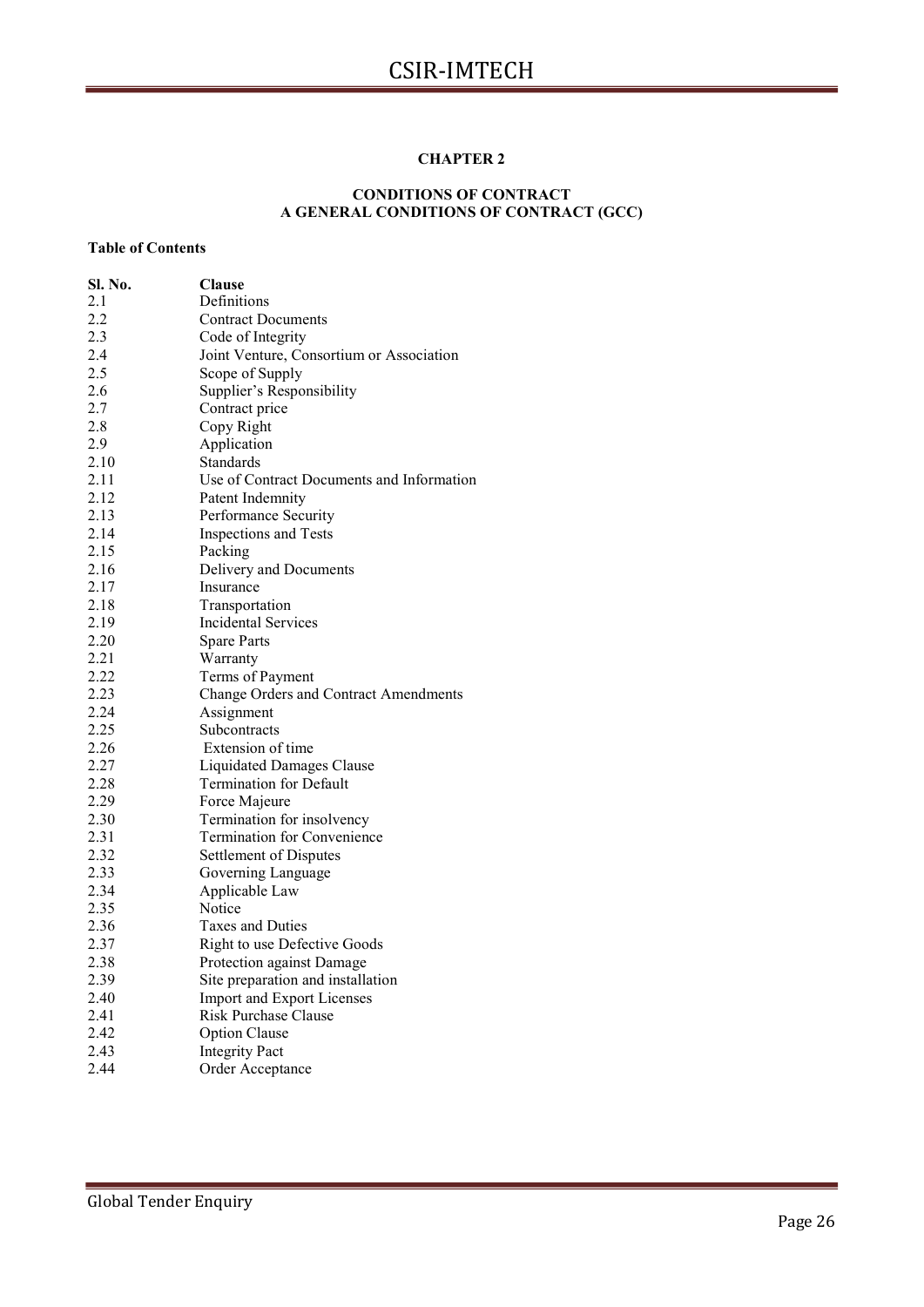### GENERAL CONDITIONS OF CONTRACT (GCC)

#### 2.1 Definitions

- 2.1.1 The following words and expressions shall have the meanings hereby assigned to them:
	- (a) Contract means contract agreement entered into between Purchaser and the Supplier, together with the Contract Documents referred to therein, including all attachments, appendices, and all documents incorporated by reference therein.
	- (b) Contract Documents means the documents listed in the Contract Agreement including any amendments thereto.
	- (c) Contract Price means the price payable to the supplier as specified in the Contract Agreement, subject to such additions and adjustments thereto or deductions there from, as may be made pursuant to the Contract.
	- (d) Day means Calender day.
	- (e) Completion means the fulfilment of the goods and related services by the Supplier in accordance with the terms and conditions set forth in the Contract.
	- (f) GCC means General Conditions of Contract
	- (g) Goods means all commodities, raw materials, machinery and equipment and/or other materials that the Supplier is required to supply to the Purchaser under the Contract.
	- (h) Related services means the services incidental to the supply of the goods, such as transportation, insurance, installation, training and initial maintenance and other such obligations of the Supplier under the Contract.
	- (i) SCC means Special Conditions of Contract.
	- (j) Subcontractor means any natural person, private or govt. Entity or a combination of the above, to whom any part of the Goods to be supplied or execution of any part of the Related Services is subcontracted by the Supplier.
	- (k) Supplier means any natural person, private or govt. Entity or a combination of the above, whose bid to perform the Contract has been accepted by the Purchaser and is named as such in the Contract Agreement.
	- (l) The Council means Council of Scientific & Industrial Research registered under the Societies Registration Act, 1860 of the Govt. of India having its registered office at 2, Rafi Marg, New Delhi-110001, India.
	- (m) The Purchaser means any of the constituent Laboratory/Institute of the Council situated at any designated place in India as specified in SCC.
	- (n) The Final destination, wherever applicable means the place named in the SCC.

#### 2.2 Contract Documents

2.2.1 Subject to the order of precedence set forth in the Contract Agreement, all`documents forming the Contract (and all parts thereof) are intended to be correlative, complementary, and mutually explanatory. The Contract Agreement shall be read as a whole.

#### 2.3 Code of Integrity

2.3.1 Without prejudice to and in addition to the rights of the Purchaser to other penal provisions as per the bid documents or contract, if the P u r c h a s e r comes to a conclusion that a (prospective) bidder/supplier, directly or through an agent, has violated this code of integrity in competing for the contract or in executing a contract, the Purchaser may take appropriate measures including one or more of the following:

- a) Cancellation of the relevant contract and recovery of compensation for loss incurred by the purchaser;
- b) Forfeiture or encashment of any other security or bond relating to the procurement;
- c) Recovery of payments including advance payments, if any, made by the Purchaser along with interest thereon at the prevailing rate.
- d) Provisions in addition to above:
	- 1) Removal from the list of registered suppliers and banning/debarment of the bidder from participation in future procurements of the purchaser for a period not less than one year;
	- 2) In case of anti-competitive practices, information for further processing may be filed under a signature of the Joint Secretary level officer, with the Competition Commission of India;
	- 3) Initiation of suitable disciplinary or criminal proceedings against any individual or staff found responsible.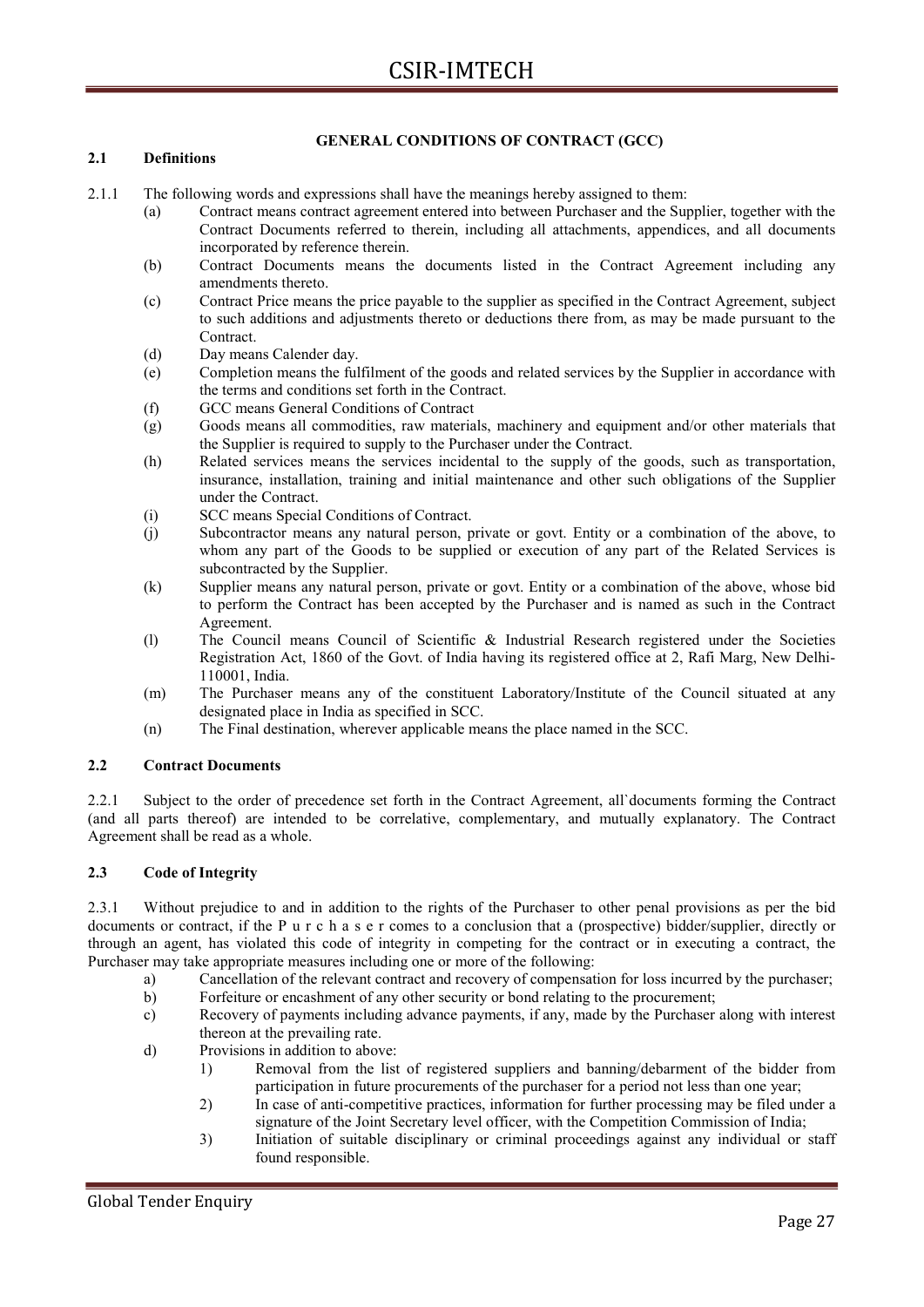#### 2.4 Joint Venture, Consortium or Association

2.4.1 If the Supplier is a joint venture, consortium, or association, all of the parties shall be jointly and severally liable to the Purchaser for the fulfilment of the provisions of the Contract and shall designate one party to act as a leader with authority to bind the joint venture, consortium, or association. The composition or the constitution of the joint venture, consortium, or association shall not be altered without the prior consent of the Purchaser.

#### 2.5 Scope of Supply

2.5.1 The Goods and Related Services to be supplied shall be as specified in Chapter 4 i.e. Specifications and allied technical details.

#### 2.6 Supplier's Responsibilities

2.6.1 The Supplier shall supply all the Goods and Related Services included in the Scope of Supply in accordance with Scope of Supply Clause of the GCC, and the Delivery and Completion Schedule, as per GCC Clause relating to delivery and document.

#### 2.7 Contract price

2.7.1 Prices charged by the Supplier for the Goods supplied and the Related Services performed under the Contract shall not vary from the prices quoted by the Supplier in its bid.

#### 2.8 Copy Right

2.8.1 The copyright in all drawings, documents, and other materials containing data and information furnished to the Purchaser by the Supplier herein shall remain vested in the Supplier, or, if they are furnished to the Purchaser directly or through the Supplier by any third party, including suppliers of materials, the copyright in such materials shall remain vested in such third party.

#### 2.9 Application

2.9.1 These General Conditions shall apply to the extent that they are not superseded by provisions in other parts of the Contract.

#### 2.10 Standards

2.10.1 The Goods supplied and services rendered under this Contract shall conform to the standards mentioned in the Technical Specifications, and, when no applicable standard is mentioned, to the authoritative standard appropriate to the Goods' country of origin and such standards shall be the latest issued by the concerned institution.

#### 2.11 Use of Contract Documents and Information

2.11.1 The Supplier shall not, without the Purchaser's prior written consent, disclose the Contract, or any provision thereof, or any specification, plan, drawing, pattern sample or information furnished by or on behalf of the Purchaser in connection therewith, to any person other than a person employed by the Supplier in performance of the Contract. Disclosure to any such employed person shall be made in confidence and shall extend only so far, as may be necessary for purposes of such performance.

2.11.2 The Supplier shall not, without the Purchaser's prior written consent, make use of any document or information enumerated above except for purposes of performing the Contract.

2.11.3 Any document, other than the Contract itself, enumerated above shall remain the property of the Purchaser and shall be returned (in all copies) to the Purchaser on completion of the Supplier's performance under the Contract if so required by the Purchaser.

#### 2.12 Patent Indemnity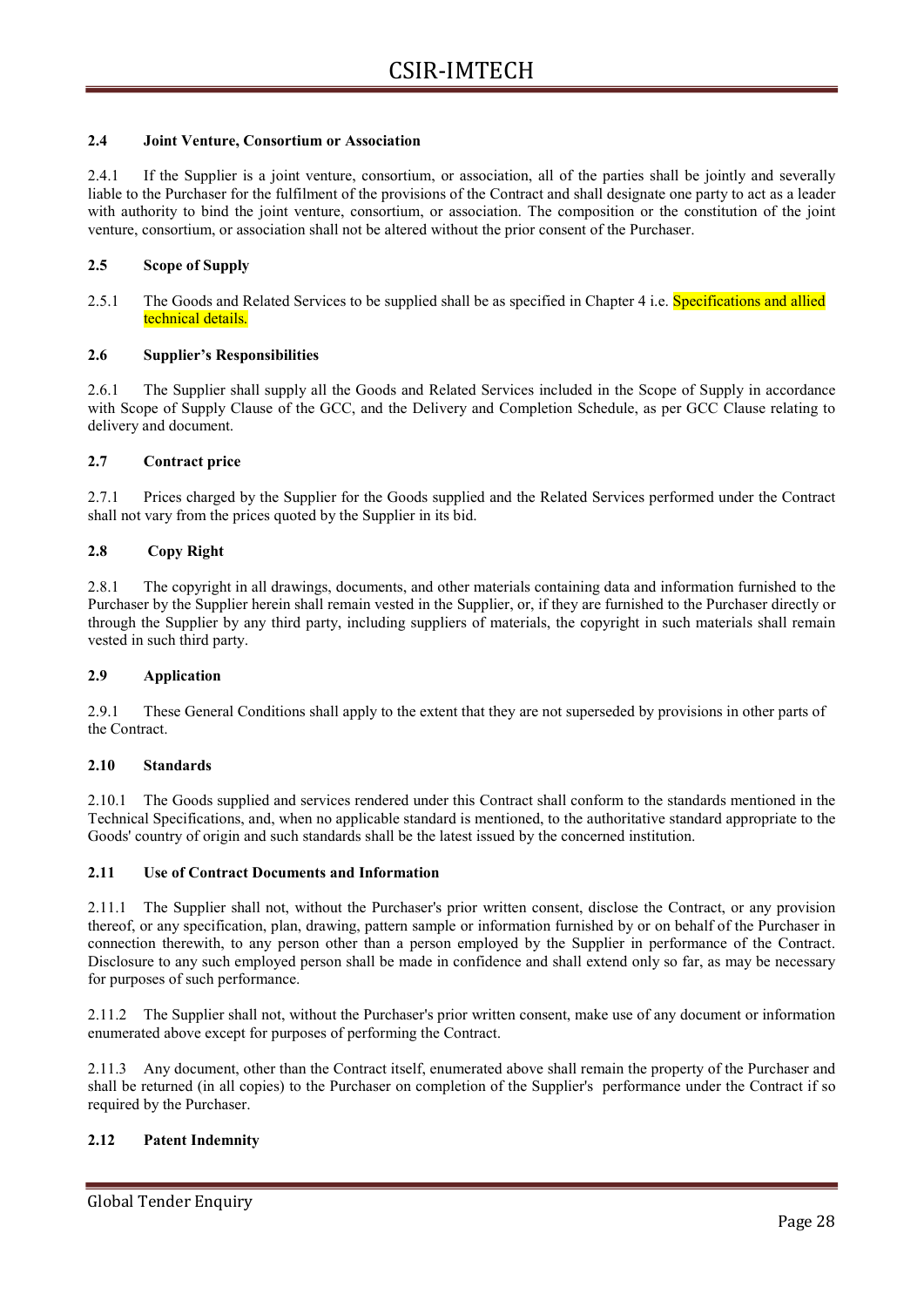2.12.1 The Supplier shall subject to the Purchaser's compliance with GCC Sub-Clause 2.12.2 Indemnify and hold harmless the Purchaser and its employees and officers from and against any and all suits, actions or administrative proceedings, claims, demands, losses, damages, costs and expenses of any nature including attorney's fees and expenses, which the Purchaser may suffer as a result of any infringement or alleged infringement of any patent, utility model, registered design, trademark, copyright, or other intellectual property right registered or otherwise existing at the date of the Contract by reason of:

- (a) the installation of the Goods by the Supplier or the use of the Goods in India; and
- (b) the sale in any country of the products produced by the Goods.

2.12.2 If any proceedings are brought or any claim is made against the Purchaser, the Purchaser shall promptly give the Supplier a notice thereof, and the Supplier may at his own expenses and in the Purchaser's name conduct such proceedings or claim and any negotiations for the settlement of any such proceedings or claim.

#### 2.13 Performance Security

2.13.1 Within 21 days of receipt of the notification of award/PO, the Supplier shall furnish performance security in the amount specified in SCC, valid till 60 days after the warranty period.

2.13.2 The proceeds of the performance security shall be payable to the Purchaser as compensation for any loss resulting from the Supplier's failure to complete its obligations under the Contract.

2.13.3 The Performance Security shall be denominated in Indian Rupees for the offers received for supplies within India and denominated in the currency of the contract in the case of offers received for supply from foreign countries or in equivalent Indian Rupees in case the Performance Security is submitted by the Indian Agent.

2.13.4 In the case of imports, the PS may be submitted either by the principal or by the Indian agent and, in the case of purchases from indigenous sources, the PS may be submitted by either the manufacturer or their authorized dealer/bidder.

2.13.5 The Performance security shall be in one of the following forms:

- (a) A Bank guarantee or stand-by Letter of Credit issued by a Nationalized/Scheduled bank located in India or a bank located abroad in the form provided in the bidding documents.
- Or

Or

- (b) Banker's Cheque or Account Payee Demand draft in favour of the purchaser.
- (c) A Fixed Deposit Receipt pledged in favour of the Purchaser.

2.13.6 The performance security will be discharged by the Purchaser and returned to the Supplier not later than 60 days following the date of completion of the Supplier's performance obligations, including any warranty obligations, unless specified otherwise in SCC, without levy of any interest.

2.13.7 In the event of any contract amendment, the supplier shall, within 21 days of receipt of such amendment, furnish the amendment to the performance security, rendering the same valid for the duration of the contract, as amended for further period of 60 days thereafter.

2.13.8 The order confirmation must be received within 14 days. However, the Purchaser has the powers to extend the time frame for submission of order confirmation and submission of Performance Security (PS). Even after extension of time, if the order confirmation /PS are not received, the contract shall be cancelled provided that the purchaser, on being satisfied that it is not a case of cartelization and the integrity of the procurement process has been maintained, may, for cogent reasons, offer the next successful bidder an opportunity to match the financial bid of the first successful bidder, and if the offer is accepted, award the contract to the next successful bidder at the price bid of the first successful bidder.

2.13.9 Whenever, the bidder chooses to submit the Performance Security in the form of Bank Guarantee, then he should advise the banker issuing the Bank Guarantee to immediately send by Registered Post (A.D.) an unstamped duplicate copy of the Guarantee directly to the Purchaser with a covering letter to compare with the original BG for the correctness, genuineness, etc.

#### 2.14 Inspections and Tests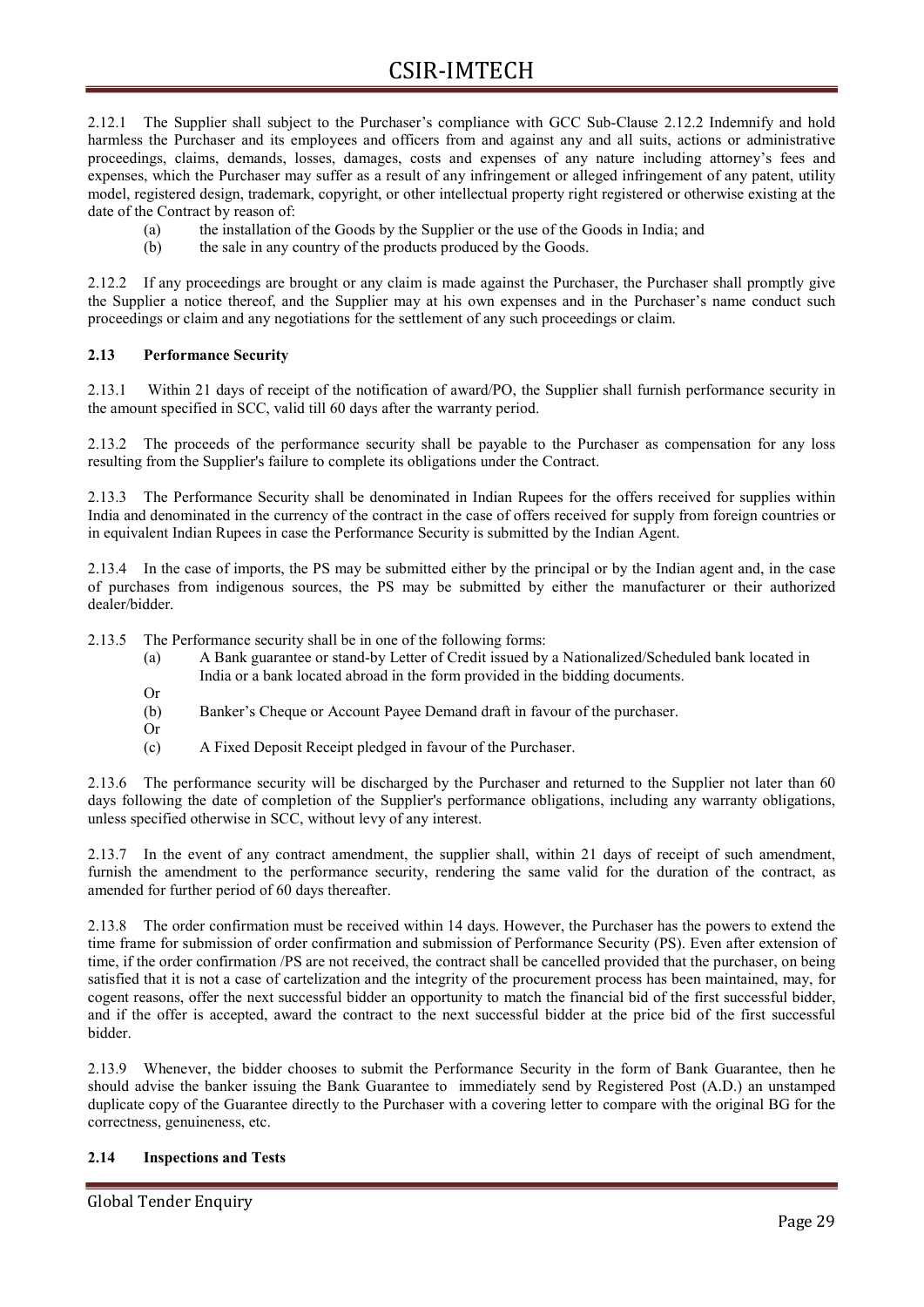2.14.1 The inspections & test, training required would be as detailed in Chapter-4 of the Bidding Document relating to Specification and Allied Technical details.

#### 2.15 Packing

2.15.1 The Supplier shall provide such packing of the Goods as is required to prevent their damage or deterioration during transit to their final destination as indicated in the Contract. The packing shall be sufficient to withstand, without limitation, rough handling during transit and exposure to extreme temperatures, salt and precipitation during transit and open storage. Packing case size and weights shall take into consideration, where appropriate, the remoteness of the Goods' final destination and the absence of heavy handling facilities at all points in transit.

2.15.2 The packing, marking and documentation within and outside the packages shall comply strictly with such special requirements as shall be provided for in the Contract including additional requirements, if any, specified in SCC and in any subsequent instructions ordered by the Purchaser.

#### 2.16 Delivery and Documents

2.16.1 Delivery of the Goods and completion and related services shall be made by the supplier in accordance with the terms specified by the Purchaser in the contract. The details of shipping and/or other documents to be furnished by the supplier are specified in SCC.

2.16.2 The terms FOB, FCA, CIF, CIP, etc. shall be governed by the rules prescribed in the current edition of the Inco terms published by the International Chambers of Commerce, Paris.

2.16.3 The mode of transportation shall be as specified in SCC. In case the purchaser elects to have the transportation done through Air, then air lifting needs to be done through Air India only. In case Air India does not operate in the Airport of despatch, then the bidder is free to engage the services of any other Airlines.

#### 2.17 Insurance

2.17.1 Should the purchaser elect to buy on CIF/CIP basis, the Goods supplied under the Contract shall be fully insured against any loss or damage incidental to manufacture or acquisition, transportation, storage and delivery in the manner specified in SCC.

2.17.2 Where delivery of the goods is required by the purchaser on CIF or CIP basis the supplier shall arrange and pay for Cargo Insurance, naming the purchaser as beneficiary and initiate & pursue claims till settlement, on the event of any loss or damage.

2.17.3 Where delivery is on FOB or FCA basis, insurance would be the responsibility of the purchaser.

2.17.4 With a view to ensure that claims on insurance companies, if any, are lodged in time, the bidders and /or the Indian agent shall be responsible for follow up with their principals for ascertaining the dispatch details and informing the same to the Purchaser and he shall also liaise with the Purchaser to ascertain the arrival of the consignment after clearance so that immediately thereafter in his presence the consignment could be opened and the insurance claim be lodged, if required, without any loss of time. Any delay on the part of the bidder/Indian Agent would be viewed seriously and he shall be directly responsible for any loss sustained by the purchaser on the event of the delay.

#### 2.18 Transportation

2.18.1 Where the Supplier is required under the Contract to deliver the Goods FOB, transport of the Goods, up to and including the point of putting the Goods on board the vessel at the specified port of loading, shall be arranged and paid for by the Supplier, and the cost thereof shall be included in the Contract price. Where the Supplier is required under the Contract to deliver the Goods FCA, transport of the Goods and delivery into the custody of the carrier at the place named by the Purchaser or other agreed point shall be arranged and paid for by the Supplier, and the cost thereof shall be included in the Contract Price.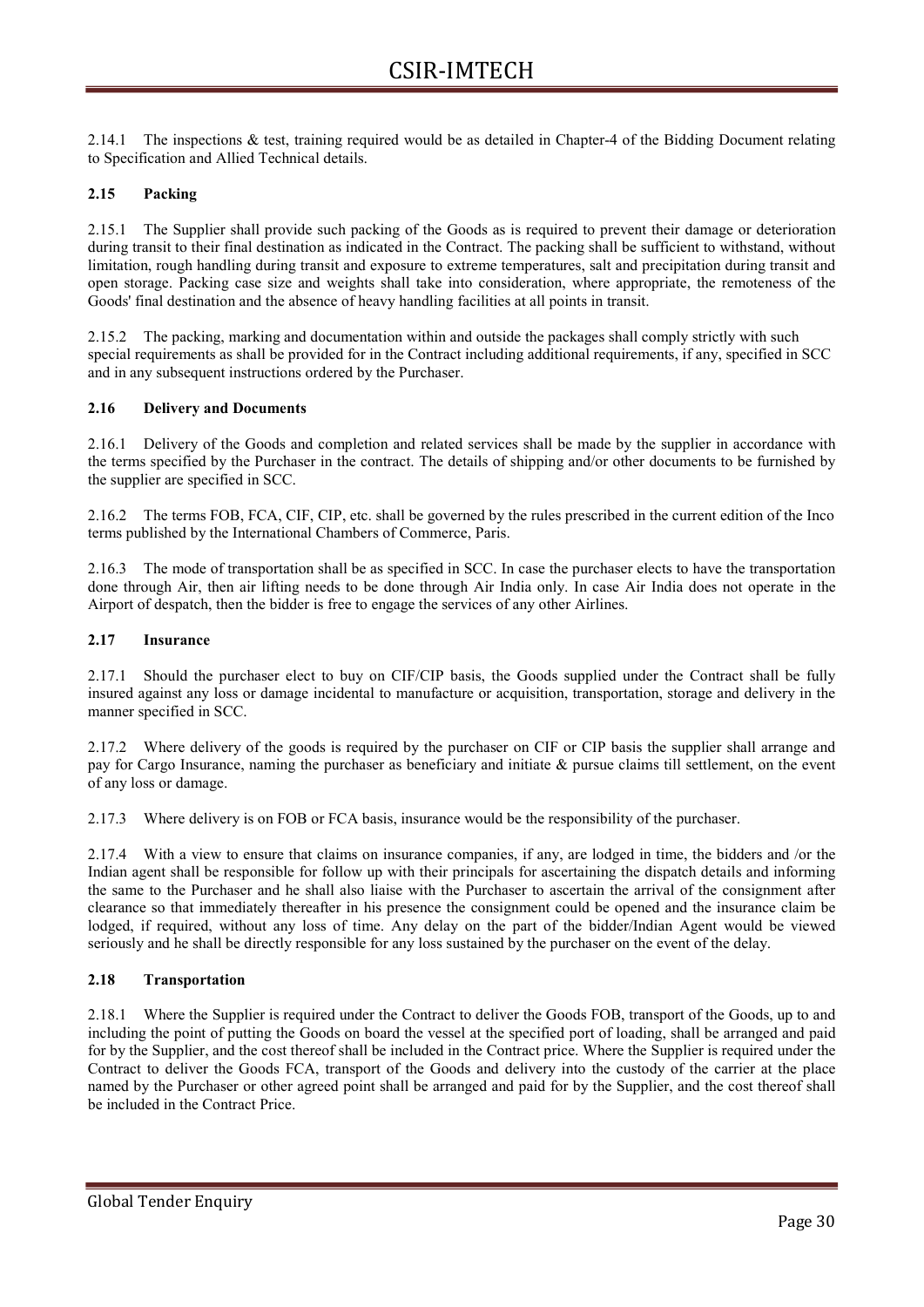2.18.2 Where the Supplier is required under the Contract to deliver the Goods CIF or CIP, transport of the Goods to the port of destination or such other named place of destination arranged and paid for by the Supplier, and the cost thereof shall be included in the Contract Price.

2.18.3 In the case of supplies from within India, where the Supplier is required under the Contract to transport the Goods to a specified destination in India, defined as the Final Destination, transport to such destination, including insurance and storage, as specified in the Contract, shall be arranged by the Supplier, and the related costs shall be included in the Contract Price.

#### 2.19 Incidental Services

2.19.1 The supplier may be required to provide any or all of the services, including training, if any, specified in chapter 4.

#### 2.20 Spare Parts

2.20.1 The Supplier shall be required to provide any or all of the following materials, notifications, and information pertaining to spare parts manufactured or distributed by the Supplier:

- (a) Such spare parts as the Purchaser may elect to purchase from the Supplier, providing that this election shall not relieve the Supplier of any warranty obligations under the Contract; and
- (b) In the event of termination of production of the spare parts:
	- (i) Advance notification to the Purchaser of the pending termination, in sufficient time to permit the Purchaser to procure needed requirements; and
	- (ii) Following such termination, furnishing at no cost to the Purchaser, the blueprints, drawings and specifications of the spare parts, if requested.

#### 2.21 Warranty

2.21.1 The Supplier warrants that all the Goods are new, unused, and of the most recent or current models, and that they incorporate all recent improvements in design and materials, unless provided otherwise in the Contract.

2.21.2 The Supplier further warrants that the Goods shall be free from defects arising from any act or omission of the Supplier or arising from design, materials, and workmanship, under normal use in the conditions prevailing in India.

2.21.3 Unless otherwise specified in the SCC, the warranty shall remain valid for Twelve (12) months after the Goods, or any portion thereof as the case may be, have been delivered to and accepted at the final destination indicated in the SCC, or for Eighteen (18) months after the date of shipment from the port or place of loading in the country of origin, whichever period concludes earlier.

2.21.4 The Purchaser shall give notice to the Supplier stating the nature of any such defects together with all available evidence thereof, promptly following the discovery thereof. The Purchaser shall afford all reasonable opportunity for the Supplier to inspect such defects.

2.21.5 Upon receipt of such notice, the Supplier shall, within a reasonable period of time, expeditiously repair or replace the defective Goods or parts thereof, at no cost to the Purchaser.

2.21.6 If having been notified, the Supplier fails to remedy the defect within a reasonable period of time; the Purchaser may proceed to take within a reasonable period such remedial action as may be necessary, at the Supplier's risk and expense and without prejudice to any other rights which the Purchaser may have against the Supplier under the Contract.

2.21.7 Goods requiring warranty replacements must be replaced on free of cost basis to the purchaser.

#### 2.22 Terms of Payment

2.22.1 The method and conditions of payment to be made to the Supplier under this Contract shall be as specified in the SCC.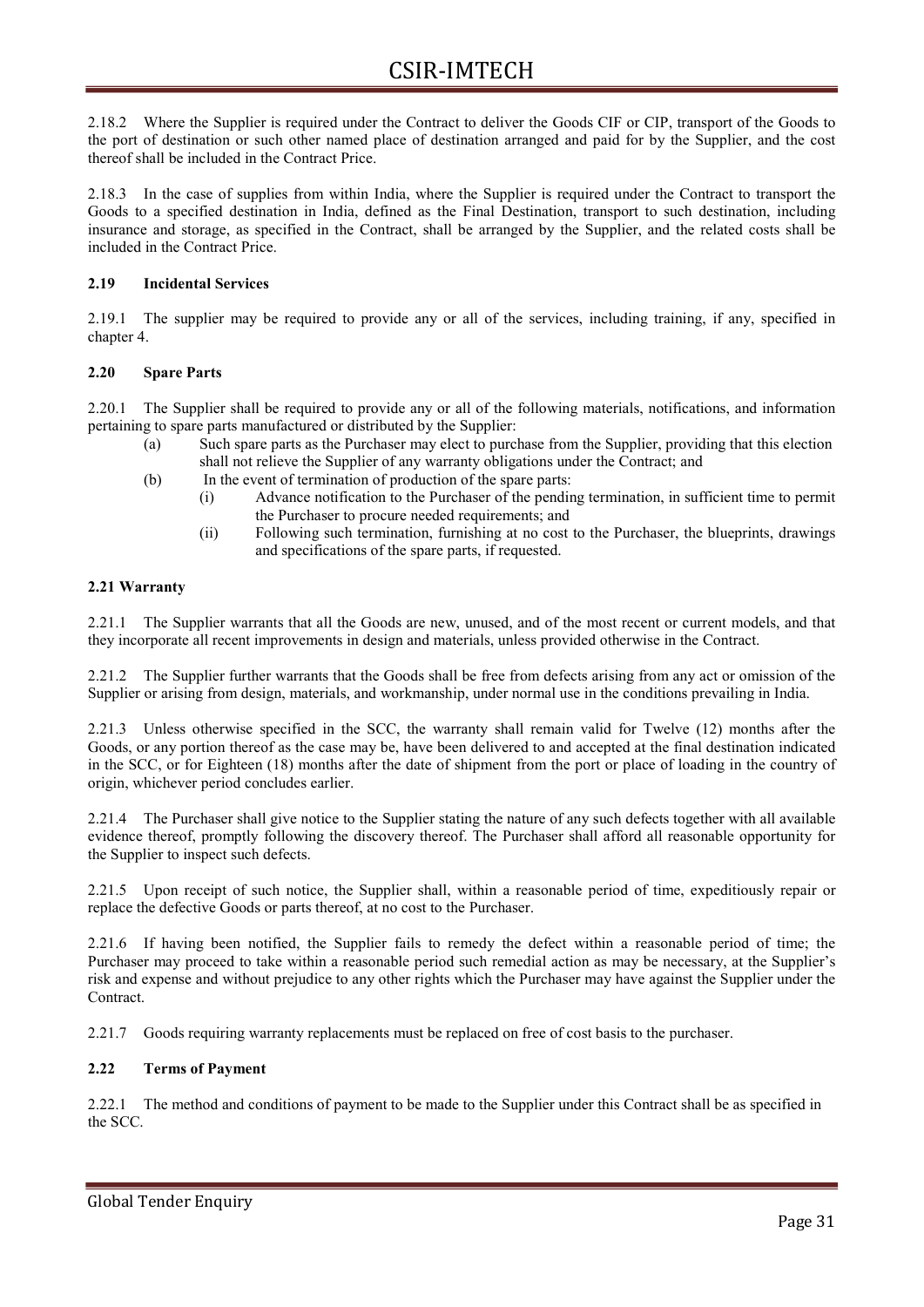2.22.2 The Supplier's request(s) for payment shall be made to the Purchaser in writing, accompanied by an invoice describing, as appropriate, the Goods delivered and the Services performed, and by documents, submitted pursuant to Delivery and document Clause of the GCC and upon fulfilment of other obligations stipulated in the contract.

2.22.3 Payments shall be made promptly by the Purchaser but in no case later than thirty (30) days after submission of the invoice or claim by the Supplier. While claiming the payment, the supplier should certify in the bill/invoice that the payment being claimed strictly in terms of the contract and all obligations on the part of the supplier for claiming the payment have been fulfilled as required under the contract.

2.22.4 Payment shall be made in currency as indicated in the contract.

#### 2.23 Change Orders and Contract Amendments

2.23.1 The Purchaser may at any time, by written order given to the Supplier pursuant to Clause on Notices of the GCC make changes within the general scope of the Contract in any one or more of the following:

- (a) Increase or decrease in the quantity required, exercise of quantity opinion clause;
- (b) Changes in schedule of deliveries and terms of delivery;
- (c) The changes in inspection arrangements;
- (d) Changes in terms of payments and statutory levies;
- (e) Changes due to any other situation not anticipated;

2.23.2 No changes in the price quoted shall be permitted after the purchase order has been issued except on account of statutory variations.

2.23.3 No variation or modification in the terms of the contract shall be made except by written amendment signed by the parties.

#### 2.24 Assignment

2.24.1 The Supplier shall not assign, in whole or in part, its obligations to perform under the Contract, except with the Purchaser's prior written consent.

### 2.25 Subcontracts

2.25.1 The Supplier shall notify the Purchaser in writing of all subcontracts awarded under this Contract if not already specified in the bid. Such notification, in the original bid or later, shall not relieve the Supplier from any liability or duties or obligation under the contract.

#### 2.26 Extension of time.

2.26.1 Delivery of the Goods and performance of the Services shall be made by the Supplier in accordance with the time schedule specified by the Purchaser.

2.26.2 If at any time during performance of the Contract, the Supplier or its subcontractor(s) should encounter conditions impeding timely delivery of the Goods and performance of Services, the Supplier shall promptly notify the Purchaser in writing of the fact of the delay, its likely duration and its cause(s). As soon as practicable after Purchaser shall evaluate the situation and may, at its discretion, extend the liquidated damages, in which case the extension shall be ratified by the parties by amendment of the Contract.

2.26.3 Except as provided under the Force Majeure clause of the GCC, a delay by the Supplier in the performance of its delivery obligations shall render the Supplier liable to the imposition of liquidated damages pursuant to liquidated damages Clause of the GCC unless an extension of time is agreed upon pursuant to above clause without the application of penalty clause.

#### 2.27 Liquidated Damages

2.27.1 Subject to GCC Clause on Force Majeure, if the Supplier fails to deliver any or all of the Goods or to perform the Services within the period(s) specified in the Contract, the Purchaser shall, without prejudice to its other remedies under the Contract, deduct from the Contract Price, as penalty, a sum equivalent to the percentage specified in SCC of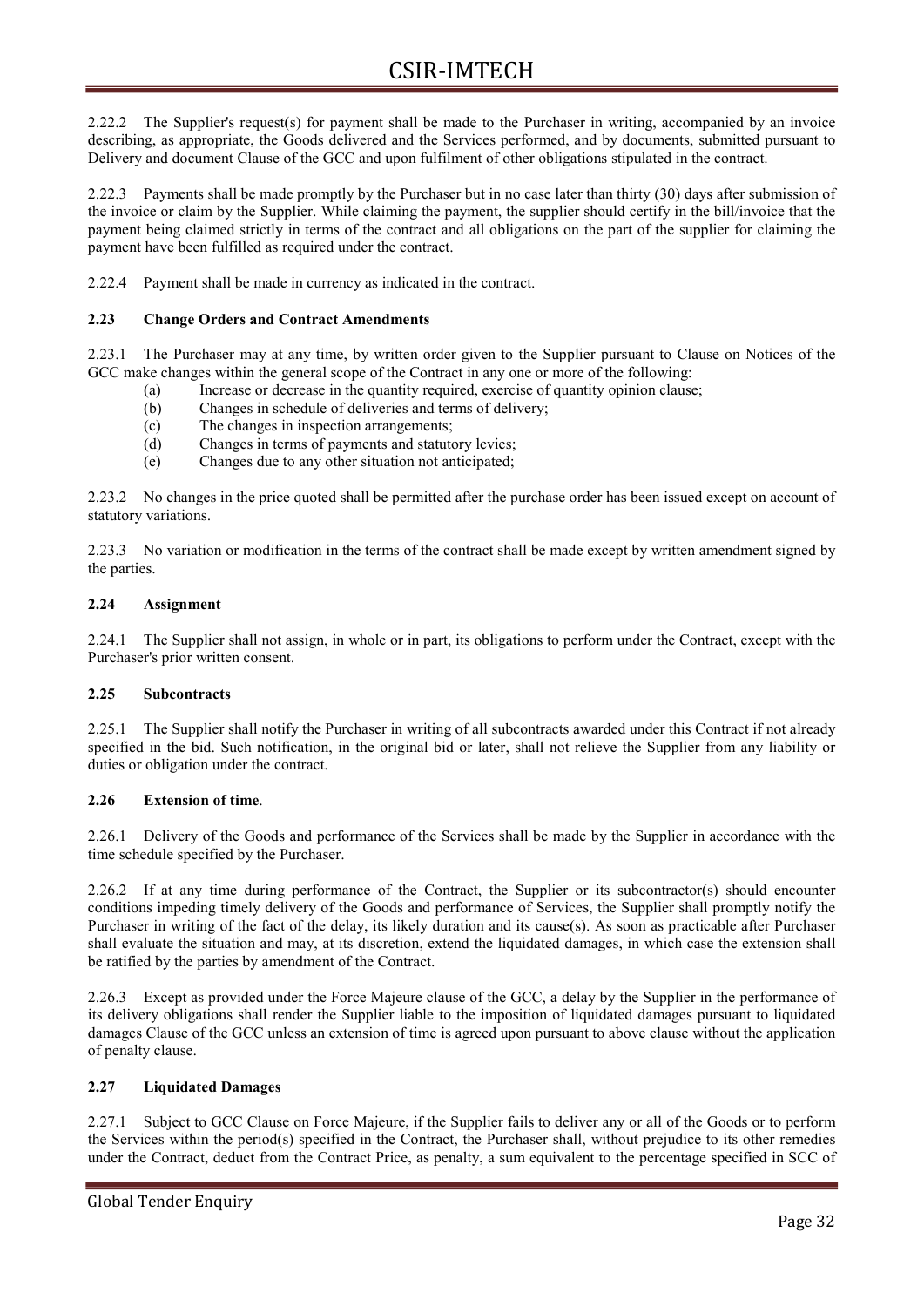the delivered price of the delayed Goods or unperformed Services or contract value in case the delivered price of the delayed goods or unperformed services cannot be ascertained from the contract, for each week or part thereof of delay until actual delivery or performance, up to a maximum deduction of the Percentage specified in SCC. Once the maximum is reached, the Purchaser may consider termination of the Contract pursuant to GCC Clause on Termination for Default.

#### 2.28 Termination for Default

2.28.1 The Purchaser may, without prejudice to any other remedy for breach of contract, by written notice of default sent to the Supplier, terminate the Contract in whole or part

- (a) If the Supplier fails to deliver any or all of the Goods within the period(s) specified in the contract, or within any extension thereof granted by the Purchaser pursuant to GCC Clause on Extension of Time; or
- (b) If the Supplier fails to perform any other obligation(s) under the Contract.
- (c) If the Supplier, in the judgment of the Purchaser has engaged in corrupt or fraudulent or collusive or coercive practices etc as defined in GCC Clause and ITB clause on code of integrity in competing for or in executing the Contract.

2.28.2 In the event the purchaser terminates the contract in whole or in part, he may take recourse to any one or more of the following action:

- (a) The Performance Security is to be forfeited;
- (b) The purchaser may procure, upon such terms and in such manner as it deems appropriate, stores similar to those undelivered, and the supplier shall be liable for all available actions against it in terms of the contract.
- (c) However, the supplier shall continue to perform the contract to the extent not terminated.

#### 2.29 Force Majeure

2.29.1 Notwithstanding the provisions of GCC Clauses relating to extension of time, Liquidated damages and Termination for Default the Supplier shall not be liable for forfeiture of its performance security, Liquidated damages or termination for default, if and to the extent that, its delay in performance or other failure to perform its obligations under the Contract is the result of an event of Force Majeure.

2.29.2 For purpose of this clause "Force Closure" means and event or situation beyond the control of the Supplier that is not foreseeable, is unavoidable, and its origin is not due to negligence or lack of care on the part of the Supplier. Such events may include, but not be limited to, acts of the Purchaser in its sovereign capacity, wars or revolutions, fires, floods, epidemics, quarantine restrictions, and freight embargoes.

2.29.3 If a Force Majeure situation arises, the Supplier shall promptly notify the Purchaser in writing of such conditions and the cause thereof within 21 days of its occurrence. Unless otherwise directed by the Purchaser in writing, the Supplier shall continue to perform its obligations under the Contract as far as is reasonably practical, and shall seek all reasonable alternative means for performance not prevented by the Force Majeure event.

2.29.4 If the performance in whole or in part or any obligations under the contract is prevented or delayed by any reason of Force Majeure for a period exceeding 60 days, either party may at its option terminate the contract without any financial repercussions on either side.

#### 2.30 Termination for Insolvency

2.30.1 The Purchaser may at any time terminate the Contract by giving written notice to the Supplier, if the Supplier becomes bankrupt or otherwise insolvent. In this event, termination will be without compensation to the Supplier, provided that such termination will not prejudice or affect any right of action or remedy, which has accrued or will accrue thereafter to the Purchaser.

#### 2.31 Termination for Convenience

2.31.1 The Purchaser, by written notice sent to the Supplier, may terminate the Contract, in whole or in part, at any time. The notice of termination shall specify that termination is for the Purchaser's convenience, the extent to which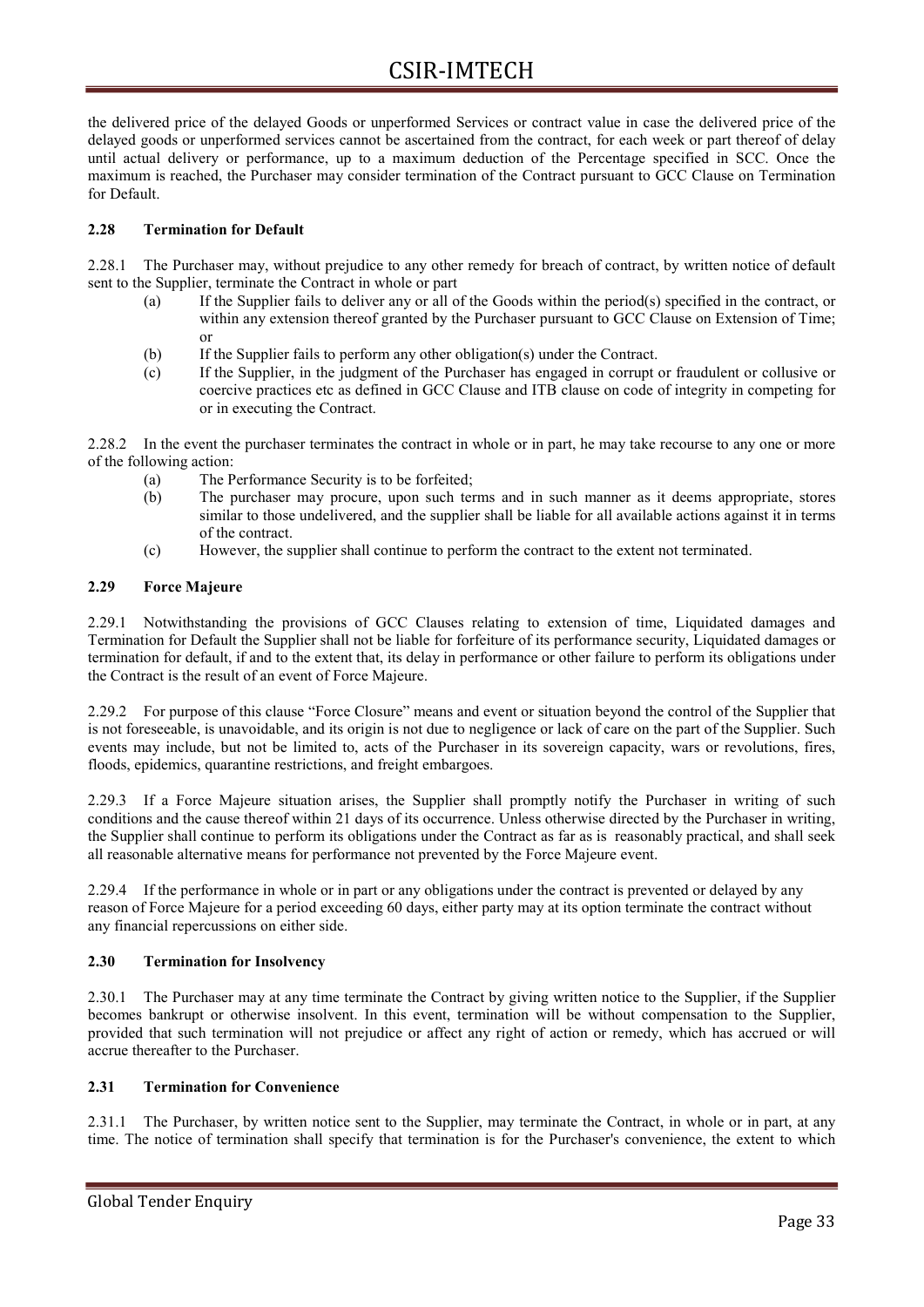performance of the Supplier under the Contract is terminated, and the date upon which such termination becomes effective.

2.31.2 The Goods that are complete and ready for shipment within 30 days after the Supplier's receipt of notice of termination shall be accepted by the Purchaser at the Contract terms and prices. For the remaining Goods, the Purchaser may elect:

- (a) To have any portion completed and delivered at the Contract terms and prices; and/or
- (b) To cancel the remainder and pay to the Supplier an agreed amount for partially completed Goods and for materials and parts previously procured by the Supplier.

#### 2.32 Settlement of Disputes

2.32.1 The Purchaser and the supplier shall make every effort to resolve amicably by direct informal negotiation any disagreement or dispute arising between them under or in connection with the Contract.

2.32.2 If, after twenty-one (21) days, the parties have failed to resolve their dispute or difference by such mutual consultation, then either the Purchaser or the Supplier may give notice to the other party of its intention to commence arbitration, as hereinafter provided, as to the matter in dispute, and no arbitration in respect of this matter may be commenced unless such notice is given. Any dispute or difference in respect of which a notice of intention to commence arbitration has been given in accordance with this Clause shall be finally settled by arbitration. Arbitration may be commenced prior to or after delivery of the Goods under the Contract.

- 2.32.3 The dispute settlement mechanism/arbitration proceedings shall be concluded as under:
	- (a) In case of Dispute or difference arising between the Purchaser and a domestic supplier relating to any matter arising out of or connected with this agreement, such disputes or difference shall be settled in accordance with the Indian Arbitration & Conciliation Act, 1996, the rules there under and any statutory modifications or re-enactments thereof shall apply to the arbitration proceedings. The dispute shall be referred to Delhi International Arbitration Centre (DIAC), Delhi High Court, New Delhi. The award of the DIAC shall be final, conclusive and binding on all parties to this order.
	- (b) In the case of a dispute between the purchaser and a Foreign Supplier, the dispute shall be settled by arbitration in accordance with provision of sub-clause (a) above. But if this is not acceptable to the supplier then the dispute shall be settled in accordance with provisions of UNCITRAL (United Nations Commission on International Trade Law) Arbitration Rules.
- 2.32.4 The venue of the arbitration shall be the place from where the purchase order or contract is issued.
- 2.32.5 Notwithstanding, any reference to arbitration herein,
	- (a) The parties shall continue to perform their respective obligations under the Contract unless they otherwise agree; and

#### All disputes will be subject to Chandigarh U.T. jurisdiction only.

#### 2.33 Governing Language

2.33.1 The contract shall be written in English language which shall govern its interpretation. All correspondence and other documents pertaining to the Contract, which are exchanged by the parties, shall be written in the English language only.

#### 2.34 Applicable Law

2.34.1 The Contract shall be interpreted in accordance with the laws of the Union of India and all disputes shall be subject to place of jurisdiction as specified in SCC.

#### 2.35 Notices

2.35.1 Any notice given by one party to the other pursuant to this contract/order shall be sent to the other party in writing or by cable, telex, FAX, e-mail or and confirmed in writing to the party's address specified in the SCC

2.35.2 A notice shall be effective when delivered or on the notice's effective date whichever is later.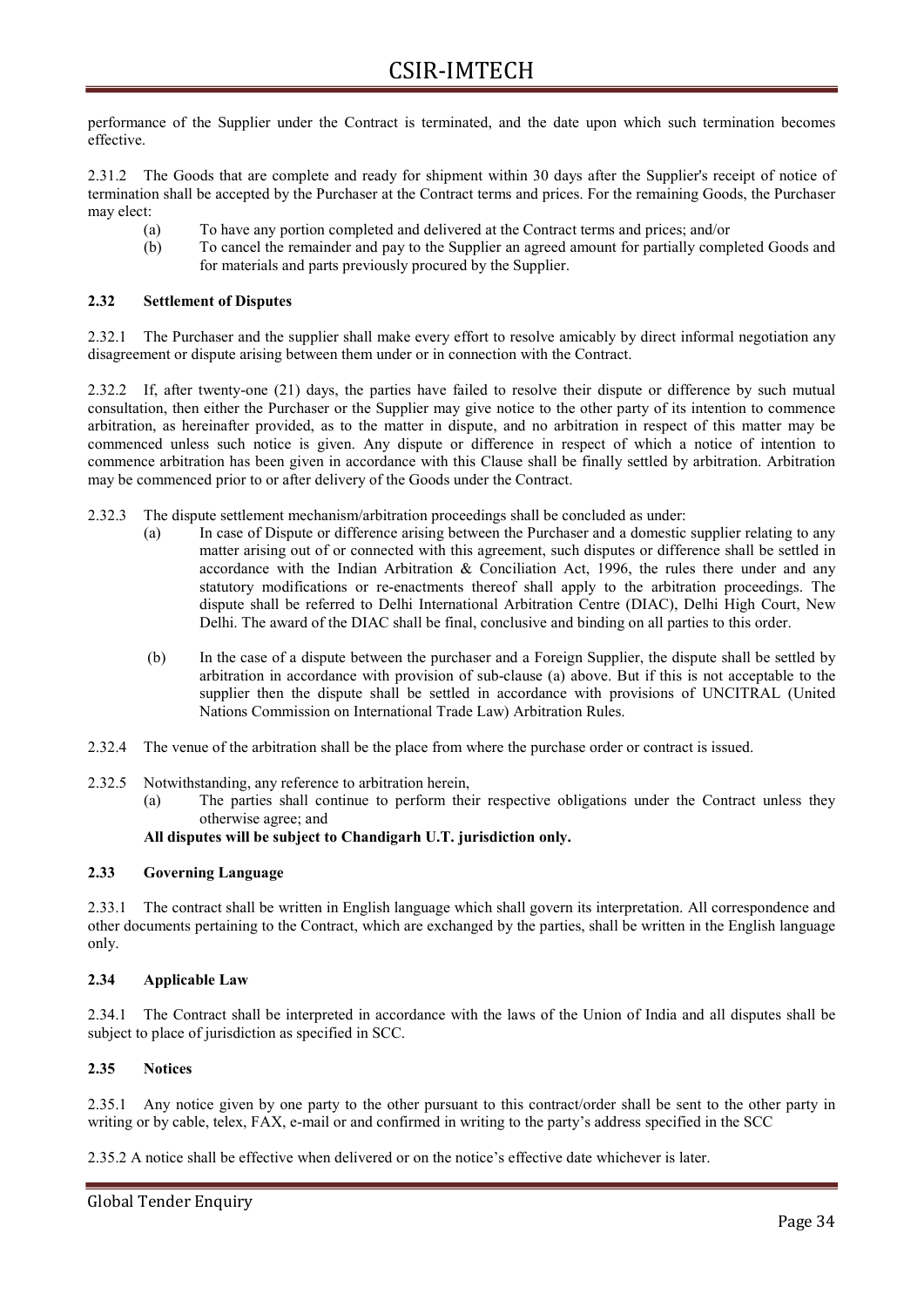#### 2.36 Taxes and Duties

2.36.1 For goods manufactured outside India, the Supplier shall be entirely responsible for all taxes, stamp duties, license fees, and other such levies imposed outside India.

2.36.2 For goods Manufactured within India, the Supplier shall be entirely responsible for all taxes, duties, license fees, etc., incurred till its final manufacture/production.

2.36.3 If any tax exemptions, reductions, allowances or privileges may be available to the Supplier in India, the Purchaser shall make its best efforts to enable the Supplier to benefit from any such tax savings to the maximum allowable extent.

2.36.4 All payments due under the contract shall be paid after deduction of statutory levies (at source) (like IT, etc.) wherever applicable.

2.36.5 Customs Duty: If the supply is from abroad this Institute is permitted to import goods as per notification No.51/96 Customs and pay a concessional duty up to 5% as per notification 24/2002 Customs on all imports.

#### 2.37 Right to use Defective Goods

2.37.1 If after delivery, acceptance and installation and within the guarantee and warranty period, the operation or use of the goods proves to be unsatisfactory, the Purchaser shall have the right to continue to operate or use such goods until rectifications of defects, errors or omissions by repair or by partial or complete replacement is made

#### 2.38 Protection against Damage

2.38.1 The system shall not be prone to damage during power failures and trip outs. The normal voltage and frequency conditions available at site as under:

- (a) Voltage 230 volts Single phase/ 415 V 3 phase  $(+10\%)$
- (b) Frequency 50 Hz.

#### 2.39 Site preparation and installation

2.39.1 The Purchaser is solely responsible for the construction of the equipment sites in compliance with the technical and environmental specifications defined by the Supplier. The Purchaser will designate the installation sites before the scheduled installation date to allow the Supplier to perform a site inspection to verify the appropriateness of the sites before the installation of the Equipment, if required. The supplier shall inform the purchaser about the site preparation, if any, needed for installation of the goods at purchaser's site immediately after notification of award/contract.

#### 2.40 Import and Export Licenses

2.40.1 If the ordered materials are covered under restricted category of EXIM policy in India the Vendor / Agent may intimate such information for obtaining necessary, license in India.

2.40.2 If the ordered equipment is subject to Vendor procuring an export license from the designated government agency / country from where the goods are shipped / sold, the vendor has to mention the name, address of the government agency / authority. The vendor must also mention the time period within which the license will be granted in normal course.

#### 2.41 Risk Purchase Clause

2.41.1 If the supplier fails to deliver the goods within the maximum delivery period specified in the contract or Purchase Order, the purchaser may procure, upon such terms and in such a manner as it deems appropriate, Goods or Services similar to those undelivered and the Supplier shall be liable to the purchaser for any excess costs incurred for such similar goods or services.

#### 2.42 Option Clause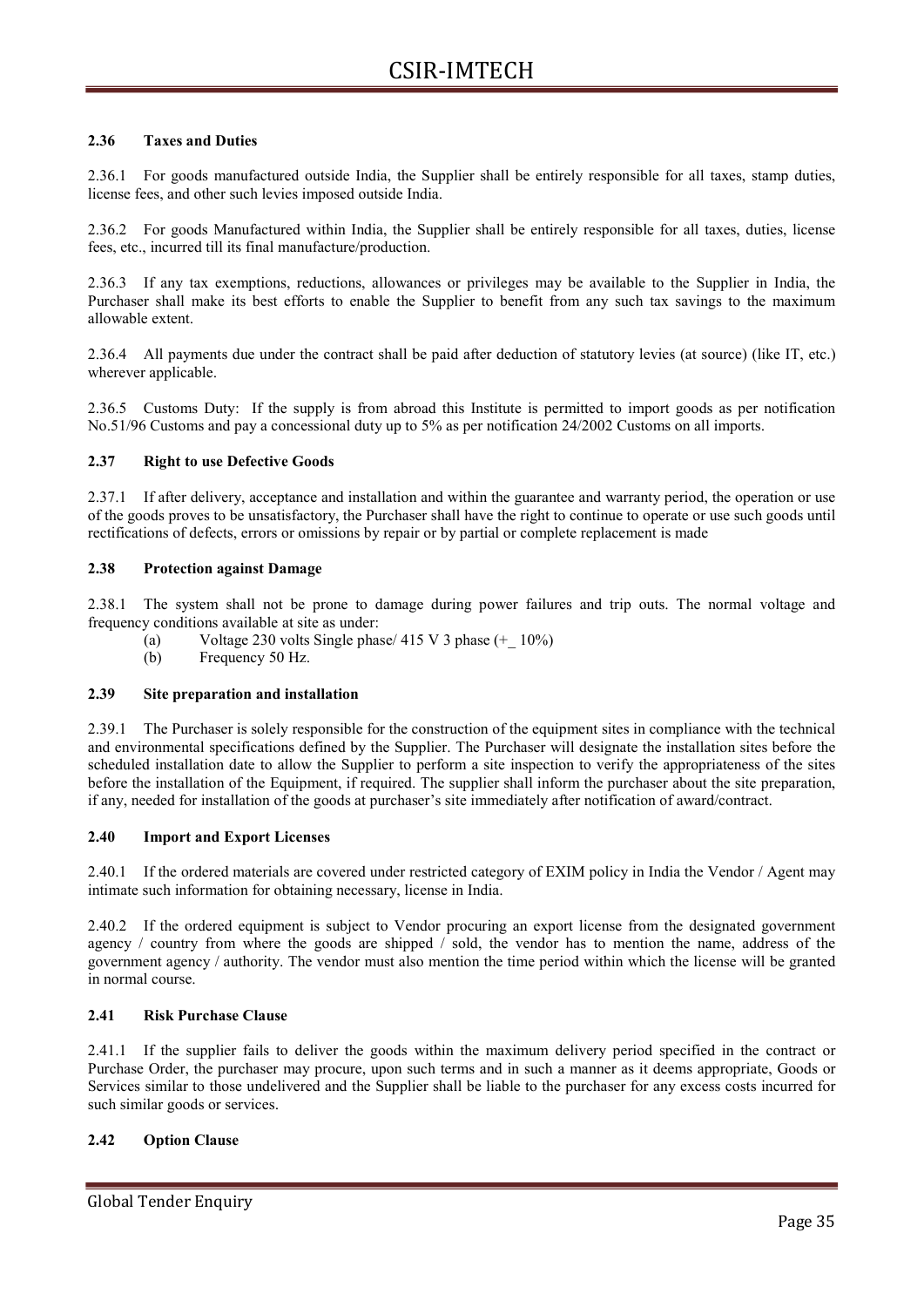2.42.1 The Purchaser reserves the right to increase or decrease the quantity of the required goods up to 25% (Twenty-Five) per cent at any time, till final delivery date (or the extended delivery date of the contract), by giving reasonable notice even though the quantity ordered initially has been supplied in full before the last date of the delivery period (or the extended delivery period)

# 2.43 Integrity Pact

2.43.1 The SCC shall specify whether there is a need to enter into a separate Integrity pact or not.

2.43.2 The names and contact details of the Independent External Monitors (IEM) on the event of the need of IP is as detailed in the SCC.

#### 2.44 Order Acceptance

2.44.1 The successful bidder should submit Order acceptance within 14 days from the date of issue of order/signing of contract, failing which it shall be presumed that the vendor is not interested and his bid security is liable to be forfeited pursuant to clause 1.16.9 of ITB.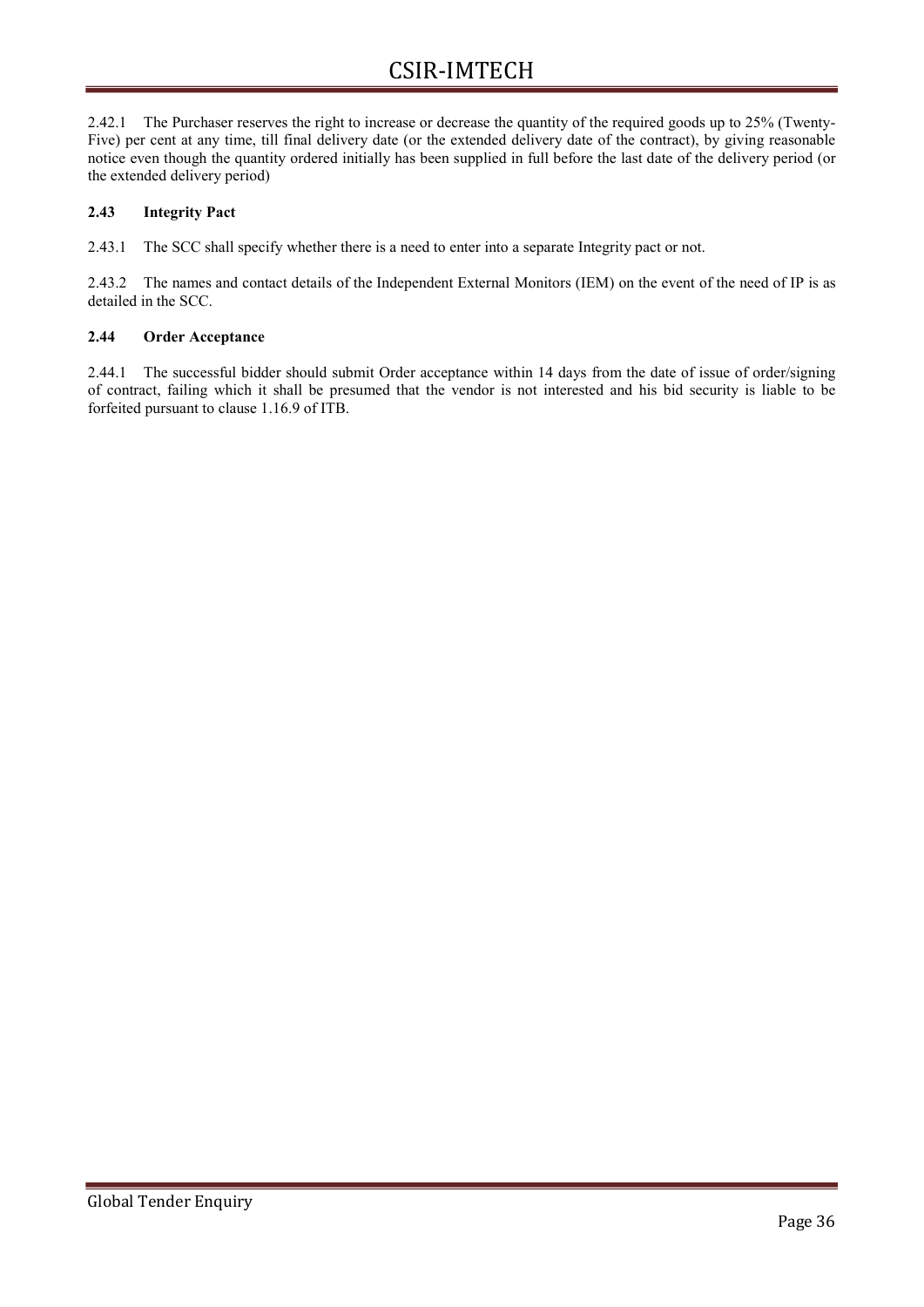# B SPECIAL CONDITIONS OF CONTRACT

### Table of Contents

| Sr.No.                  | <b>GCC Clause</b> |
|-------------------------|-------------------|
| 1                       | GCC 2.1.1 (m)     |
| $\boldsymbol{2}$        | GCC 2.1.1(n)      |
| 3                       | GCC 2.13.1        |
| $\overline{\mathbf{4}}$ | GCC 2.15.2        |
| 5                       | GCC 2.16.1        |
| 6                       | GCC 2.16.3        |
| 7                       | GCC 2.17.1        |
| 8                       | GCC 2.21.3        |
| 9                       | GCC 2.22.1        |
| 10                      | GCC 2.27.1        |
| 11                      | GCC 2.34.1        |
| 12                      | GCC 2.35.1        |
| 13                      | GCC 2.43.1        |
| 14                      | GCC 2.43.2        |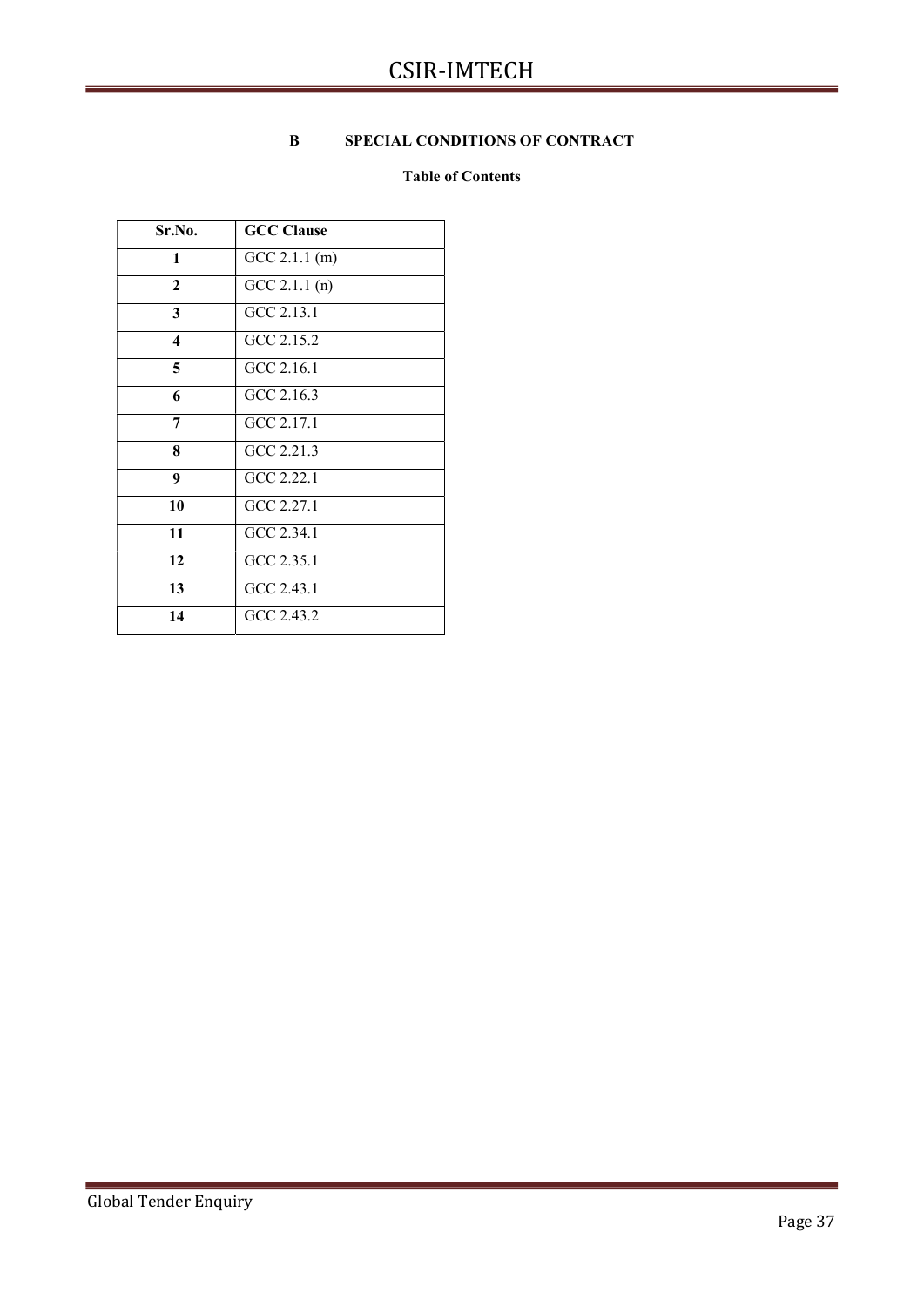# Special conditions of contract (SCC)

The following Special Conditions of Contract (SCC) shall supplement and / or amend the General Conditions of Contract (GCC). Whenever there is a conflict, the provisions herein shall prevail over those in the GCC.

| $\mathbf{1}$                 |                 |                                                                                                                                                                                                                                                                                                                                                                                                                                                                                                                                                                                                                                                                                                                                                                                                                                                                                                                                                                                                                                                                                                                                                                                                                                                                                                                                                                                                                                                                                                                                                                                                       |
|------------------------------|-----------------|-------------------------------------------------------------------------------------------------------------------------------------------------------------------------------------------------------------------------------------------------------------------------------------------------------------------------------------------------------------------------------------------------------------------------------------------------------------------------------------------------------------------------------------------------------------------------------------------------------------------------------------------------------------------------------------------------------------------------------------------------------------------------------------------------------------------------------------------------------------------------------------------------------------------------------------------------------------------------------------------------------------------------------------------------------------------------------------------------------------------------------------------------------------------------------------------------------------------------------------------------------------------------------------------------------------------------------------------------------------------------------------------------------------------------------------------------------------------------------------------------------------------------------------------------------------------------------------------------------|
|                              | GCC 2.1.1(1)    | The Purchaser is: Director, CSIR-IMTECH, Sector 39-A, Chandigarh-160036                                                                                                                                                                                                                                                                                                                                                                                                                                                                                                                                                                                                                                                                                                                                                                                                                                                                                                                                                                                                                                                                                                                                                                                                                                                                                                                                                                                                                                                                                                                               |
| $\overline{2}$               | $GCC\ 2.1.1(m)$ | The Final Destination is:<br>CSIR-IMTECH, Sector 39-A, Chandigarh -160036                                                                                                                                                                                                                                                                                                                                                                                                                                                                                                                                                                                                                                                                                                                                                                                                                                                                                                                                                                                                                                                                                                                                                                                                                                                                                                                                                                                                                                                                                                                             |
| GCC 2.13.1<br>3              |                 | The amount of the Performance Security shall be __ % of the contract value.<br>(would be mentioned in Purchase Order, at applicable rates prescribed under<br><b>Government of India regulations)</b>                                                                                                                                                                                                                                                                                                                                                                                                                                                                                                                                                                                                                                                                                                                                                                                                                                                                                                                                                                                                                                                                                                                                                                                                                                                                                                                                                                                                 |
| GCC 2.15.2<br>$\overline{4}$ |                 | The marking and documentation within and outside the packages shall be:<br>(a) Each package should have a packing list within it detailing the part $No(s)$ ,<br>description, quantity etc.<br>(b) Outside each package, the contract No., the name and address of the<br>purchaser and the final destination should be indicated on all sides and<br>top<br>(c) Each package should be marked as $1/x$ , $2/x$ , $3/x$ so on, where X is the<br>total number of package contained in the consignment.<br>(d) All the sides and top of each package should carry an Appropriate<br>indication/ label/ stickers indicating the precautions to be taken while<br>handling/storage.                                                                                                                                                                                                                                                                                                                                                                                                                                                                                                                                                                                                                                                                                                                                                                                                                                                                                                                      |
| GCC 2.16.1<br>5              |                 | Details of Shipping and other Documents to be furnished by the Supplier are:<br>For goods manufactured within India<br>Before 24 hours of dispatch, the supplier shall notify the purchaser the complete<br>details of dispatch and also supply following documents by registered post / speed<br>post and<br>copies thereof by FAX/Email.<br>(a) Two copies of Supplier's invoice indicating, inter-alia description and<br>specification of the goods, quantity, unit price, total value;<br>(b) Packing list;<br>(c) Certificate of country of origin;<br>(d) Insurance certificate, if required under the contract;<br>(e) Railway receipt/Consignment note;<br>(f) Manufacturer's guarantee certificate and in-house inspection certificate.<br>(g) Inspection Certificate issued by Purchaser's inspector, if any.<br>(h) Any other document(s) as and when required in terms of the contract.<br>Note:<br>01. The nomenclature used for the item description in the invoices $(S)$ , packing<br>$list(s)$ and the delivery note(s) etc. should be identical to that used in the contract.<br>The dispatch particulars including the name of the transporter should also be<br>mentioned in the Invoice(s).<br>02. The above documents should be received by the Purchaser before arrival of the<br>Goods and, if not received, the Supplier will be responsible for any consequent<br>expenses.<br>For goods manufactured abroad<br>Before 48 hours of dispatch, the supplier shall notify the purchaser the complete<br>details of dispatch and also supply following documents by Registered |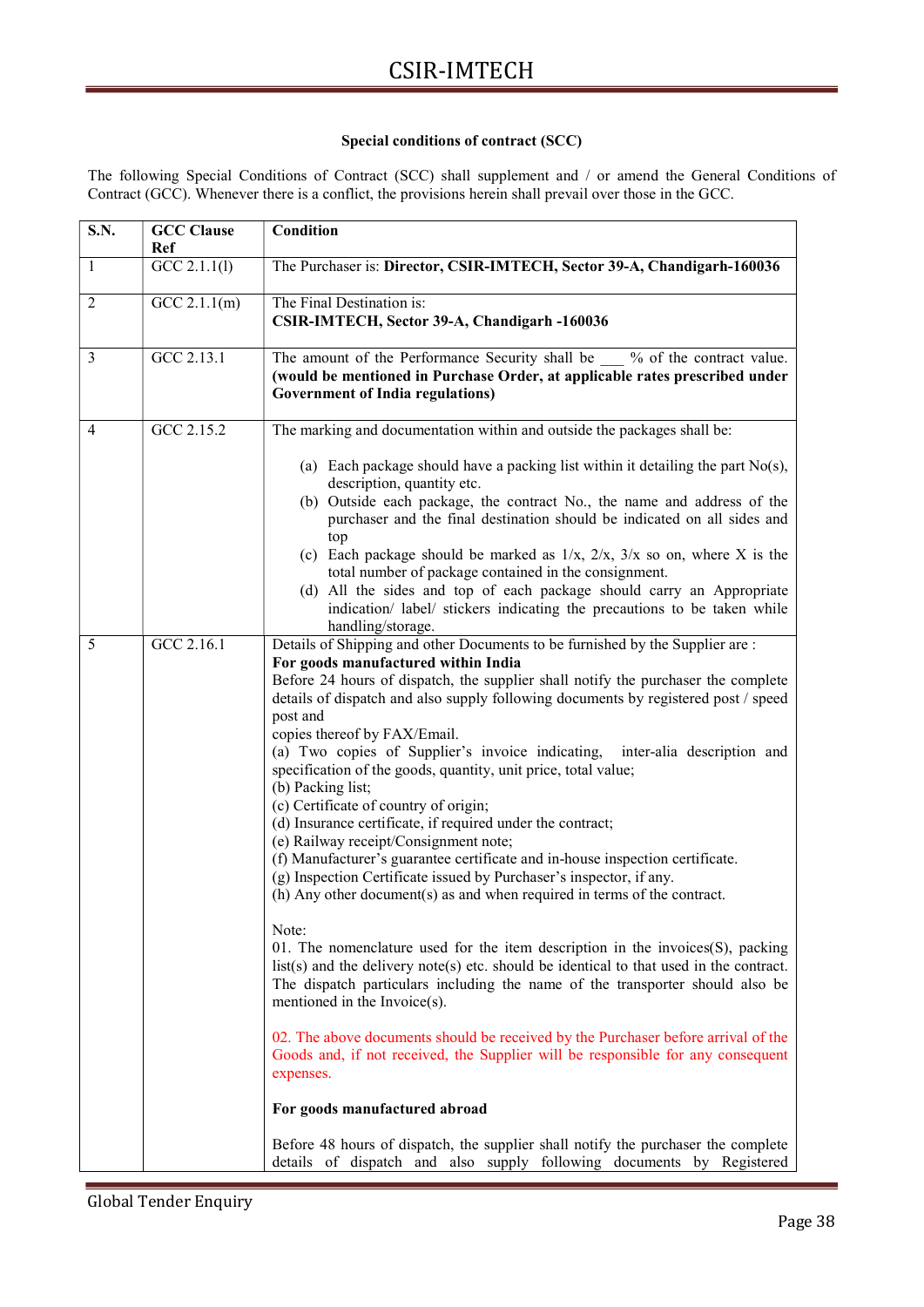|    |              | Post/courier and copies thereof by FAX/Email.<br>goods including quantity, value, etc.;<br>(a) Two copies of supplier's invoice giving full details of the goods including<br>quantity, value etc.<br>(b) Packing list;<br>(c) Certificate of country of origin issued by supplier; if any;<br>(d) Manufacturer's guarantee and Inspection Certificate<br>(e) Inspection Certificate issued by Purchaser's Inspector, if any.<br>(f) Insurance Certificate, if required under the contract;<br>(g) Name of the Vessel/Carrier;<br>(h) Bill of Lading/Airway Bill;<br>(1) Any other document(s) as and when required in terms of the contract.<br>Note:<br>01. The nomenclature used for the item description in the Invoices (s), packing<br>$list(s)$ and the delivery note(s) etc. should be identical to that used in the contract.<br>The dispatch particulars including the name of the<br>transporter should also be mentioned in the Invoice(s). |
|----|--------------|---------------------------------------------------------------------------------------------------------------------------------------------------------------------------------------------------------------------------------------------------------------------------------------------------------------------------------------------------------------------------------------------------------------------------------------------------------------------------------------------------------------------------------------------------------------------------------------------------------------------------------------------------------------------------------------------------------------------------------------------------------------------------------------------------------------------------------------------------------------------------------------------------------------------------------------------------------|
|    |              | 02. The above documents should be received by the Purchaser before arrival of the<br>Goods and, if not received, the Supplier will be responsible for any consequent<br>expenses.                                                                                                                                                                                                                                                                                                                                                                                                                                                                                                                                                                                                                                                                                                                                                                       |
| 6  | GCC $2.16.3$ | In case of supplies from within India, the mode of transportation shall be by<br>Air/Rail/Road. (retain one only)<br>In case of supplies from abroad, the mode of transportation shall be by Air/Ocean.                                                                                                                                                                                                                                                                                                                                                                                                                                                                                                                                                                                                                                                                                                                                                 |
|    |              | (retain one only)                                                                                                                                                                                                                                                                                                                                                                                                                                                                                                                                                                                                                                                                                                                                                                                                                                                                                                                                       |
| 7  | GCC 2.17.1   | The Insurance shall be for an amount equal to 110% of the CIF or CIP value of the<br>contract from within warehouse to warehouse (final destination) on all risks basis"<br>including riots, strikes and civil commotion.                                                                                                                                                                                                                                                                                                                                                                                                                                                                                                                                                                                                                                                                                                                               |
| 8  | GCC 2.21.3   | The period of validity of the Warranty shall be (As mentioned in Chapter 4)<br>months from the date of installation.                                                                                                                                                                                                                                                                                                                                                                                                                                                                                                                                                                                                                                                                                                                                                                                                                                    |
| 9  | GCC2.22.1    | The method and conditions of payment to be made to the Supplier under this<br>Contract shall be as follows:<br>Payment for Goods supplied from abroad:<br><b>Would be mentioned in Purchase Order</b>                                                                                                                                                                                                                                                                                                                                                                                                                                                                                                                                                                                                                                                                                                                                                   |
|    | GCC 2.22.1   | Payment for Goods and Services supplied from India:<br>The payment shall be made in Indian Rupees, as follows:                                                                                                                                                                                                                                                                                                                                                                                                                                                                                                                                                                                                                                                                                                                                                                                                                                          |
|    |              | Would be mentioned in Purchase Order                                                                                                                                                                                                                                                                                                                                                                                                                                                                                                                                                                                                                                                                                                                                                                                                                                                                                                                    |
|    |              | All payments due under the Contract shall be paid after deduction of statutory<br>levies at source (like ESIC, Income Tax, etc.), wherever applicable.                                                                                                                                                                                                                                                                                                                                                                                                                                                                                                                                                                                                                                                                                                                                                                                                  |
| 10 | GCC 2.27.1   | The Liquidity Damage charges shall be 0.5% per week or part of a week towards<br>late delivery and 0.5% per week for delay in installation and commissioning.                                                                                                                                                                                                                                                                                                                                                                                                                                                                                                                                                                                                                                                                                                                                                                                           |
|    | GCC 2.27.1   | The maximum amount of Liquidity Damage charges shall be 10%                                                                                                                                                                                                                                                                                                                                                                                                                                                                                                                                                                                                                                                                                                                                                                                                                                                                                             |
| 11 | GCC 2.34.1   | The place of jurisdiction is Chandigarh (name of the place from where the<br>contract is issued)                                                                                                                                                                                                                                                                                                                                                                                                                                                                                                                                                                                                                                                                                                                                                                                                                                                        |
| 12 | GCC 2.35.1   | The Director<br>Attention: Stores & Purchase Officer<br>Location: CSIR-IMTECH, Sector 39-A, Chandigarh -160036                                                                                                                                                                                                                                                                                                                                                                                                                                                                                                                                                                                                                                                                                                                                                                                                                                          |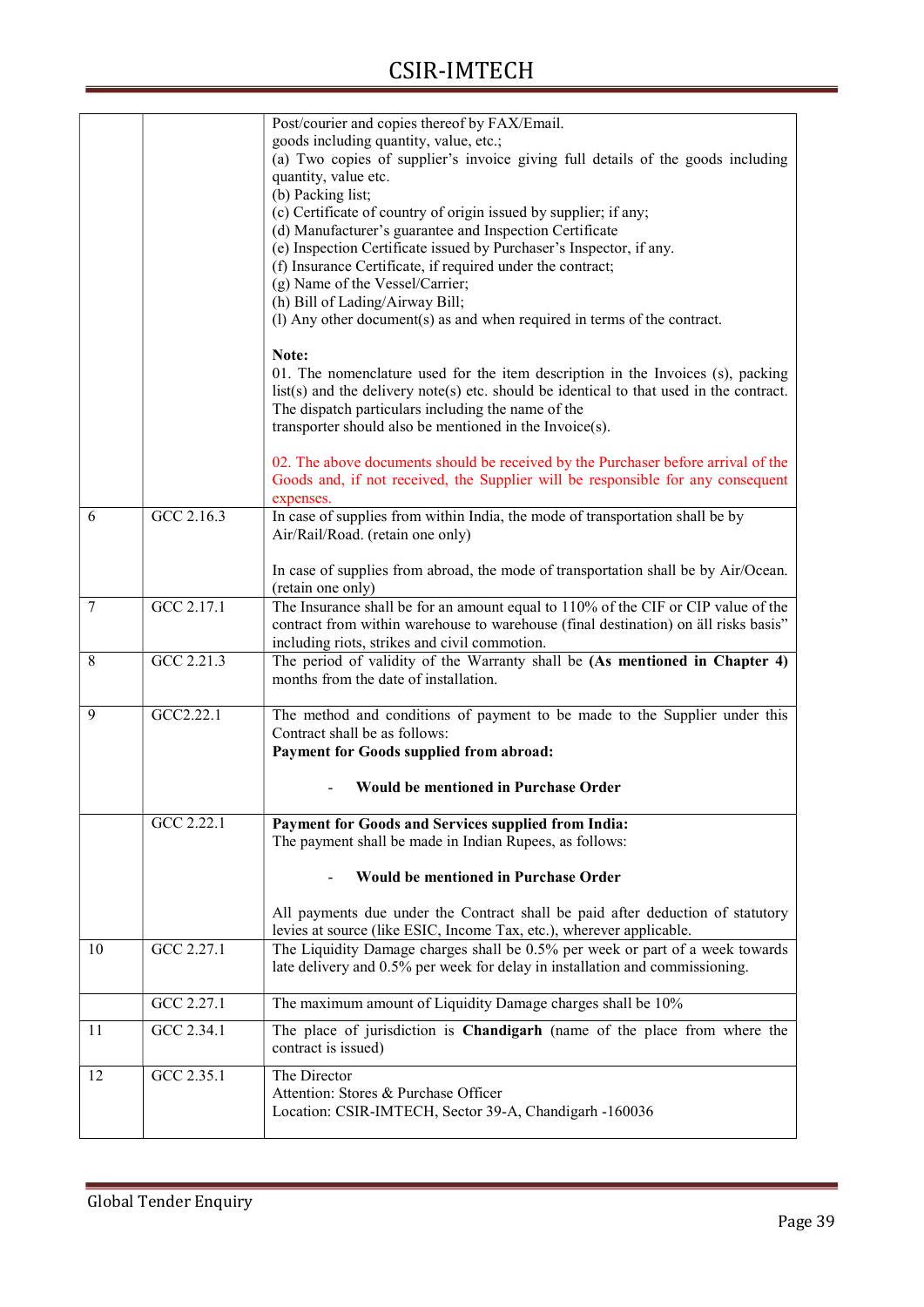| GCC 2.35.1 | Telephone: :+91-0172-2880106, 2880362<br>Electronic mail address spo@imtech.res.in, purchase@imtech.res.in |
|------------|------------------------------------------------------------------------------------------------------------|
| GCC 2.43.1 | The integrity pact NOT to be signed.                                                                       |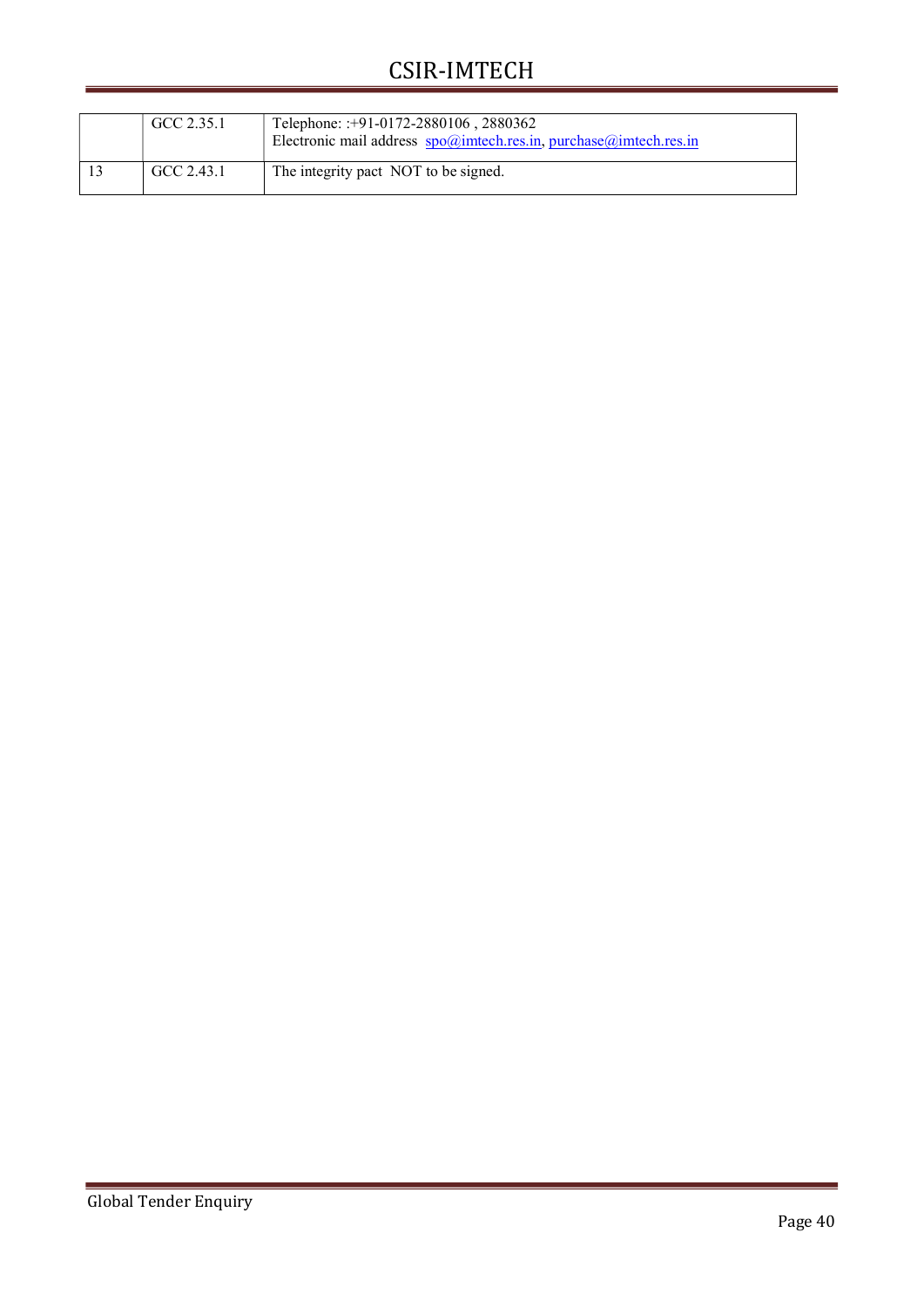#### CHAPTER 3 (To be filled by the bidder as appropriate and enclosed with the Technical Bid)

| Sl.<br>No. | <b>Brief Description</b><br>of Goods &<br>Services | Quantity | Physical<br>Unit | Final<br>destination/<br>Place | Delivery<br>Schedule<br>(to be filled by<br>the<br>bidder) | Time frame required for<br>conducting<br>installation,<br>commissioning of the<br>eqpt., acceptance test, etc.<br>after<br>the arrival of consignment<br>(to be filled by the bidder) |
|------------|----------------------------------------------------|----------|------------------|--------------------------------|------------------------------------------------------------|---------------------------------------------------------------------------------------------------------------------------------------------------------------------------------------|
|            |                                                    |          |                  |                                |                                                            |                                                                                                                                                                                       |

# SCHEDULE OF REQUIREMENT

| Term of delivery: FOB / FCA / CIF / CIP | (named port of shipment or |
|-----------------------------------------|----------------------------|
|                                         |                            |

|  |  | named place of delivery) (retain only one) |  |
|--|--|--------------------------------------------|--|
|  |  |                                            |  |

Period of delivery shall count from : \_\_\_\_\_\_\_\_\_\_\_\_\_\_\_\_\_\_\_\_\_\_\_\_\_\_\_\_\_\_\_\_\_\_\_\_ (to be filled by the bidder)

Scope of Supply :

Training requirement:

(Location, no. of persons, period of training, nature of training)

Date : ……………………………

Place : ……………………………

Signature of the Bidder

#### Notes for Bidders:

(1) The delivery schedule shall clearly indicate the time period within which the successful bidder must deliver the consignment in full from the date of establishment of LC or from the date of contract or from the date of advance payment etc. It should also indicate separately the time period desired for installation and commissioning of the equipment after arrival of the consignment at the premises of the Purchaser.

(2) The date or period for delivery should be carefully specified, taking into account

(a) The implications of delivery terms stipulated in the Instructions to Bidders pursuant to the Incoterms rules (i.e., EXW, or CIF, CIP, FOB, FCA terms— that "delivery" takes place when goods are delivered to the carriers), and

(b) The date prescribed herein from which the delivery obligations start (i.e., notice of award, contract signature, opening or confirmation of the letter of credit, date of releasing payment etc.).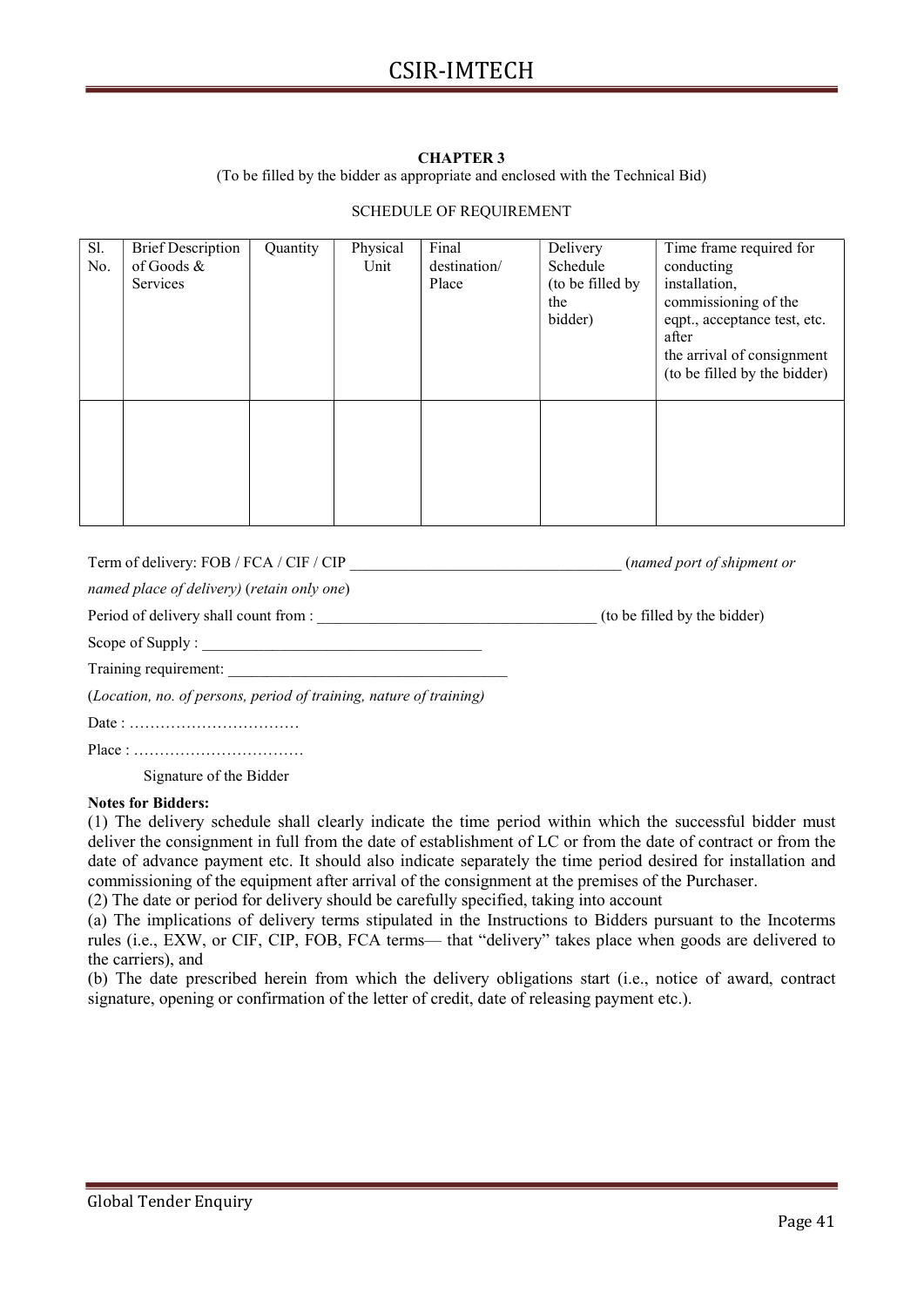# Chapter 4

# Specifications and Essential Technical particulars

# Technical Specifications for HPLC (High Pressure Liquid Chromatography)

# 1. Pump & Solvent Delivery System:

- i. Pumping system: Quaternary gradient
- ii. Flow rate setting range in ml/min: 0.01 to 2 mL/min or better in an increment of 0.01ml/min
- iii. Flow accuracy:  $\leq \pm 1\%$
- iv. Flow precision: ≤ 0.075% RSD or better
- v. Available pH range: 2-12
- vi. Degassing: Degassing unit should have four flow lines or more
- vii. Pump Pressure Operating Range: 15000 PSI or better
- viii. Composition/Concentration Range: 0 to 100%
	- ix. **Composition/Concentration Accuracy:**  $\pm$  0.5% (upto 2 mL/min) or better
	- x. Should have leak sensor
- xi. Mobile phase monitoring, inline filters, mixers, splitters, bottle tops should be available in the installation kit

# 2. Auto sampler:

- i. Injection Volume Range: 0.1 to 50 µl or better with total injection method
- ii. Number of Sample Vials: Should accommodate 80-120 vials or more of 1.5mL / 2mL
- iii. Sample Carryover/Cross Contamination: < 0.005% or lower (with caffeine or other standard as per norm)
- iv. Sample temperature control: 4 to 40<sup>0</sup>C or better, integral, programmable with sample cooler
- v. Autosampler vial with screw caps: 2000
- vi. Injector needle wash and needle port should be programmable and integral part of it
- vii. Auto sampler should have leak sensor

# 3. Column Heater:

- i. Column Capacity: Should accommodate one column or more of 30 cm length
- ii. Thermostatic column compartment with Peltier element or suitable material
- iii. Column Control Temperature range: 5 to 60  $^{0}$ C or better through software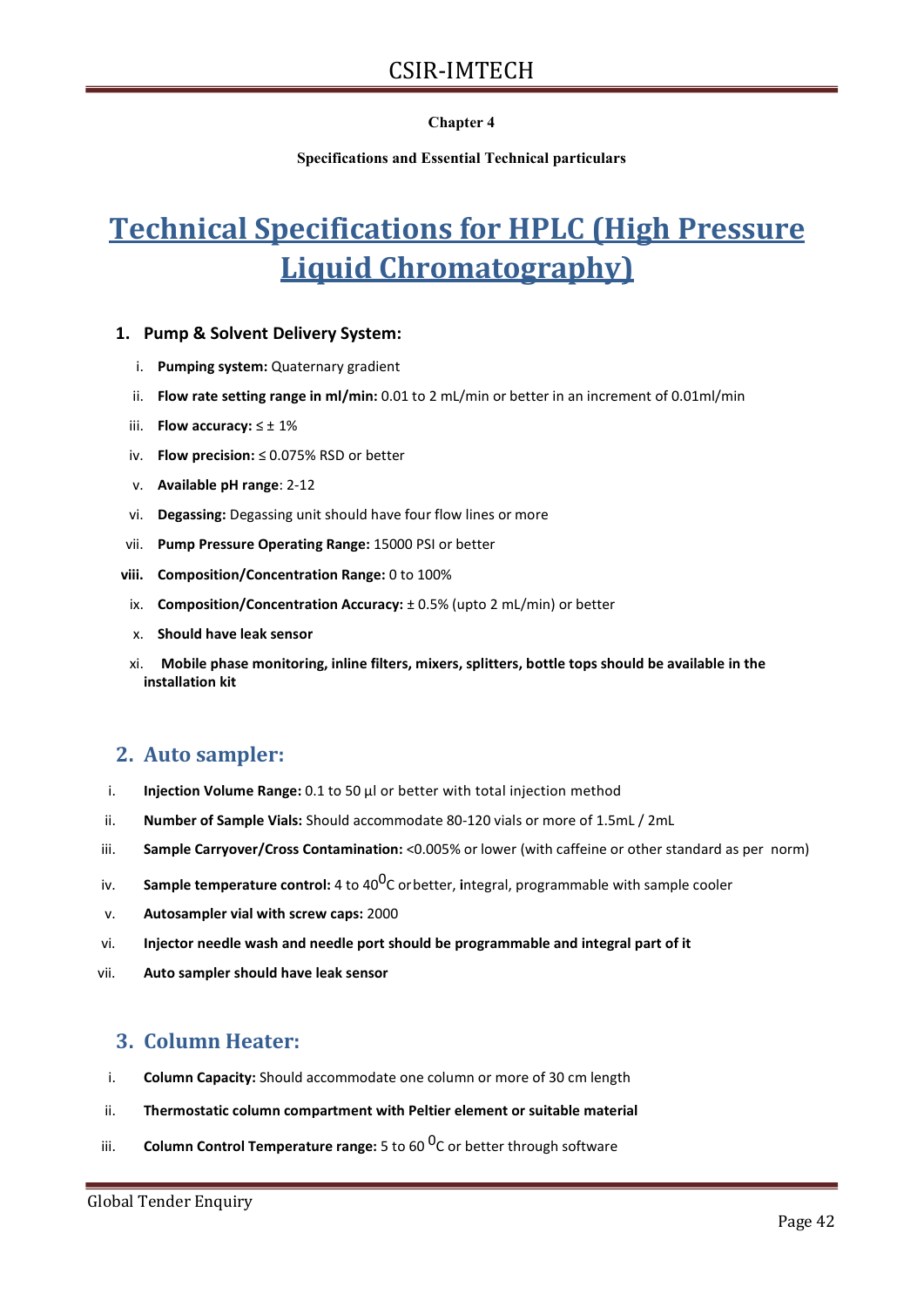- iv. Temperature Accuracy:  $< \pm 1.0$ <sup>O</sup>C
- v. Temperature stability:  $\pm 1.0$  <sup>O</sup>C

# 4. Photodiode Array (PDA) Detector:

- i. Wavelength Range: 190 800 nm or better
- ii. Light source: Lamp with minimum 2000 hr Warranty
- iii. Detector Wavelength Accuracy: ≤  $±1$  nm
- iv. Slit width: Programmable
- v. Photodiodes: 1024 or better
- vi. Noise Level: ≤  $1.0 \times 10^{-5}$  AU at 254 nm
- vii. Data Acquisition/Sampling rate: Up to 80 Hz (80 points/sec) or better
- viii. Flow Cell Volume: ≤ 2.5 μl & Path length: 5mm
- ix. It should have leak sensor
- x. Additional Standard flow cell for analytical work: 10 mm path length & 10-15 μl volume should be quoted separately
	- 5. Software: An original licensed version of the software should be quoted capable of controlling the entire HPLC system, data acquisition, analysis & storage. Software should comply with all CGMP/GLP and 21 CFR part 11. Touch panel/Web monitor/ computer software control. It is mandatory to quote touch panel or web monitor if it is available with the quoted system.
	- 6. Column (4 no.): Under accessories, analytical Column C18 (150 x 4.6 mm x 2.5 μm. Column (2 no.), C 8 (150 x 4.6 mm x 2.5μm Column (2 No.) (as per available particle size variants with manufacturer) should be supplied with two guard columns separately for the application in C8 and C18 column.
	- 7. Standards: Suitable calibration and reference standard should be given for tracing accuracy of results upto 2 years of maintenance of the system.
	- 8. **Computer:** One reputed/ branded (all-in-one) desktop computer (processor Intel core i7; RAM 16 GB; Memory 2 TB; screen size 23 inch or more; DVD writer drive; wireless keyboard and mouse.
	- 9. Printer: Colour laser printer having compatibility with graphics of software.
	- 10. UPS: 5 KVA online UPS with one hour backup on full load
	- 11. Operating Windows: Win 10 or latest
	- 12. Warranty: 3 years of complete instrument including Desktop Computer & Printer.
	- 13. Should be ISO/CE certified and related updated document should be provided.
	- 14. Number of installations in Central /State Government Institutes: The references of at least 4 installations of the quoted model in last 2 years in government institutions/laboratories anywhere in India must be provided.
	- 15. All the HPLC Modules including detectors should be from the "Single" manufacturer.
	- 16. Vendor must submit an original catalogue/technical sheet along with the submitted bid. All the above tender specification should be clearly mentioned or highlighted in catalogue & technical sheet.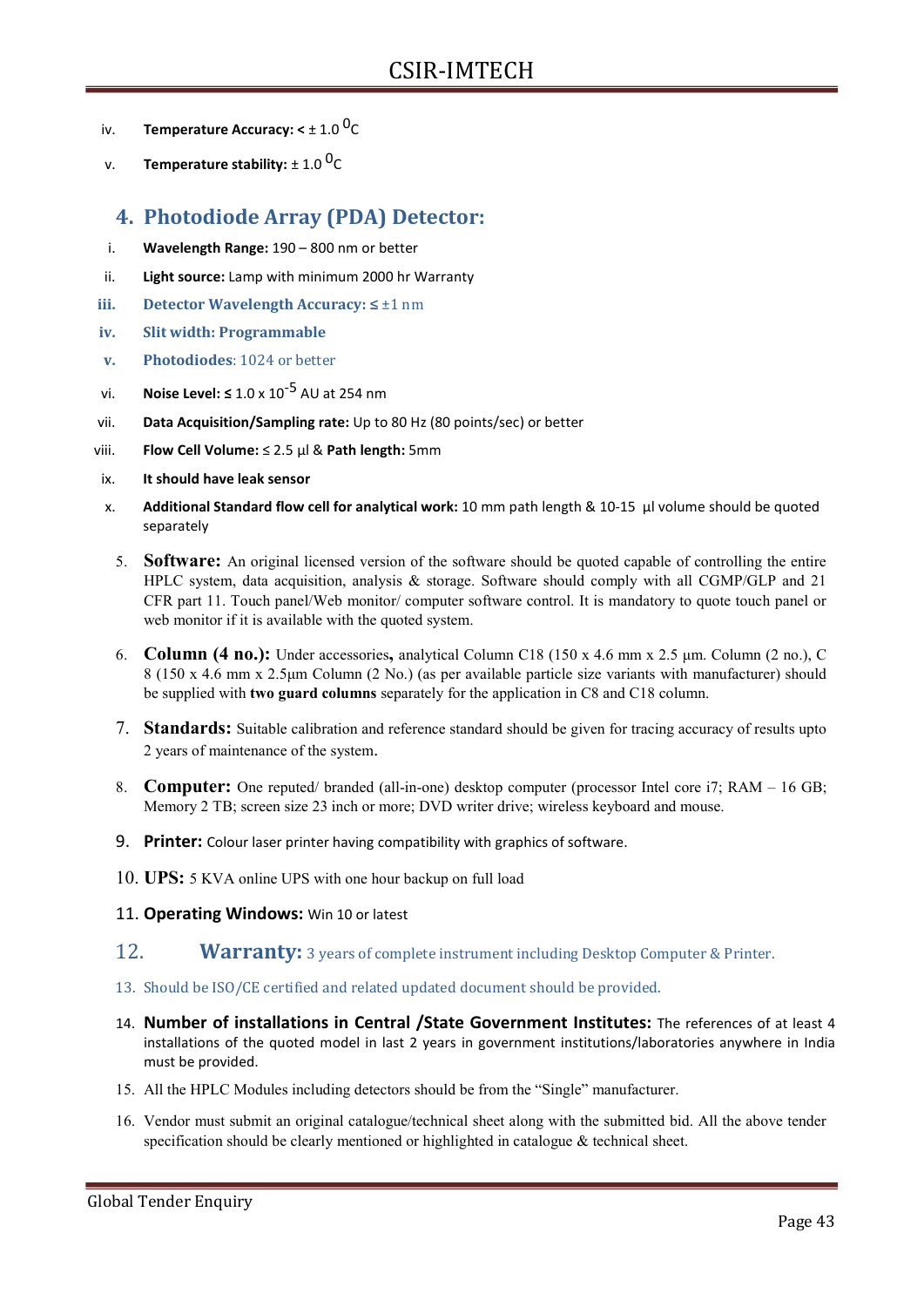- 17. Submitted brochure and specification sheets of quoted model should be available on official website of vendor as well as manufacturer and should be matched completely.
- 18. Please provide compliance statement sheet with technical bid and if there is any deviation in above mentioned specifications should be clearly highlighted in remarks.
- 19. All the requirements laid down under the above specifications must be read carefully and understood before claiming your instrument as "complied".
- 20. **Training:** Installation, familiarization & demonstration should be given at our lab with no additional charge.
- 21. All the claims made by the various vendors in terms of the above mentioned specifications should be validated by means of authenticated documentary evidence in the tender document being submitted by them. In the absence of authenticated documentary evidence available in the submitted tender as well as website, it may be considered cancelled/disqualified.
- 22. A single Quadrupole Mass Spectrometer which is compatible to this UPLC system should be quoted with complete attachment and accessories for future upgradation (with validity of one year).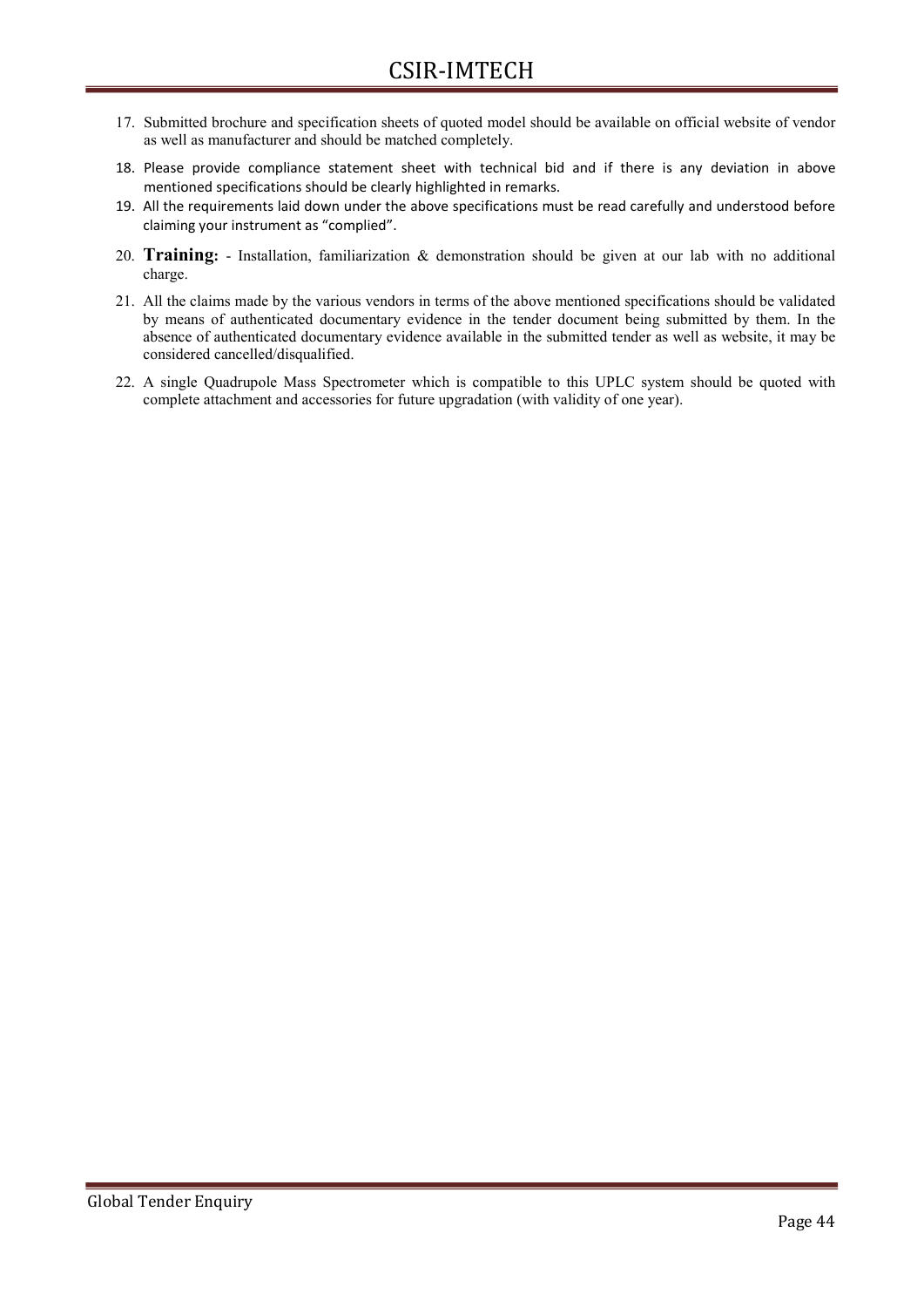# CHAPTER 5

#### Price Schedule Forms

Table of Contents

|      | Price schedule for Goods being offered from abroad |  |
|------|----------------------------------------------------|--|
| -02. | Price schedule for Goods offered from India        |  |

Note: The bidder may fill in the appropriate Price Schedule Form and enclose as per Clause 1.10 and 1.18.3 of the bidding documents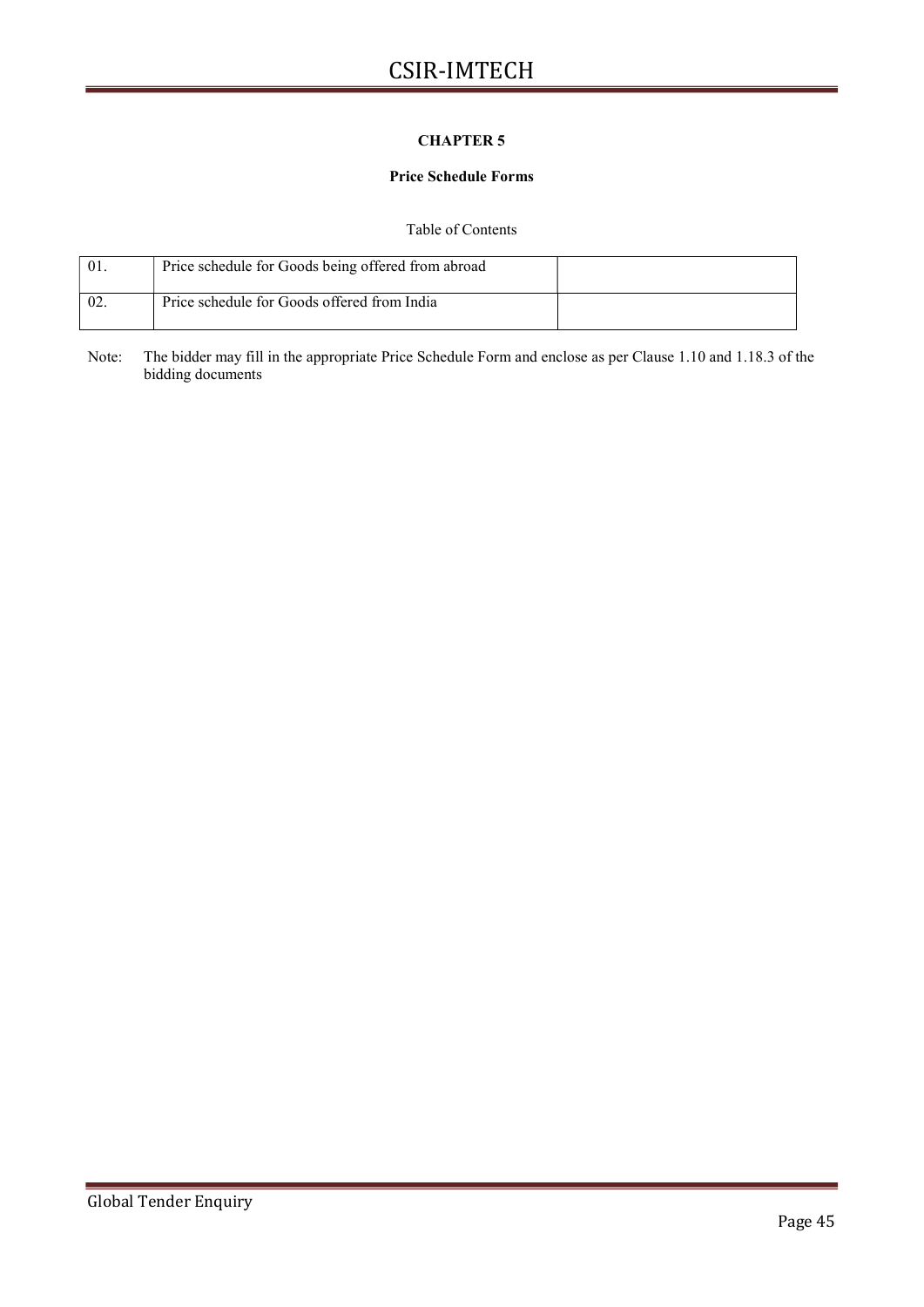Annexure - I

PRICE SCHEDULE FOR GOODS BEING OFFERED FROM INDIA IN INR (Attach separate sheet in pdf format as per proforma if no. of items don't fit in here)

Name of the Bidder \_\_\_\_\_\_\_\_\_\_\_\_\_\_\_\_\_\_\_\_\_\_\_\_\_ Quotation No.\_\_\_\_\_\_\_\_\_\_\_\_\_\_\_\_\_\_\_\_\_\_\_\_\_\_\_\_\_\_\_\_\_\_\_ Dt.\_\_\_\_\_\_\_\_\_\_\_\_\_\_\_\_\_\_\_\_\_

Tender No.\_\_\_\_\_\_\_\_\_\_\_\_\_\_\_\_\_\_\_\_\_\_\_\_\_\_\_\_\_

|     |                  |         |      | $\mathcal{D}$ |        |             |                       | $\mathbf{o}$  | 10             | 11            | 12           | 13        |
|-----|------------------|---------|------|---------------|--------|-------------|-----------------------|---------------|----------------|---------------|--------------|-----------|
| Sl. | Item Description | Country | Unit | Qty           | Rate / | Total price | GST With HSN Code.    | Packing &     | Charges of     | Installation, | Grand        | Guarantee |
| No  |                  | of      |      |               | Unit   |             |                       | forwarding    | inland         | Commissionin  | <b>Total</b> | Warranty  |
|     |                  | Origin  |      |               |        |             | (whether Inclusive OR | up Lab/Instt, | transportation | g & training  |              |           |
|     |                  |         |      |               |        |             | Exclusive)            | if any.       | , insurance up | charges, If   |              |           |
|     |                  |         |      |               |        |             |                       |               | to Lab./Instt. | any.          |              |           |
|     |                  |         |      |               |        |             | Mention the Rate &    |               |                |               |              |           |
|     |                  |         |      |               |        |             | Value of GST          |               |                |               |              |           |
|     |                  |         |      |               |        |             |                       |               |                |               |              |           |
|     |                  |         |      |               |        |             |                       |               |                |               |              |           |
|     |                  |         |      |               |        |             |                       |               |                |               |              |           |
|     |                  |         |      |               |        |             |                       |               |                |               |              |           |
|     |                  |         |      |               |        |             |                       |               |                |               |              |           |
|     |                  |         |      |               |        |             |                       |               |                |               |              |           |
|     |                  |         |      |               |        |             |                       |               |                |               |              |           |

| $\sim$<br>GST<br>1n<br>s (Including)<br>l otal<br>-Indian<br>. Rupees<br>nrice<br>151 C | ΩC<br>W |
|-----------------------------------------------------------------------------------------|---------|
|-----------------------------------------------------------------------------------------|---------|

Delivery Period - \_\_\_\_\_\_\_\_\_\_\_\_\_\_\_\_\_\_\_\_\_\_\_\_\_\_\_\_\_\_\_\_\_\_\_\_\_\_\_\_\_\_\_\_\_\_\_\_\_ Payment Terms - \_\_\_\_\_\_\_\_\_\_\_\_\_\_\_\_\_\_\_\_\_\_\_\_\_\_\_\_\_\_\_\_\_\_\_\_

Signature of Bidder

Name & Address

Note: CSIR-IMTech is entitled to concessional GST @5% as per GST Notification No.47/2017-Integrated Tax (Rate) and Notification No. 45/2017-Central Tax (Rate) dated 14th November, 2017. Appropriate certificate for concessional GST will be provided, prices may be quoted accordingly.

(a) The cost of optional items should be indicated separately.

(b) Cost of spares

Global Tender Enquiry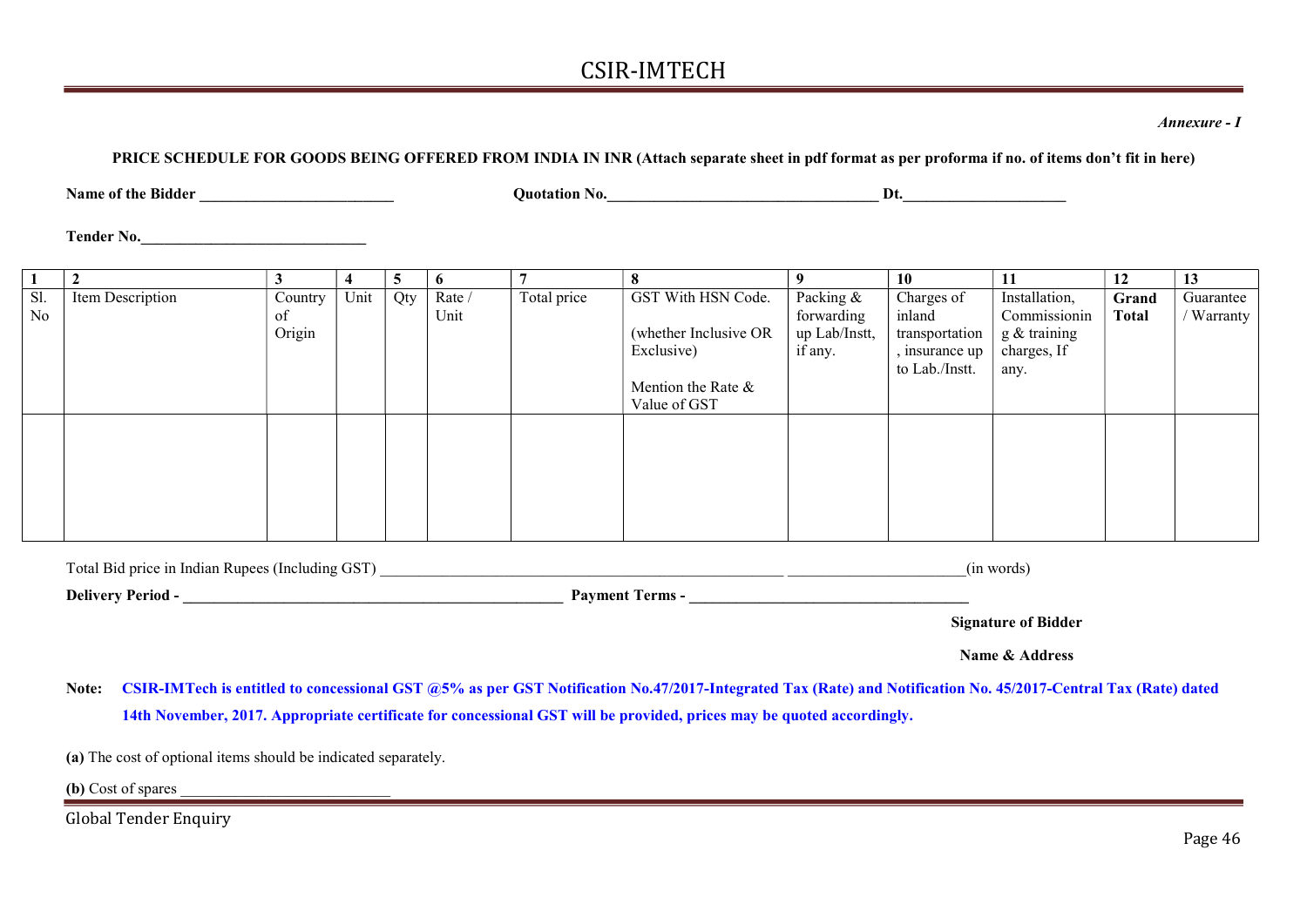Annexure – II

#### PRICE SCHEDULE FOR GOODS BEING OFFERED FROM ABROAD (Attach separate sheet in pdf format as per proforma if no. of items don't fit in here)

| $\blacksquare$<br>m.<br>-Bidde<br>Name<br>r n<br>. | Ouotation<br>- 1NO. | D1 |
|----------------------------------------------------|---------------------|----|
|                                                    |                     |    |

|       |                     | 3         | 4    |     |            |                     |            |                     |       | $\Omega$                  | $\mathbf Q$        | 10       | 11        |
|-------|---------------------|-----------|------|-----|------------|---------------------|------------|---------------------|-------|---------------------------|--------------------|----------|-----------|
| Sr.No | Description of Item | Country   | Unit | Qty |            | Unit Price (Mention |            | Total Price $(5x6)$ |       | Charges for Insurance     | <b>Total Price</b> | Delivery | Guarantee |
|       | (with HSN Code)     | of Origin |      |     |            | Currency)           |            |                     |       | and Transportation to     | $(7+8)$            | Period   | Warranty  |
|       |                     |           |      |     |            |                     |            |                     |       | Port/Place of Destination |                    |          |           |
|       |                     |           |      |     | <b>FOB</b> | <b>FCA</b>          | <b>FOB</b> | <b>FCA</b>          | Ocean | Air                       | CIF/CIP            |          |           |
|       |                     |           |      |     | (named     | (named)             | (named     | (named              |       |                           |                    |          |           |
|       |                     |           |      |     | port of    | place of            | port of    | place of            |       |                           |                    |          |           |
|       |                     |           |      |     | shipment)  | delivery)           | shipment)  | delivery)           |       |                           |                    |          |           |
|       |                     |           |      |     |            |                     |            |                     |       |                           |                    |          |           |
|       |                     |           |      |     |            |                     |            |                     |       |                           |                    |          |           |
|       |                     |           |      |     |            |                     |            |                     |       |                           |                    |          |           |
|       |                     |           |      |     |            |                     |            |                     |       |                           |                    |          |           |
|       |                     |           |      |     |            |                     |            |                     |       |                           |                    |          |           |
|       |                     |           |      |     |            |                     |            |                     |       |                           |                    |          |           |
|       |                     |           |      |     |            |                     |            |                     |       |                           |                    |          |           |
|       |                     |           |      |     |            |                     |            |                     |       |                           |                    |          |           |
|       |                     |           |      |     |            |                     |            |                     |       |                           |                    |          |           |

| Total Bid price in foreign Currency |                     | words. |
|-------------------------------------|---------------------|--------|
| <b>Delivery Period -</b>            | 1 erms -<br>Pavment |        |

Signature of Bidder Name & Business Address:

Note: (a) Indian agents name & address

(b) Installation, commissioning  $&$  training charges, if any

(c) The Indian agent's commission shall paid in Indian Rupees only based on the Exchange Rate prevailing on the date of negotiation of documents .

(d) The cost of optional items shall be indicated separately.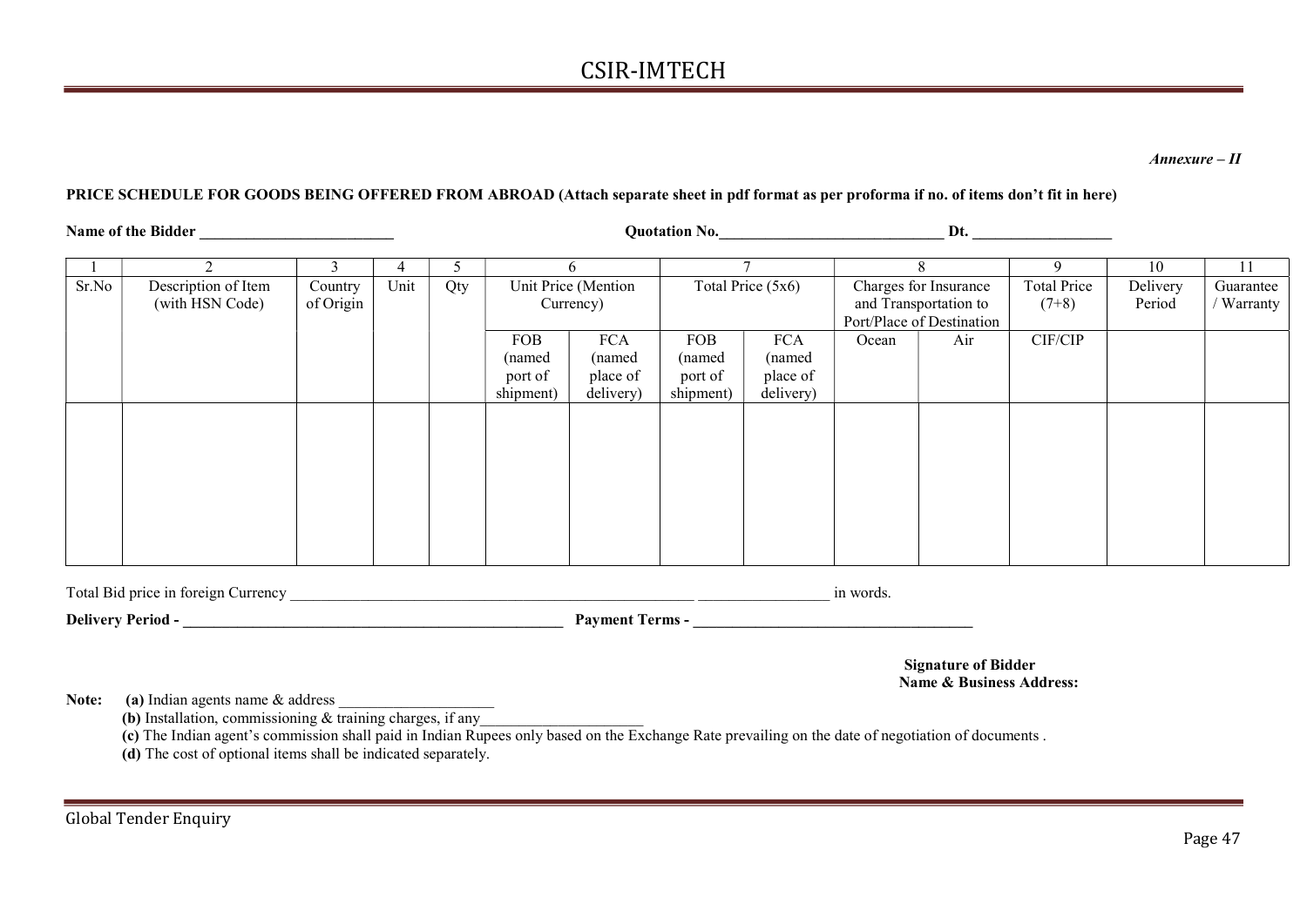# CHAPTER 6

# Qualification Requirements

- Substantially responsive bid fulfilling the tender requirements and specifications & allied technical details enumerated in Chapter 4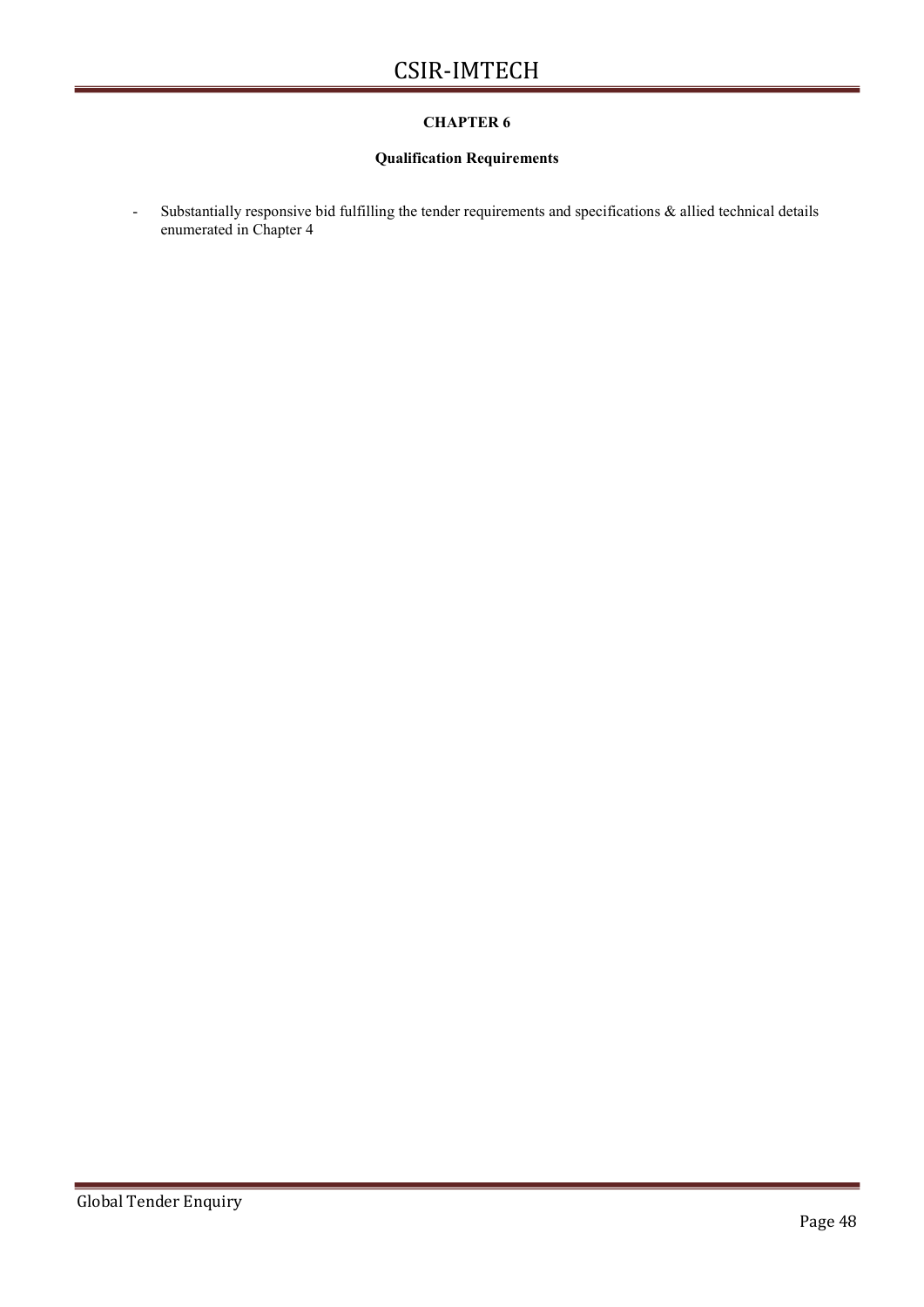# CHAPTER 7

#### Contract Form

Contract No.  $\Box$ 

THIS CONTRACT AGREEMENT is made the [insert: number ] day of [insert: month ], [insert: year ].

#### **BETWEEN**

(1) The Council of Scientific & Industrial Research registered under the Societies Registration Act 1860 of the Government of India having its registered office at 2, Rafi Marg, New Delhi-110001, India represented by *[insert complete* name and address of Purchaser (hereinafter called "the Purchaser"), and

(2)  $\int$  insert name of Supplier  $\int$ , a corporation incorporated under the laws of  $\int$ insert: country of Supplier  $\int$  and having its principal place of business at *[ insert: address of Supplier ]* (hereinafter called "the Supplier").

WHEREAS the Purchaser invited bids for certain Goods and ancillary services, viz., [insert brief description of Goods and Services] and has accepted a Bid by the Supplier for the supply of those Goods and Services in the sum of *[insert Contract*] Price in words and figures, expressed in the Contract currency(ies) *I* (hereinafter called "the Contract Price").

#### NOW THIS AGREEMENT WITNESSETH AS FOLLOWS:

01. In this Agreement words and expressions shall have the same meanings as are respectively assigned to them in the Conditions of Contract referred to.

02. The following documents shall constitute the Contract between the Purchaser and the Supplier, and each shall be read and construed as an integral part of the

Contract:

- (a) This Contract Agreement
- (b) Special Conditions of Contract
- (c) General Conditions of Contract
- (d) Technical Requirements (including Schedule of Requirements and Technical Specifications)
- (e) The Supplier's Bid and original Price Schedules
- (f) The Purchaser's Notification of Award
- (g) [Add here any other document(s)]

03. This Contract shall prevail over all other Contract documents. In the event of any discrepancy or inconsistency within the Contract documents, then the documents shall prevail in the order listed above.

04. In consideration of the payments to be made by the Purchaser to the Supplier as hereinafter mentioned, the Supplier hereby covenants with the Purchaser to provide the Goods and Services and to remedy defects therein in conformity in all respects with the provisions of the Contract.

05. The Purchaser hereby covenants to pay the Supplier in consideration of the provision of the Goods and Services and the remedying of defects therein, the Contract Price or such other sum as may become payable under the provisions of the Contract at the times and in the manner prescribed by the Contract.

IN WITNESS whereof the parties hereto have caused this Agreement to be executed in accordance with the laws of Union of India on the day, month and year indicated above.

For and on behalf of the Council of Scientific & Industrial Research

Signed: [insert signature] in the capacity of  $\int$  insert title or other appropriate designation  $\int$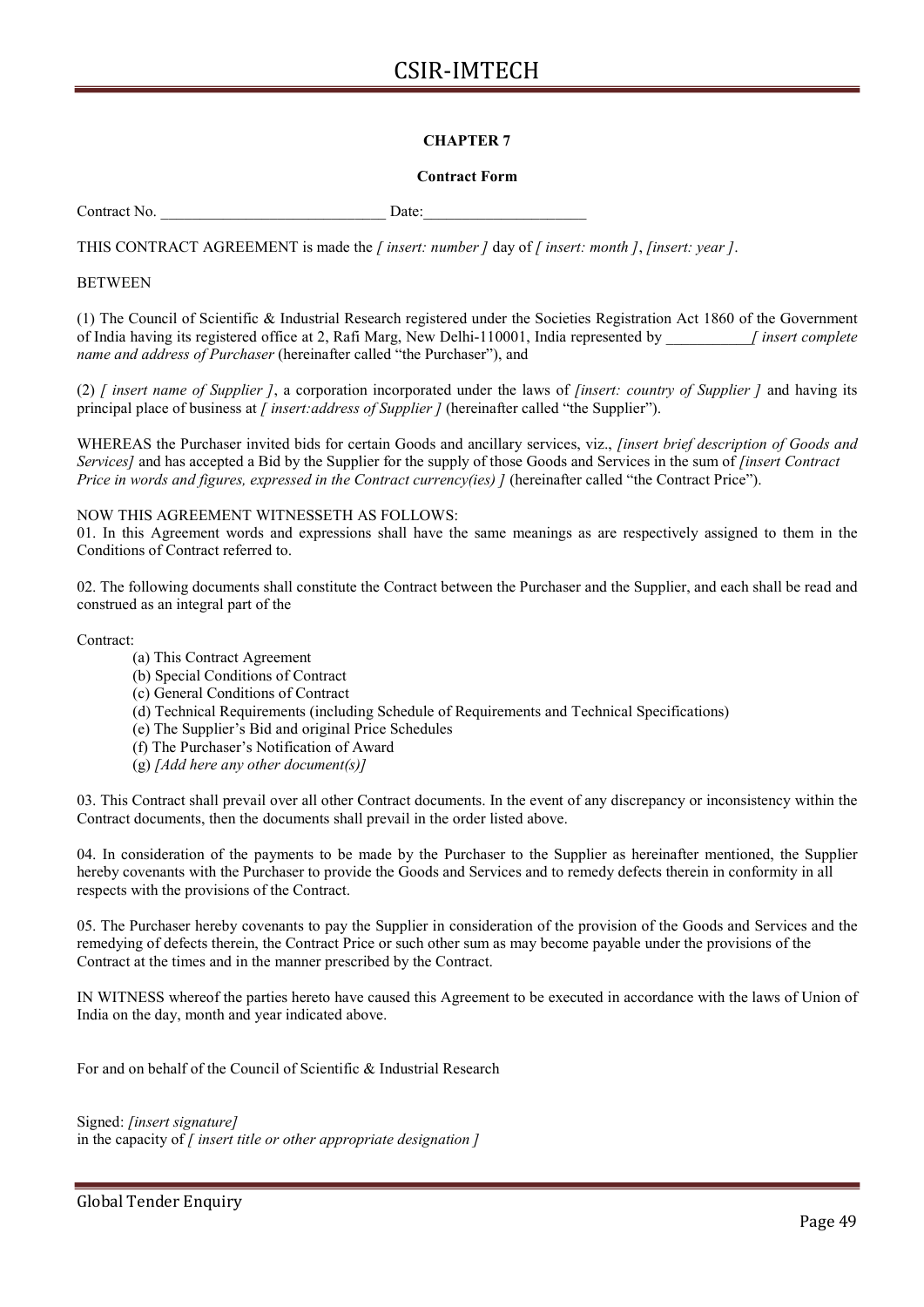in the presence of  $\int$  insert identification of official witness  $\int$ Signed: [ insert signature ]

in the capacity of  $\int$  insert title or other appropriate designation  $\int$ in the presence of  $\int$  insert identification of official witness  $\int$ 

For and on behalf of the Supplier Signed: [ insert signature of authorized representative(s) of the Supplier ] in the capacity of  $\int$  insert title or other appropriate designation  $\int$ 

in the presence of  $\int$  insert identification of official witness  $\int$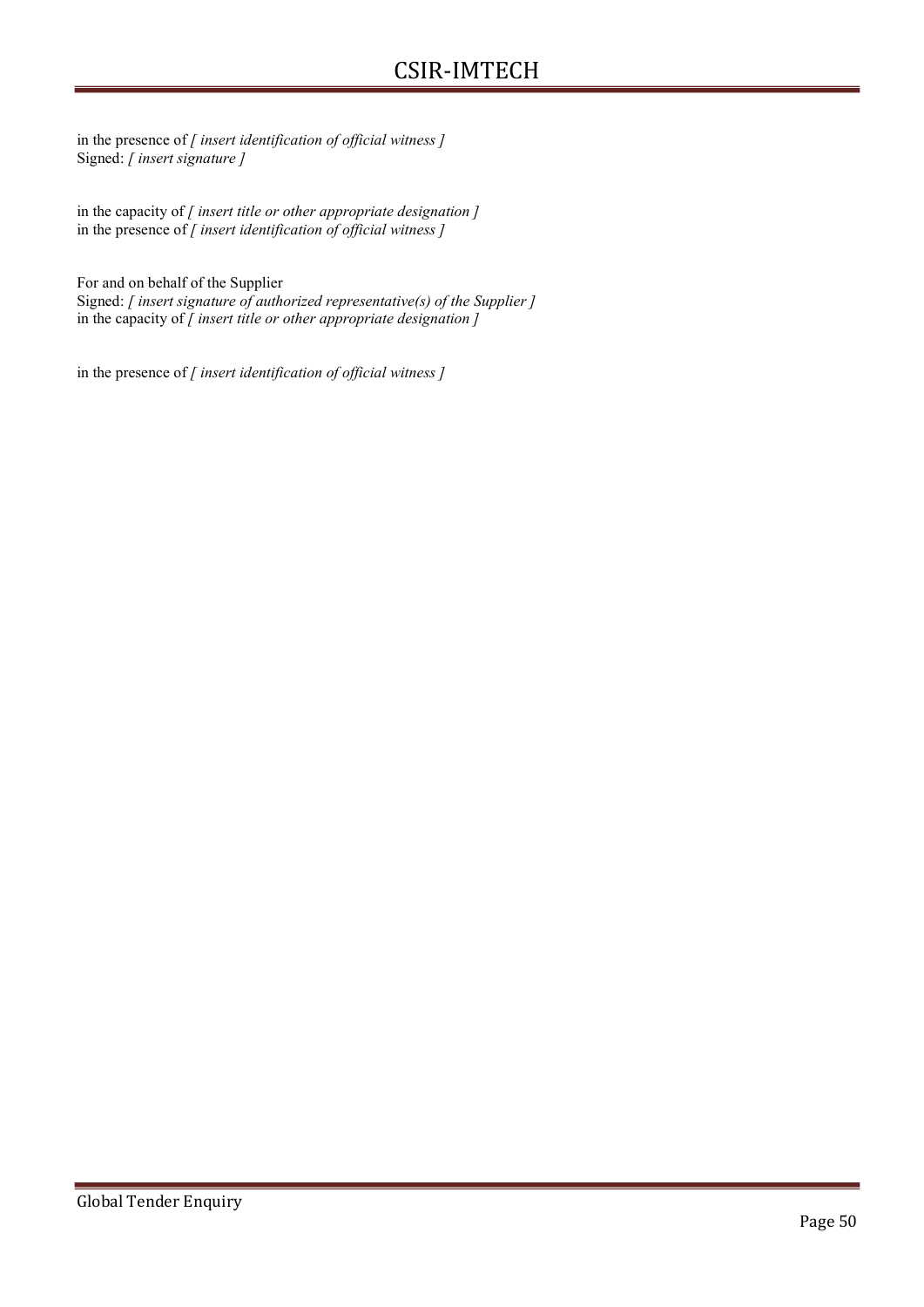# CHAPTER 8

### Other Standard Forms

### Table of Contents

| Sr.No.       | Name                                                                               |
|--------------|------------------------------------------------------------------------------------|
| 1            | Bidder Information Form <i>(to be enclosed with the technical bid)</i>             |
| $\mathbf{2}$ | Manufacturers' Authorization Form (to be enclosed with the technical bid)          |
| 3            | Bid Securing Declaration. (to be enclosed with the technical bid)                  |
| 4            | Performance Statement Form (to be enclosed with the technical bid)                 |
| 5            | Deviation Statement Form (to be enclosed with the technical bid)                   |
| 6            | Service Support Detail Form <i>(to be enclosed with the technical bid)</i>         |
| 7            | Acceptance of Tender Terms & Conditions (to be enclosed with the technical bid)    |
| 8            | Format of declaration of abiding by the code of integrity and conflict of interest |
|              | (to be enclosed with the technical bid)                                            |
| 9            | Land Border Undertaking (to be enclosed with the technical bid)                    |
| 10           | Local Content Certificate (to be enclosed with the technical bid)                  |
| 11           | Price Reasonability Certificate (to be enclosed with the technical bid)            |
| 12           | Performance Security Form                                                          |
| 13           | Format of Integrity pact                                                           |

Note : Please refer clause 1.10.1 of the bidding documents for other documents to be attached with the bids/offers.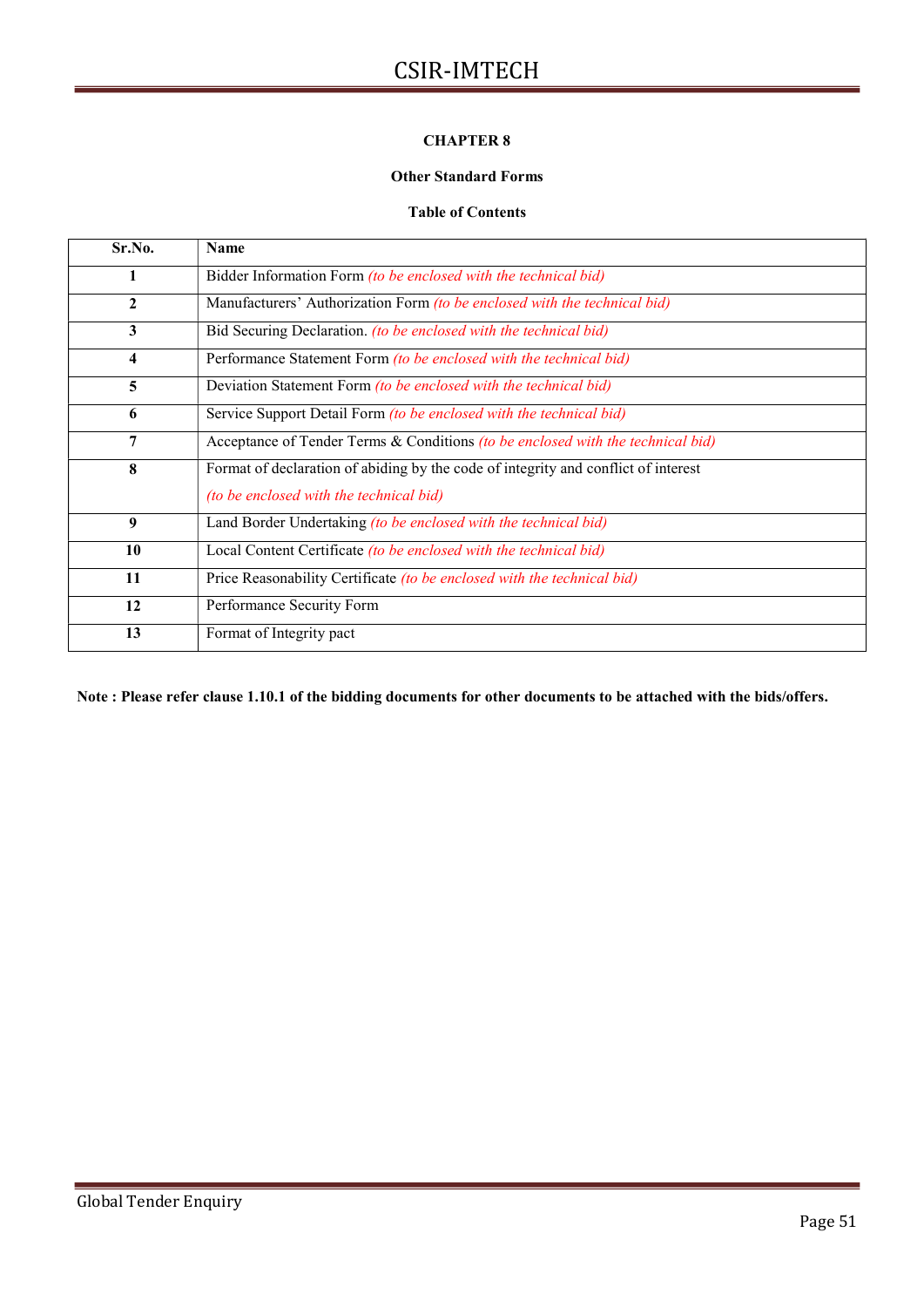Annexure - I

#### Bidder Information Form

 (a) The Bidder shall fill in this Form in accordance with the instructions indicated below. No alterations to its format shall be permitted and no substitutions shall be accepted. This should be done of the letter head of the firm]

Date: [insert date (as day, month and year) of Bid Submission]

Tender No.: [insert number from Invitation for bids]

Page 1 of\_\_\_\_\_\_ pages

| 01 | Bidder's Legal Name [insert Bidder's legal name]                                                                                                                                                                                                   |
|----|----------------------------------------------------------------------------------------------------------------------------------------------------------------------------------------------------------------------------------------------------|
| 02 | In case of JV, legal name of each party: <i>[insert legal name of each party in</i><br>JV                                                                                                                                                          |
| 03 | Bidder's actual or intended Country of Registration: <i>[insert actual or</i> ]<br>intended Country of Registration]                                                                                                                               |
| 04 | Bidder's Year of Registration: <i>[insert Bidder's year of registration]</i>                                                                                                                                                                       |
| 05 | Bidder's Legal Address in Country of Registration: [insert Bidder's legal<br>address in country of registration]                                                                                                                                   |
| 06 | Bidder's Authorized Representative Information<br>Name: [insert Authorized Representative's name]<br>Address: [insert Authorized Representative's Address]<br>Telephone/Fax numbers: [insert Authorized Representative's telephone/fax<br>numbers] |
| 07 | Attached are copies of original documents of: [check the box(es) of the<br>attached original documents]<br>Articles of Incorporation or Registration of firm named in 1, above.                                                                    |

| Signature of Bidder |  |
|---------------------|--|
| Name                |  |

Business Address \_\_\_\_\_\_\_\_\_\_\_\_\_\_\_\_\_\_\_\_\_\_\_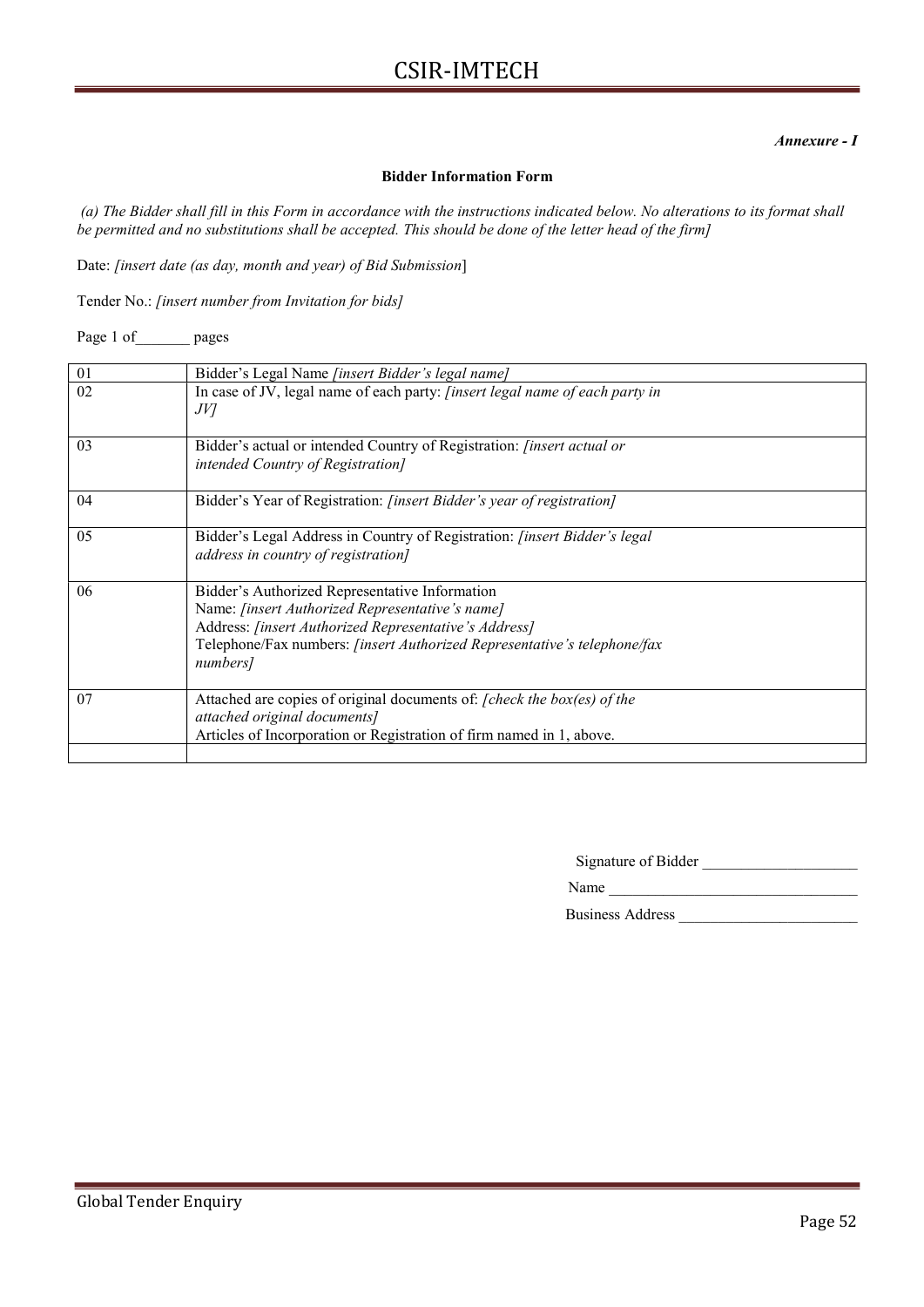Annexure - II

# MANUFACTURERS' AUTHORIZATION FORM

(The Bidder shall require the Manufacturer to fill in this Form in accordance with the instructions indicated. This letter of authorization should be on the letterhead of the Manufacturer and should be signed by a person with the proper authority to sign documents that are binding on the Manufacturer.)

Date: (insert date (as day, month and year) of Bid submission)

Tender No: (insert number from Invitation for Bids)

To (insert complete name and address of purchaser)

WHEREAS

We (insert complete name of Manufacturer), who are official manufacturers of (insert category of goods manufactured), having factories at (insert full address of Manufacturer's factories), do hereby authorize (insert complete name of Bidder) to submit a bid the purpose of which is to provide the Goods, manufactured by us (insert name and or brief description of the Goods), and to subsequently negotiate to sign the Contract.

We hereby confirm that we shall be solely and fully responsible in case of discrepancy with regard to quality, quantity, Packages or defects at the time of supply/usage. In such cases we shall provide free replacement immediately.

We hereby extend our full guarantee and warranty in accordance with the tender requirements with respect to the goods offered by the firm.

Signed (insert signature(s) of authorized representative(s) of the Manufacturer) Name: (insert complete

name(s) of authorized representative(s) of the Manufacturer) Title (insert Title)

Duly authorized to sign this Authorization on behalf of: (insert complete name of Bidder)

Dated on…………………….day of ………………………….., ………………… (Insert date of signing)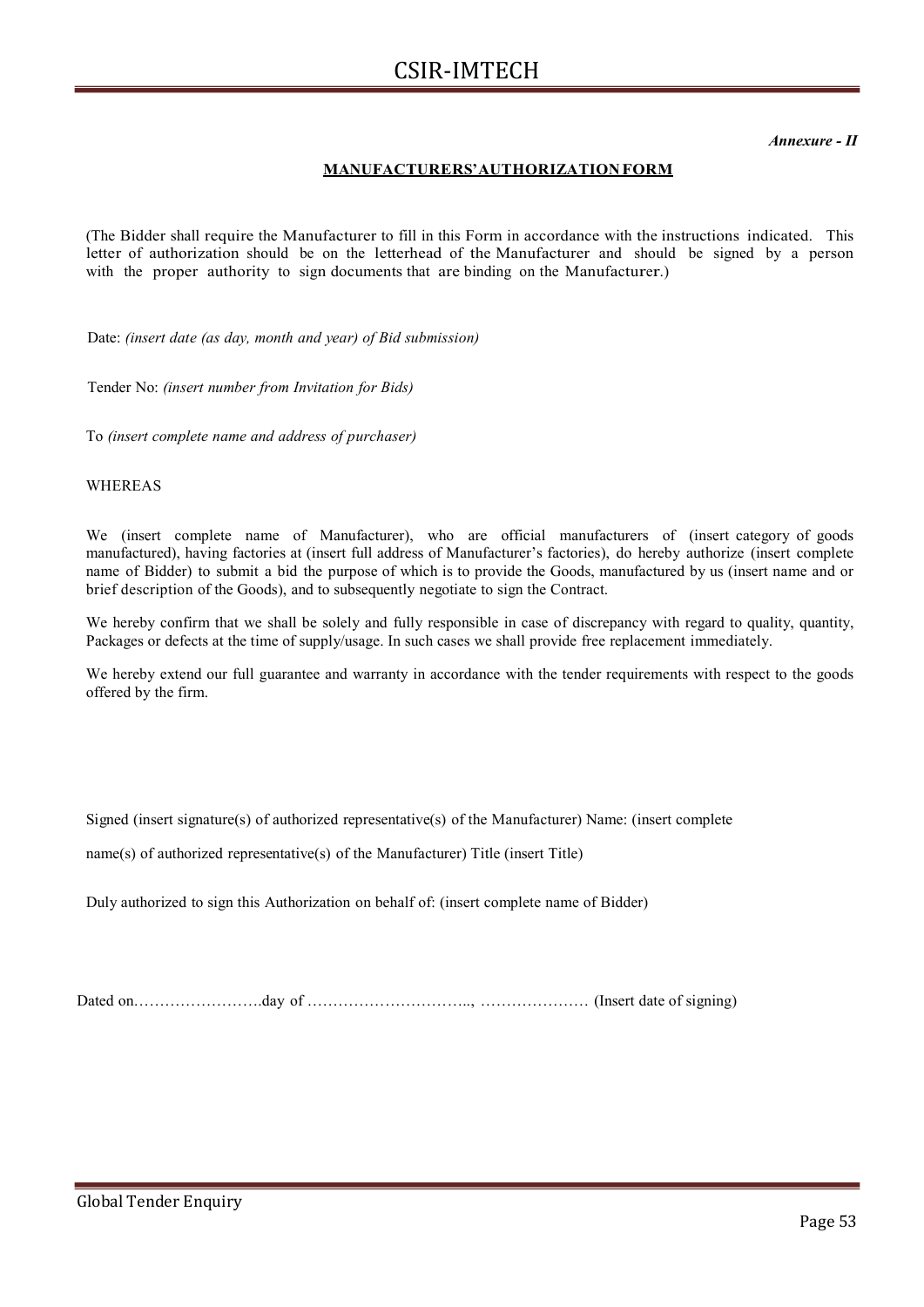Annexure - III

#### Bid-Securing Declaration Form

Date: Bid No.

To (insert complete name and address of the purchaser)

I/We. The undersigned, declare that:

I/We understand that, according to your conditions, bids must be supported by a Bid Securing Declaration.

I/We accept that I/We may be disqualified from bidding for any contract with you for a period of one year from the date of notification if I am /We are in a breach of any obligation under the bid conditions, because I/We

(a) have withdrawn/modified/amended, impairs or derogates from the tender, my/our Bid during the period of bid validity specified in the form of Bid; or

(b) having been notified of the acceptance of our Bid by the purchaser during the period of bid validity (i) fail or reuse to execute the contract, if required, or (ii) fail or refuse to furnish the Performance Security, in accordance with the Instructions to Bidders.

I/We understand this Bid Securing Declaration shall cease to be valid if I am/we are not the successful Bidder, upon the earlier of (i) the receipt of your notification of the name of the successful Bidder; or (ii) thirty days after the expiration of the validity of my/our Bid.

Signed: (insert signature of person whose name and capacity are shown) in the capacity of (insert legal capacity of person signing the Bid Securing Declaration).

Name: (insert complete name of person signing he Bid Securing Declaration)

Duly authorized to sign the bid for an on behalf of : (insert complete name of Bidder)

Dated on day of contains the contact of signing) Corporate Seal (where appropriate)

(Note: In case of a Joint Venture, the Bid Securing Declaration must be in the name of all partners to the Joint Venture that submits the bid)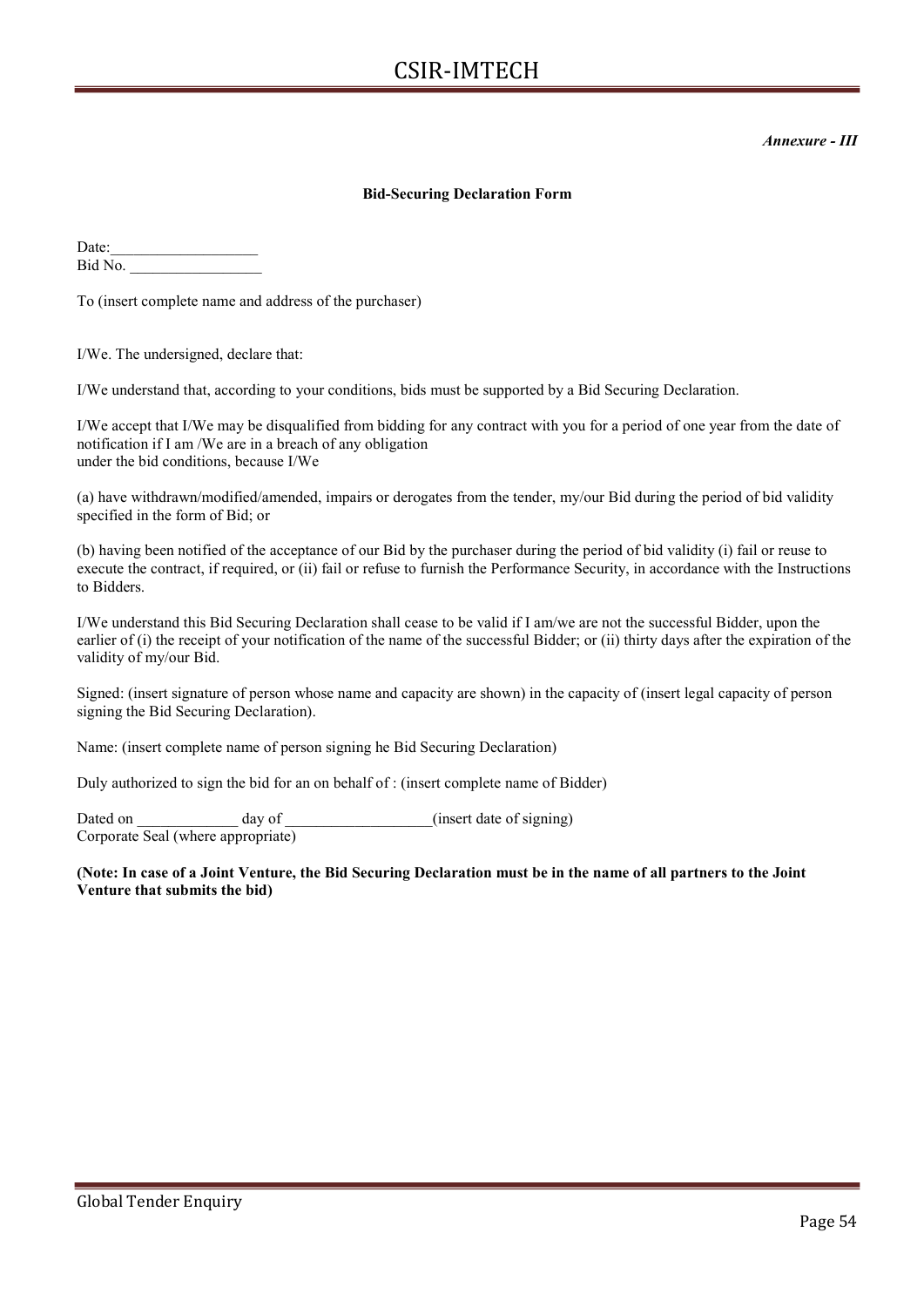Annexure - IV

# PERFORMANCE STATEMENT FORM

# (For a period of last 5-7 years)

Name of the Firm……………………….

| Order<br>Placed by<br>(full<br>address of<br>Purchaser) | Order<br>No.<br>and<br>date | Description<br>and<br>quantity<br>of<br>ordered<br>equipment | Value<br>of<br>order | Date of<br>completion<br>of<br>delivery<br>as per<br>Contract | Date of<br>actual<br>completion<br>of<br>delivery | Remarks<br>indicating<br>reasons<br>for late<br>delivery,<br>if any | Has the<br>equipment<br>been<br>installed<br>satisfactory?<br>(Attach a<br>certificate<br>from the<br>purchaser/<br>Consignee) | Contact<br>person<br>along with<br>Telephone<br>No., FAX<br>No. and<br>e-mail<br>address |
|---------------------------------------------------------|-----------------------------|--------------------------------------------------------------|----------------------|---------------------------------------------------------------|---------------------------------------------------|---------------------------------------------------------------------|--------------------------------------------------------------------------------------------------------------------------------|------------------------------------------------------------------------------------------|
|                                                         |                             |                                                              |                      |                                                               |                                                   |                                                                     |                                                                                                                                |                                                                                          |

Signature and Seal of the manufacturer / Bidder

Place:

Date: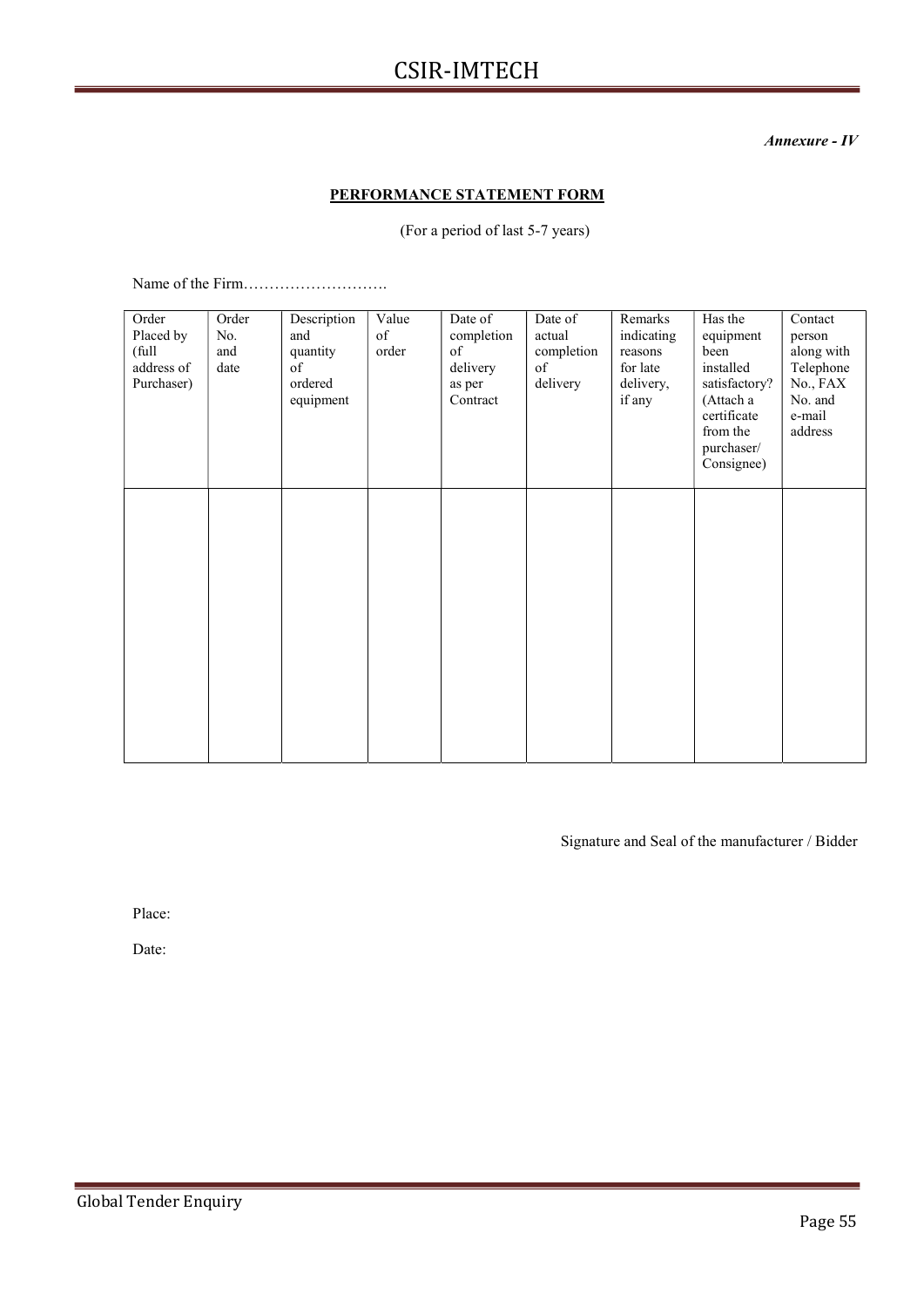Annexure - V

# Deviation Sheet

| S. N.        | $\mathrm{of}$<br>Name | Specifications of | Compliance | Deviation, if any, to be | Technical         |
|--------------|-----------------------|-------------------|------------|--------------------------|-------------------|
|              | specifications/part / | quoted Model/Item |            | indicated<br>in          | justification for |
|              | Accessories<br>of     |                   | Whether    | unambiguous<br>terms     | deviation,<br>the |
|              | tender/enquiry        |                   | "YES" Or   | (should be supported by  | if<br>If<br>any.  |
|              |                       |                   | "NO"       | Technical<br>relevant    | specification is  |
|              |                       |                   |            | literature)              | superior/inferi   |
|              |                       |                   |            |                          | or than asked     |
|              |                       |                   |            |                          | for<br>in<br>the  |
|              |                       |                   |            |                          | enquiry,<br>it    |
|              |                       |                   |            |                          | should<br>be      |
|              |                       |                   |            |                          | clearly brought   |
|              |                       |                   |            |                          | in<br>the<br>out  |
|              |                       |                   |            |                          | justification     |
|              |                       |                   |            |                          |                   |
| $\mathbf{1}$ | $\overline{2}$        | 3                 | 4          | 5                        | 6                 |
|              |                       |                   |            |                          |                   |
|              |                       |                   |            |                          |                   |
|              |                       |                   |            |                          |                   |
|              |                       |                   |            |                          |                   |
|              |                       |                   |            |                          |                   |
|              |                       |                   |            |                          |                   |
|              |                       |                   |            |                          |                   |
|              |                       |                   |            |                          |                   |

- If the bidder offers more than one model, then the compliance statement must be enclosed for each and every model separately.
- The technical and commercial deviations should be indicated separately.
- If the bidder fails to enclose the compliance statement, his bid is likely to be rejected

Place Date

(Signature of the Bidder with official seal)

Note – Where there is no deviation, the statement should be returned duly signed with an endorsement indicating "No Deviation".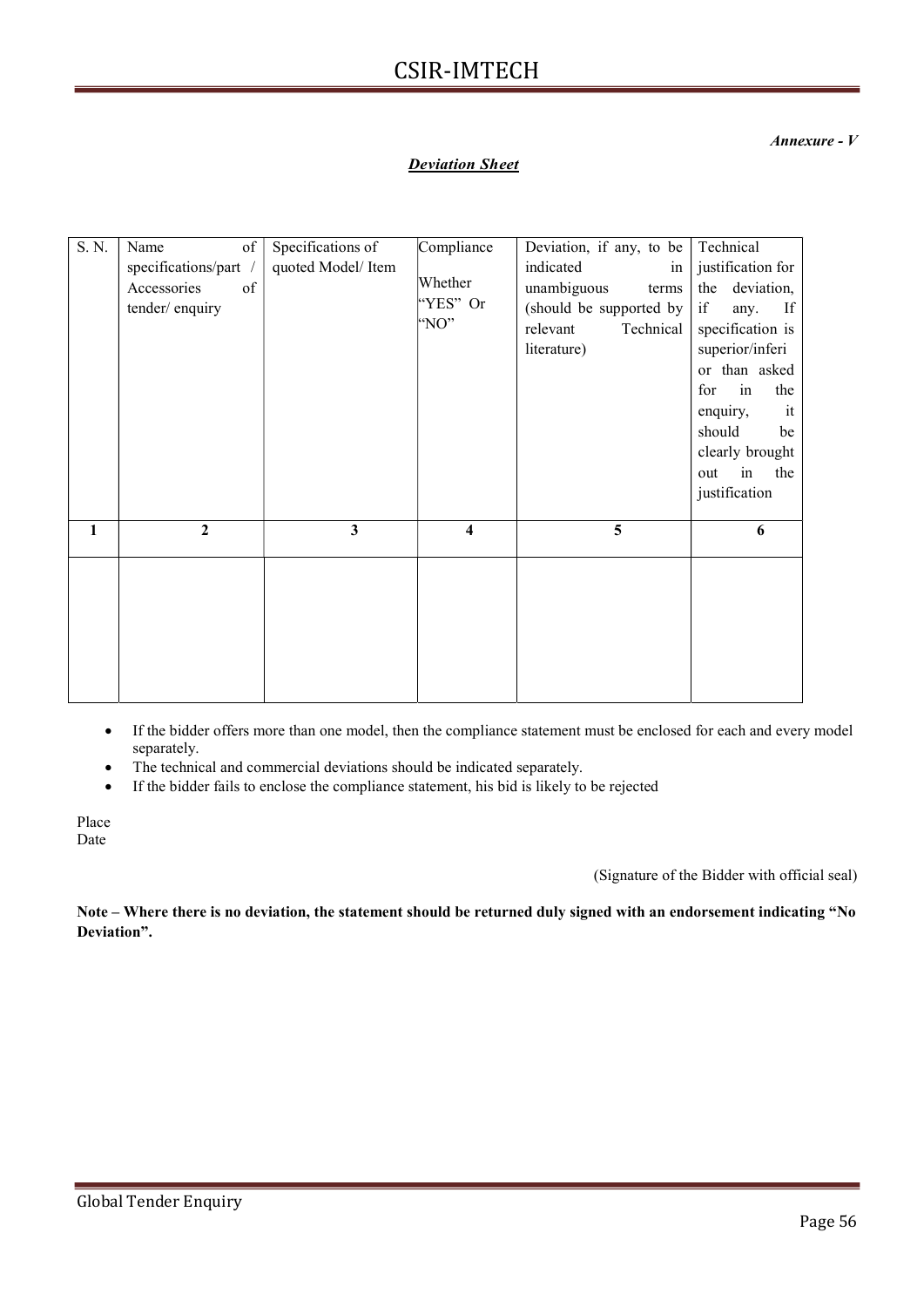Annexure - VI

# **SERVICE SUPPORT FORM**

| Sl. No. | Nature of training<br>Imparted | List of similar type of<br>equipment serviced in<br>the past 5-7 years | Address, Telephone<br>Nos., Fax Nos. and<br>e-mail address |
|---------|--------------------------------|------------------------------------------------------------------------|------------------------------------------------------------|
|         |                                |                                                                        |                                                            |
|         |                                |                                                                        |                                                            |

Signature and Seal of the manufacturer/Bidder…………………………….

Place :

Date :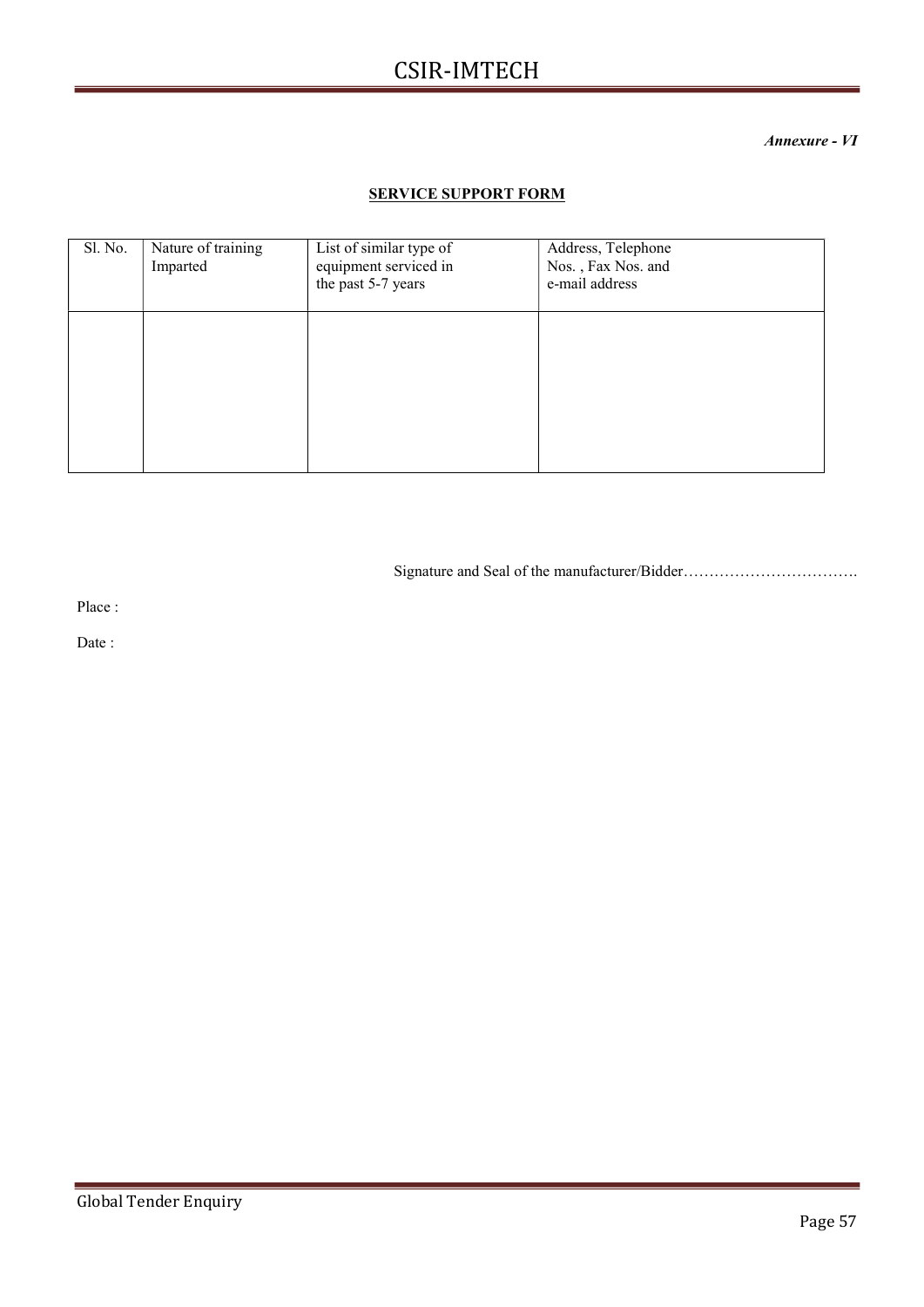### Annexure - VII

#### Tender Terms & Conditions Acceptance

To Date :

Sub.: Acceptance of Terms & Conditions of Tender

Tender Reference No.

 $\mathcal{L}=\{1,2,3,4,5\}$ 

Name of Tender:

Dear Sir,

- 1. I/We have downloaded/obtained the tender document(s) for the above mentioned tender from the website (s) namely:
- 2. I/we hereby certify that I/we have read the entire terms and conditions of the tender documents from Page No.  $\qquad \qquad$  to page No. (including all documents like annexure(s), schedule(s) etc, which form part of the contract agreement and I/we shall abide hereby the terms/conditions/clauses contained therein.
- 3. The corrigendum(s) issued from time to time by your department/organisation too has also been taken into consideration, while submitting this acceptance letter.
- 4. I/We hereby unconditionally accept the tender conditions of above mentioned tender document(s)/corrigendum(s) in its totality/entirety.
- 5. I/We do hereby declare that our firm has not been blacklisted/debarred by any Govt. of India department/Public Sector Undertaking in the last 5 years.
- 6. I/We certify that all information furnished by our firm is true & correct and in the event that the information is found to be incorrect/untrue or found violated, then your department/organisation shall without giving any notice or reason therefor or summarily reject the bid or terminate the contract, without prejudice to any other rights or remedy including the forfeiture of the full said earnest money deposited, absolutely

Yours faithfully,

(Signature of the Bidder with official seal)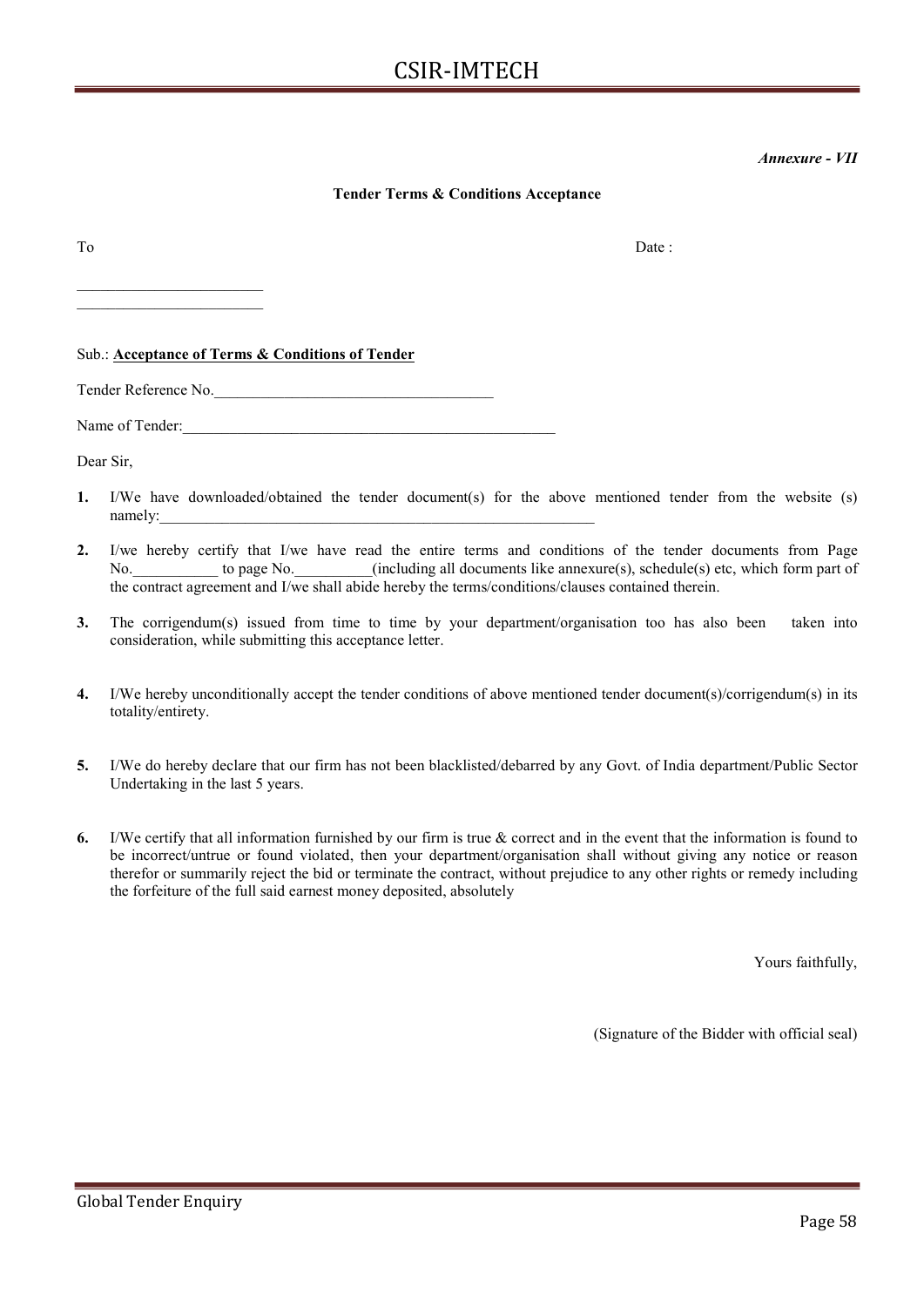Annexure - VIII

# Format for declaration by the Bidder for Code of Integrity & conflict of interest

(On the Letter Head of the Bidder)

Ref. No: \_\_\_\_\_\_\_\_\_\_\_\_\_\_\_\_\_\_\_\_\_\_ Date \_\_\_\_\_\_\_\_\_\_\_\_\_\_\_\_\_

To,

\_\_\_\_\_\_\_\_\_\_\_\_\_\_\_\_\_\_\_\_\_\_\_\_\_\_\_\_\_\_ (Name & address of the Purchaser)

\_\_\_\_\_\_\_\_\_\_\_\_\_\_\_\_\_\_\_\_\_\_\_\_\_\_\_\_\_\_

Sir,

With reference to your Tender No. \_\_\_\_\_\_\_\_\_\_\_\_\_\_\_\_\_\_\_\_ dated \_\_\_\_\_\_\_\_\_\_\_\_\_\_\_\_ I/We hereby declare that we shall abide by the Code of Integrity for Public Procurement as mentioned under Para 1.3.0 of ITB of your Tender document and have no conflict of interest.

The details of any previous transgressions of the code of integrity with any entity in any country during the last three years or of being debarred by any other Procuring Entity are as under:

- a
- b
- c

We undertake that we shall be liable for any punitive action in case of transgression/ contravention of this code.

Thanking you,

Yours sincerely,

Signature (Name of the Authorized Signatory) Company Seal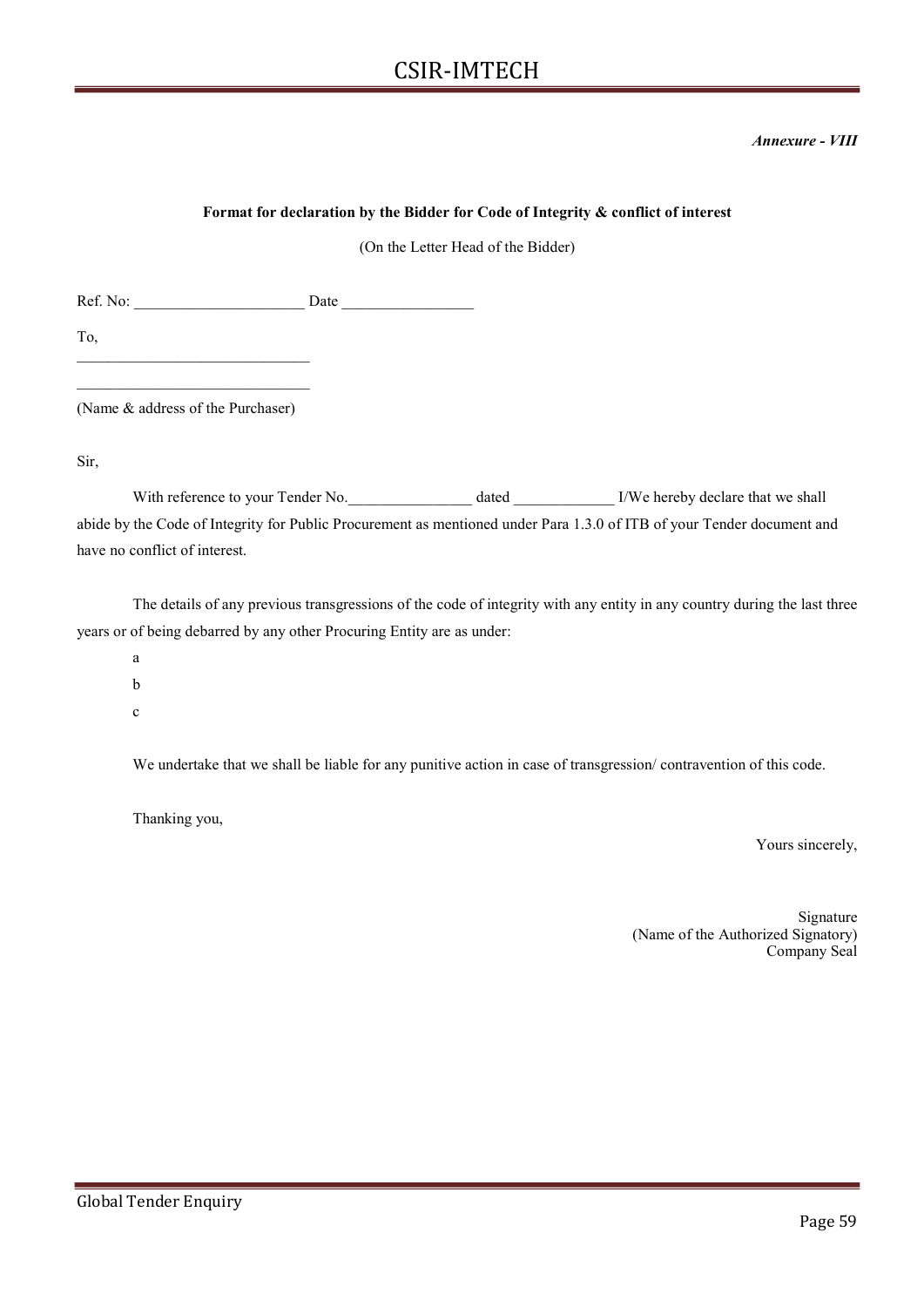Annexure - IX

| $\bf{Date}$ – |  |                                                         |  |
|---------------|--|---------------------------------------------------------|--|
|               |  |                                                         |  |
| To            |  |                                                         |  |
|               |  |                                                         |  |
|               |  |                                                         |  |
|               |  |                                                         |  |
|               |  | 'ub : Indertaking as per Order No F No 6/18/2019-PPD da |  |

# Sub.: Undertaking as per Order No. F.No.6/18/2019-PPD dated 23.07.2020 of Department of Expenditure, Ministry of Finance, Government of India

Tender Reference No.\_\_\_\_\_\_\_\_\_\_\_\_\_\_\_\_\_\_\_\_\_\_\_\_\_\_\_\_\_\_\_\_\_\_\_\_\_\_\_\_\_\_

Name of Tender:

Dear Sir,

"I have read the clause regarding restrictions on procurement from a bidder of a country which shares a land border with India; I certify that this bidder is not from a country or, if from such a country, has been registered with the Competent Authority, I hereby certify that this bidder fulfills all requirement in this regard and is eligible to be considered.

(Where applicable, evidence of valid registration by the Competent Authority shall be attached.)"

Yours faithfully,

(Signature of the Bidder with official seal)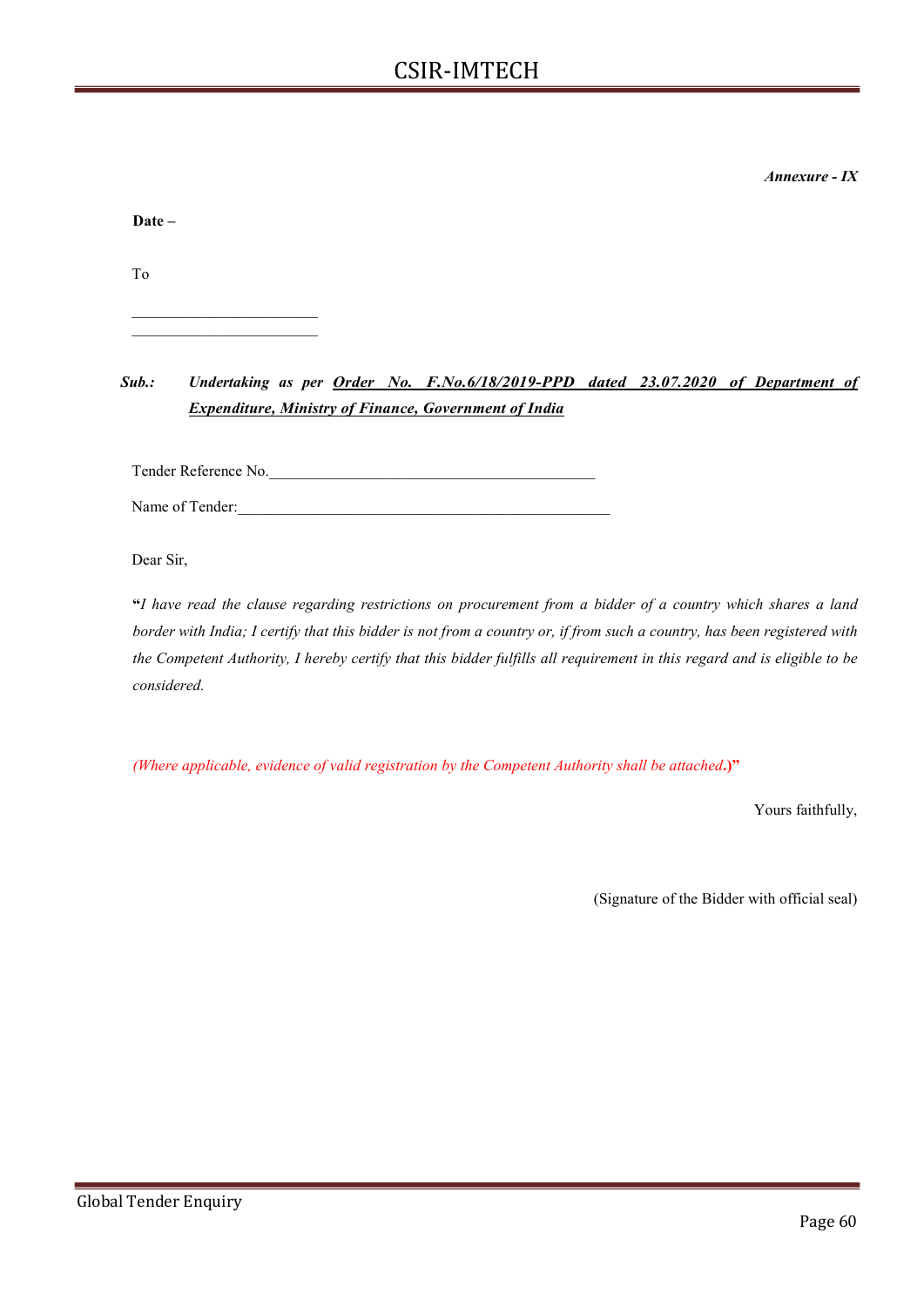Annexure  $-X$ 

#### (TO BE FURNISHED ON BIDDER'S LETTER HEAD)

Date –

To

Sub.: Indication / Certification of Supplier's category in line with Department for Promotion of Industry and Internal Trade, Ministry of Commerce and Industry Order P45021/2/2017-PP (BE-II) dated 16 September 2020.

Tender Reference No.

Name of Tender:

I / We certify that I / we come under Class-I Local Supplier Category whose goods / services local content is equal to 50% or more than 50%.

| We also state that the value addition of local content is<br>% and value addition has been made by us at |              |  |
|----------------------------------------------------------------------------------------------------------|--------------|--|
|                                                                                                          | (mention the |  |
| address please).                                                                                         |              |  |
| <b>Description of local content -</b>                                                                    |              |  |

I hereby certify that the above statement is true and correct to the best of my knowledge. I understand that a false statement / declaration will disqualify / debar me from the process.

Yours faithfully,

(Signature of the Bidder with official seal)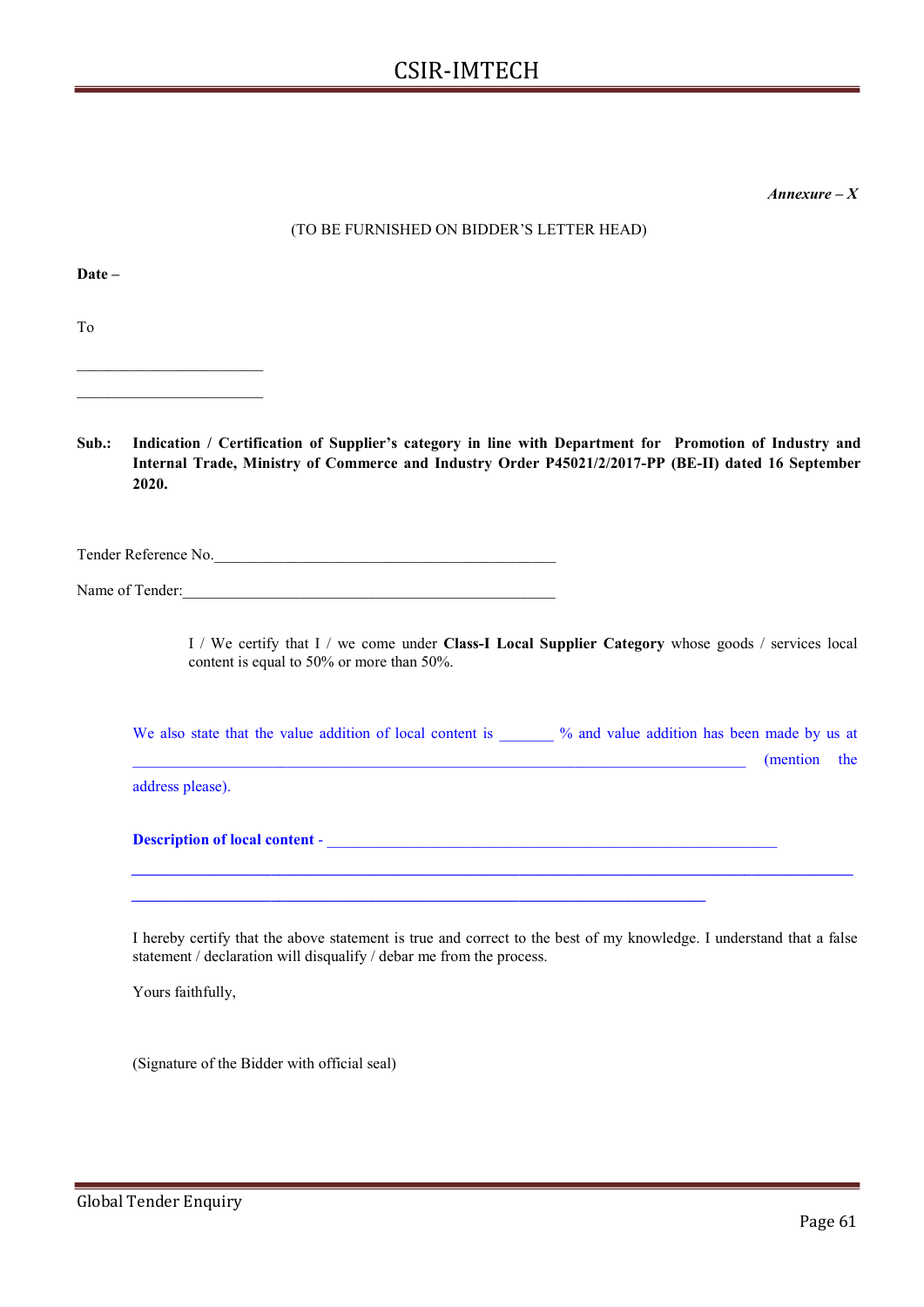Annexure - XI

# PRICE REASONABILITY CERTIFICATE

(to be submitted on firm's letterhead)

This is to certify that we have offered the maximum possible discount to you in our Quotation No. \_\_\_\_\_\_\_\_\_\_\_\_\_\_ dated for (Currency) example.

We would like to certify that the quoted price are the minimum and we have not quoted the same item on lesser rates, than those being offered to CSIR-IMTECH, to any other customer nor will do so till the validity of offer or execution of purchase order, whichever is later.

Seal and Signature of the bidder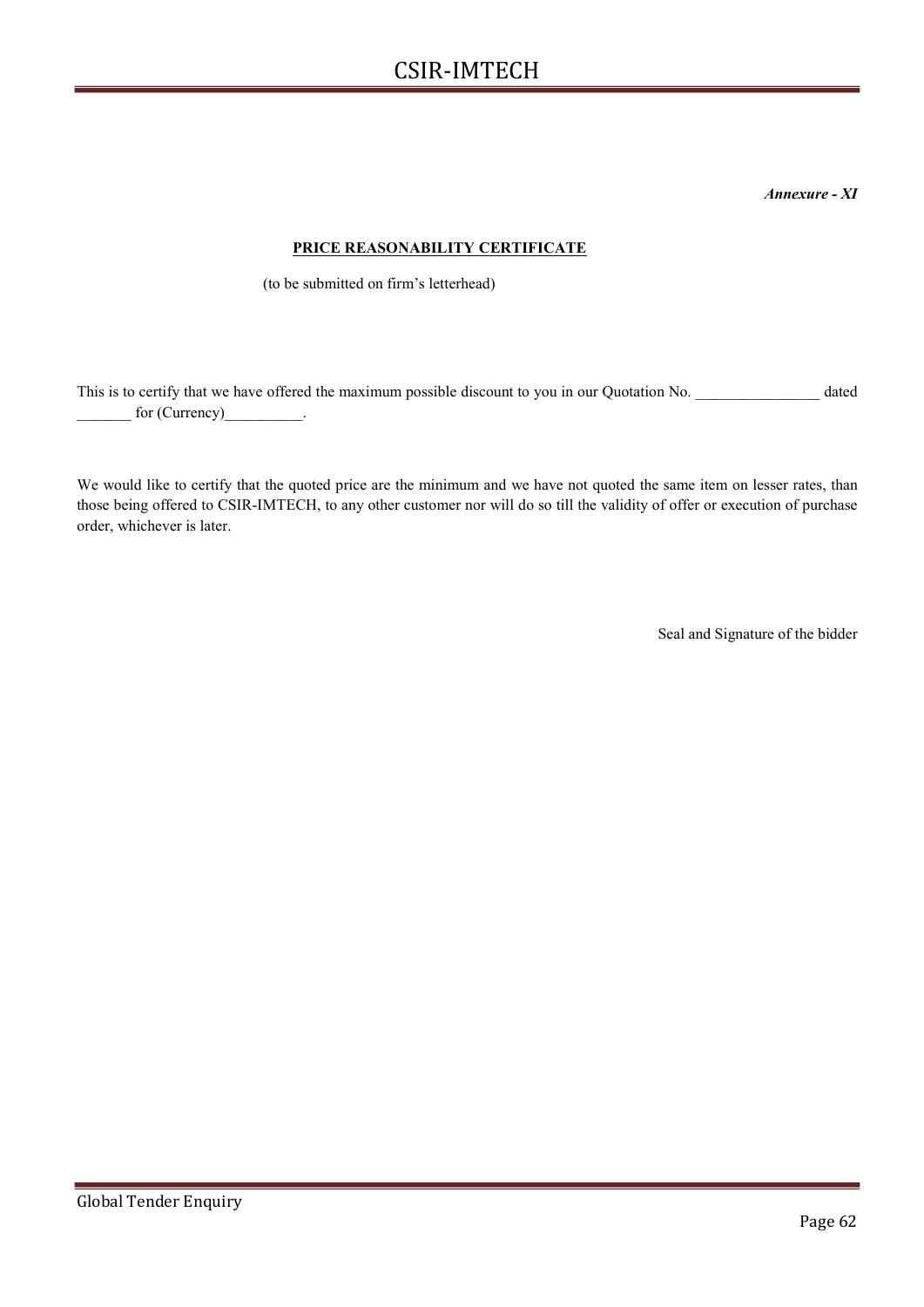Annexure - XII

#### PERFORMANCE SECURITY FORM

#### MODEL BANK GUARANTEE FORMAT FOR PERFORMANCE SECURITY

To,

…………………………..

WHEREAS ………………………………. (name and address of the supplier) (hereinafter called "the supplier") has undertaken, in pursuance of contract No. ……………………………………….…. dated ……………….to supply (description of goods and services) (herein after called "the contract").

AND WHEREAS it has been stipulated by you in the said contract that the supplier shall furnish you with a bank guarantee by a scheduled commercial bank recognized by you for the sum specified therein as security for compliance with its obligations in accordance with the contract;

AND WHEREAS we have agreed to give the supplier such a bank guarantee;

NOW THEREFORE we hereby affirm that we are guarantors and responsible to you, on behalf of the supplier, up to a total of …………………………………. (amount of the guarantee in words and figures), and we undertake to pay you, upon your first written demand declaring the supplier to be in default under the contract and without cavil or argument, any sum or sums within the limits of (amount of guarantee) as aforesaid, without your needing to prove or to show grounds or reasons for your demand or the sum specified therein.

We hereby waive the necessity of your demanding the said debt from the supplier before presenting us with the demand.

We further agree that no change or addition to or other modification of the terms of the contract to be performed there under or of any of the contract documents which may be made between you and the supplier shall in any way release us from any liability under this guarantee and we hereby waive notice of any such change, addition or modification.

This guarantee shall be valid until the ………………….. day of ……………………, 20…………..

(Signature of the authorized officer of the Bank)

…………………………………………………………. Name and designation of the officer

…………………………………………………………. Seal, Name & Address of the Issuing Branch of the Bank

Note: Whenever, the bidder chooses to submit the Performance Security in the form of Bank Guarantee, then he should advise the banker issuing the Bank Guarantee to immediately send by Registered Post (A.D.) an unstamped duplicate copy of the Guarantee directly to the Purchaser with a covering letter to compare with the original BG for the correctness, genuineness, etc.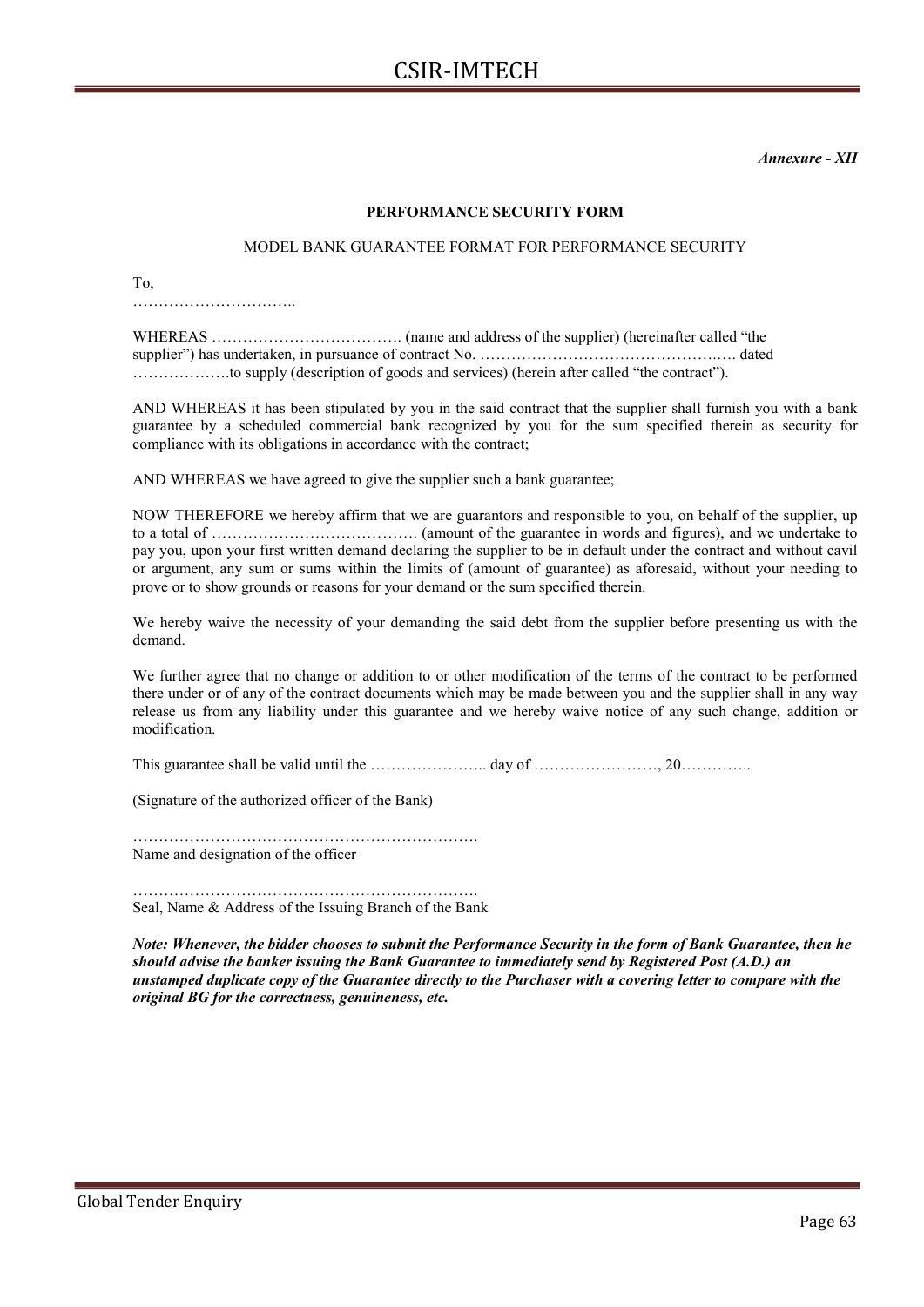Annexure - XIII

#### Format of Integrity Pact

#### INTEGRITY PACT

Between

Council of Scientific & Industrial Research (CSIR) a Society registered under the Indian Societies Act 1860 represented by

hereinafter referred to as "The Principal".

\_\_\_\_\_\_\_\_\_\_\_\_\_\_\_\_\_\_\_\_\_\_\_\_\_\_\_\_\_\_\_\_\_\_\_\_\_\_\_\_\_

And …………………………………………………herein referred to as "The Bidder/ Contractor."

Preamble

The Principal intends to award, under laid down organizational procedures, contract/s for ……………………………………….The Principal values full compliance with all relevant laws of the land, rules, regulations, economic use of resources and of fairness/ transparency in its relations with its Bidder(s) and/or Contractor(s).

In order to achieve these goals, the Principal will appoint an Independent External Monitor (IEM), who will monitor the tender process and the execution of the contract for compliance with the principles mentioned above.

#### Section 1 – Commitments of the Principal

(1) The Principal commits itself to take all measures necessary to prevent corruption and to observe the following principles:

(a) No employee of the Principal, personally or through family members, will in connection with the tender for, or the execution of a contract, demand, take a promise for or accept, for self or third person, any material or immaterial benefit which the person is not legally entitled to

(b) The Principal will, during the tender process treat all Bidder(s) with equity and reason. The Principal will in particular, before and during the tender process, provide to all Bidder(s) the same information and will not provide to any Bidder(s) confidential/additional information through which the Bidder(s) could obtain an advantage in relation to the tender process or the contract execution.

(c) The Principal will exclude from the process all known prejudiced persons.

(2) If the Principal obtains information on the conduct of any of its employees which is a criminal offence under the IPC/PC Act, or if there be a substantive suspicion in this regard, the Principal will inform the Chief Vigilance Officer and in addition can initiate disciplinary action.

#### Section 2 – Commitments of the Bidder(s)/Contractor(s)

(1) The Bidder(s)/Contractor(s) commit himself to take all measures necessary to prevent corruption. He commits himself to observe the following principles during his participation in the tender process and during the contract execution.

(a) The Bidder(s)/Contractor(s) will not, directly or through any other Person or firm, offer, promise or give to any of the Principal's employees involved in the tender process or the execution of the contract or to any third person any material or other benefit which he/she is not legally entitled to, in order to obtain in exchange any advantage of any kind whatsoever during the tender process or during the execution of the contract.

(b) The Bidder(s)/Contractor(s) will not enter with other Bidders into any undisclosed agreement or understanding, whether formal or informal. This applies in particular to prices, specifications, Certifications, subsidiary contracts, submission or nonsubmission of bids or any other actions to restrict competitiveness or to introduce cartelization in the bidding process.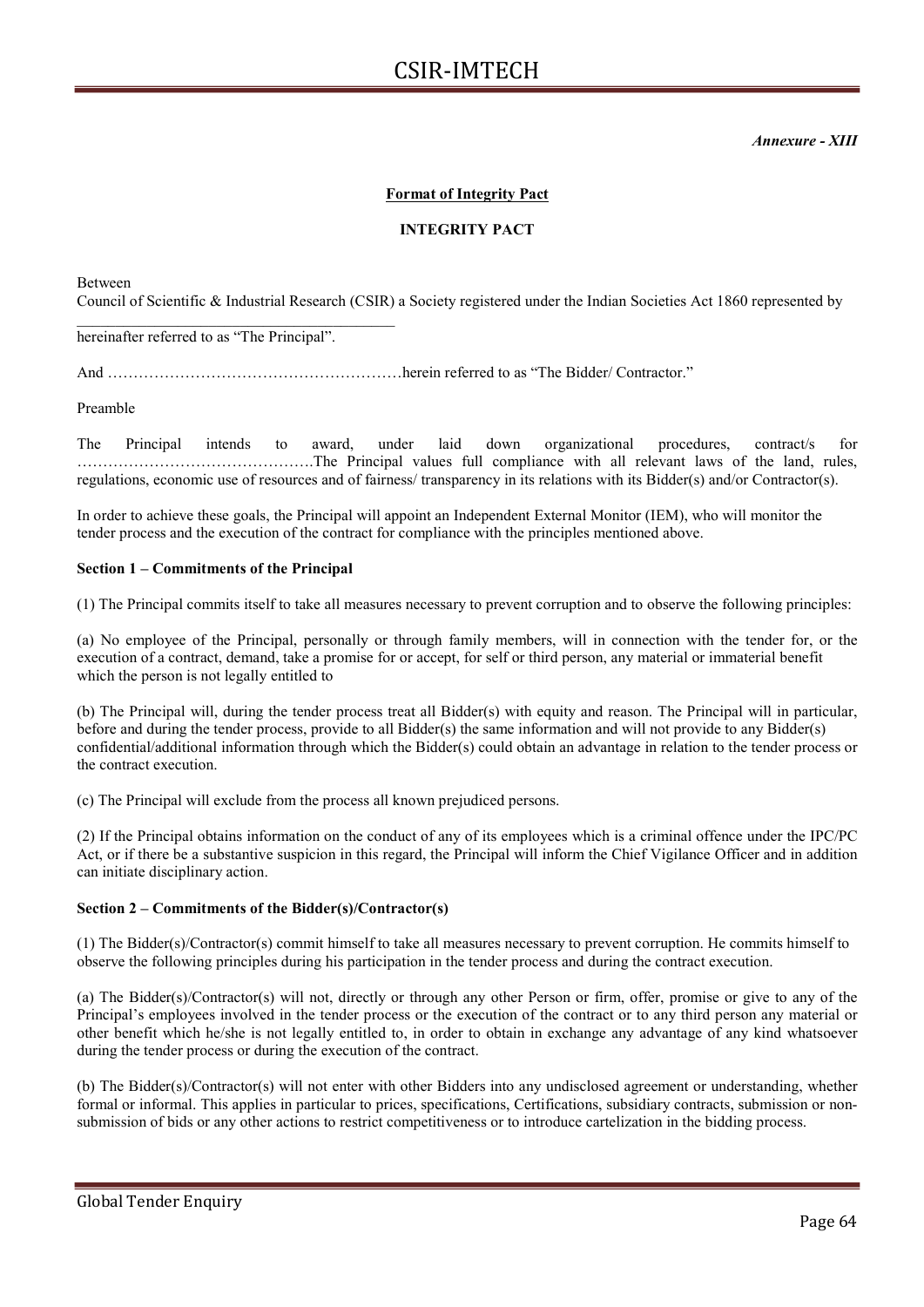(c) The Bidder(s)/Contractor(s) will not commit any offence under the relevant IPC/PC Act; further the idder(s)/Contractor(s) will not use improperly, for purposes of competition or personal gain, or pass on to others, any information or document provided by the Principal as part of the business relationship, regarding plans, technical proposals and business details, including information contained or transmitted electronically.

(d) The Bidder(s)/Contractor(s) of foreign origin shall disclose the name and address of the Agents/representatives in India, if any. Similarly the Bidder(s)//Contractors(s) of Indian Nationality shall furnish the name and address of the foreign principals, if any. Further details as mentioned in the "Guidelines on Indian Agents of Foreign Suppliers" shall be disclosed by the Bidder(s)/Contractor(s). Further, as mentioned in the Guidelines all the payments made to the Indian agent/representative have to be in Indian Rupees only. Copy of the "Guidelines on Indian Agents of Foreign Suppliers" is annexed and marked as Annexure.

(e) The Bidder(s)/Contractor(s) will, when presenting his bid, disclose any and all payments he has made, is committed to or intends to make to agents, brokers or any other intermediaries in connection with the award of the contract.

(2) The Bidder(s)/Contractor(s) will not instigate third persons to commit offences outlined above or be an accessory to such offences.

(3) The person signing IP shall not approach the courts while representing the matters to IEMs and he/she will await their decision in the matter.

#### Section 3 – Disqualification from tender process and exclusion from future Contracts

(1) If the Bidder(s)/Contractor(s), before award or during execution has committed a transgression through a violation of Section 2, above or in any other form such as to put his reliability or credibility in question, the Principal is entitled to disqualify the Bidder(s)/Contractor(s) from the tender process or take action as per the procedure mentioned in the "Guidelines on Banning of business dealings". Copy of the "Guidelines on Banning of business dealings" is annexed and marked as Annex -"B".

#### Section 4 – Compensation for Damages

(1) If the Principal has disqualified the Bidder(s) from the tender process prior to the award according to Section 3, the Principal is entitled to demand and recover the damages equivalent to Earnest Money Deposit/ Bid Security.

(2) If the Principal has terminated the contract according to Section 3, or if the Principal is entitled to terminate the contract according to Section 3, the Principal shall be entitled to demand and recover from the Contractor liquidated damages of the contract value or the amount equivalent to Performance Bank Guarantee.

#### Section 5 – Previous transgression

(1) The Bidder declares that no previous transgressions occurred in the last 3 Years with any other Company in any country conforming to the anti-corruption approach or with any other Public Sector Enterprise in India that could justify his exclusion from the tender process.

(2) If the Bidder makes incorrect statement on this subject, he can be disqualified from the tender process or action can be taken as per the procedure mentioned in "Guidelines on Banning of business dealings."

#### Section 6 – Equal treatment of all Bidders / Contractors/ Sub-contractors

(1) The Bidder(s)/Contractor(s) undertake(s) to demand from all Subcontractors a commitment in conformity with this Integrity Pact, and to submit it to the Principal before contract signing.

(2) The Principal will enter into agreements with identical conditions as this one with all Bidders, Contractors and subcontractors.

(3) The Principal will disqualify from the tender process all bidders who do not sign this Pact or violate its provisions.

#### Section 7 – Criminal charges against violating Bidders / Contractors/ Subcontractors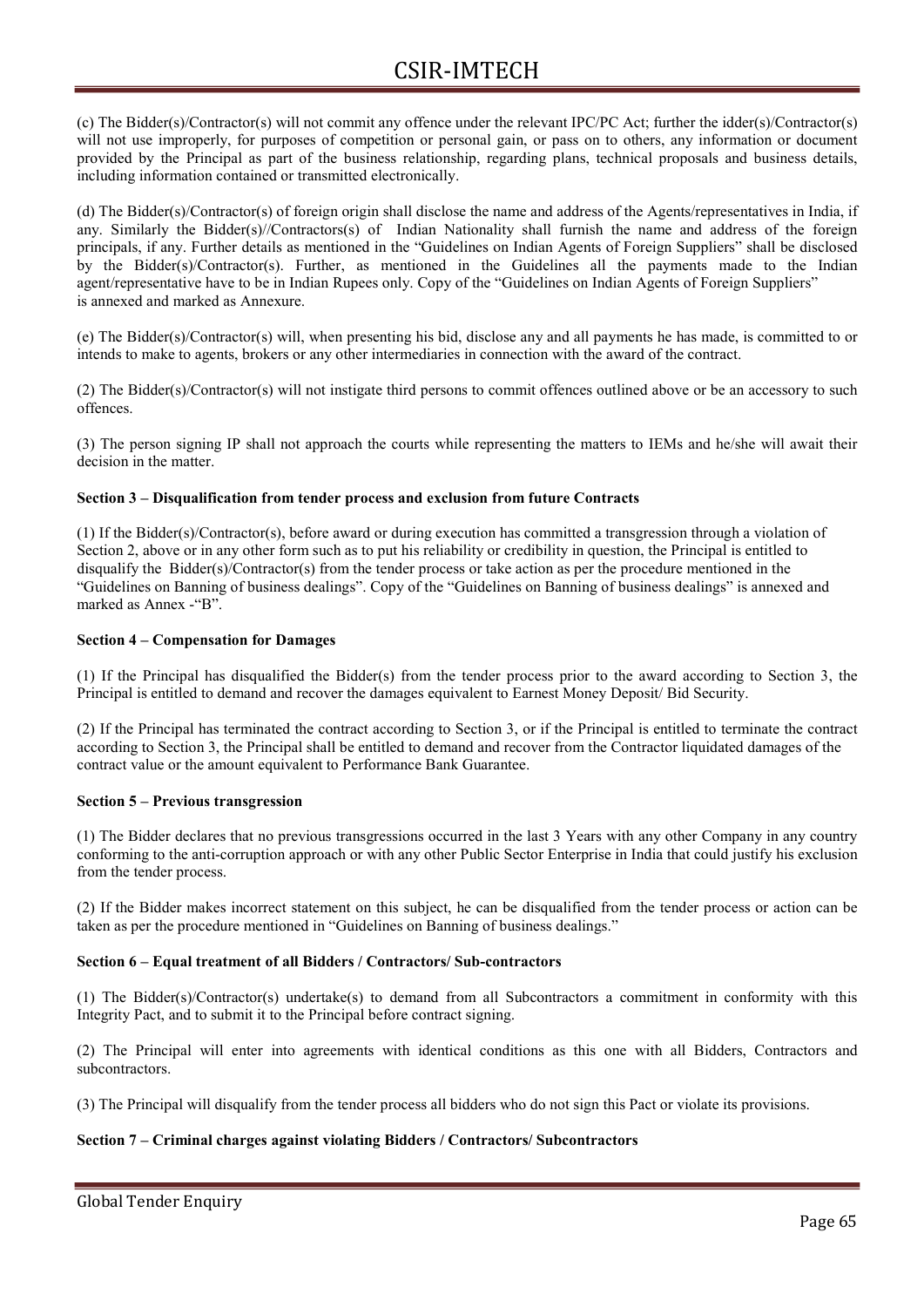(1) If the Principal obtains knowledge of conduct of a bidder, Contractor or Subcontractor or of an employee or a representative or an associate of a bidder, Contractor or Subcontractor which constitutes corruption, or if the Principal has substantive suspicion in this regard, the Principal will inform the same to the Chief Vigilance Officer.

#### Section 8 - Independent External Monitors

(1) The Principal appoints competent and credible Independent External Monitor for this Pact. The task of the Monitor is to review independently and objectively, whether and to what extent the parties comply with the obligations under this agreement.

(2) The Monitor is not subject to instructions by the representatives of the parties and performs his functions neutrally and independently. He reports to the JS (A), CSIR.

(3) The Bidder(s)/Contractor(s) accepts that the Monitor has the right to access without restriction to all Project documentation of the Principal including that provided by the Contractor. The Contractor will also grant the Monitor, upon his request and demonstration of a valid interest, unrestricted and unconditional access to his project documentation. The same is applicable to Subcontractors. The Monitor is under contractual obligation to treat the information and documents of the Bidder(s)/ Contractor(s) / Subcontractor(s) with confidentiality.

(4) The Principal will provide to the Monitor sufficient information about all meetings among the parties related to the Project provided such meetings could have an impact on the contractual relations between the Principal and the Contractor. The parties offer to the Monitor the option to participate in such meetings.

(5) As soon as the Monitor notice, or believes to notice, a violation of this agreement, he will so inform the Management of the Principal and request the Management to discontinue or take corrective action, or to take other relevant action. The monitor can in this regard submit non-binding recommendations. Beyond this, the Monitor has no right to demand from the parties that they act in a specific manner, refrain from action or tolerate action.

(6) The Monitor will submit a written report to the JS(A), CSIR within 8 to 10 weeks from the date of reference or intimation to him by the Principal and should the occasion arise, submit proposals for correcting problematic situations.

(7) Monitor shall be entitled to compensation on the same terms as being extended to/provided to Independent Directors on the CSIR.

(8) If the Monitor has reported to the JS(A),CSIR, a substantiated suspicion of an offence under relevant IPC/PC Act, and the JS(A), CSIR has not, within the reasonable time taken visible action to proceed against such offence or reported it to the Chief Vigilance Officer, the Monitor may also transmit this information directly to the Central Vigilance Commissioner.

(9) The word 'Monitor' would include both singular and plural.

#### Section 9 – Pact Duration

This Pact begins when both parties have legally singed it. It expires for the Contractor 10 months after the last payment under the contract, and for all other Bidders 6 months after the contract has been awarded.

If any claim is made/lodged during this time, the same shall be binding and continue to be valid despite the lapse of this pact as specified above, unless it is discharged/determined by JS(A), CSIR.

#### Section 10 – Other provisions

(1) This agreement is subject to Indian Law. Place of performance and Jurisdiction is the Registered Office of the Principal, i.e. New Delhi

(2) Changes and supplements as well as termination notices need to be made in writing. Side agreements have not been made.

(3) If the Contractor is a partnership or a consortium, this agreement must be signed by all partners or consortium members.